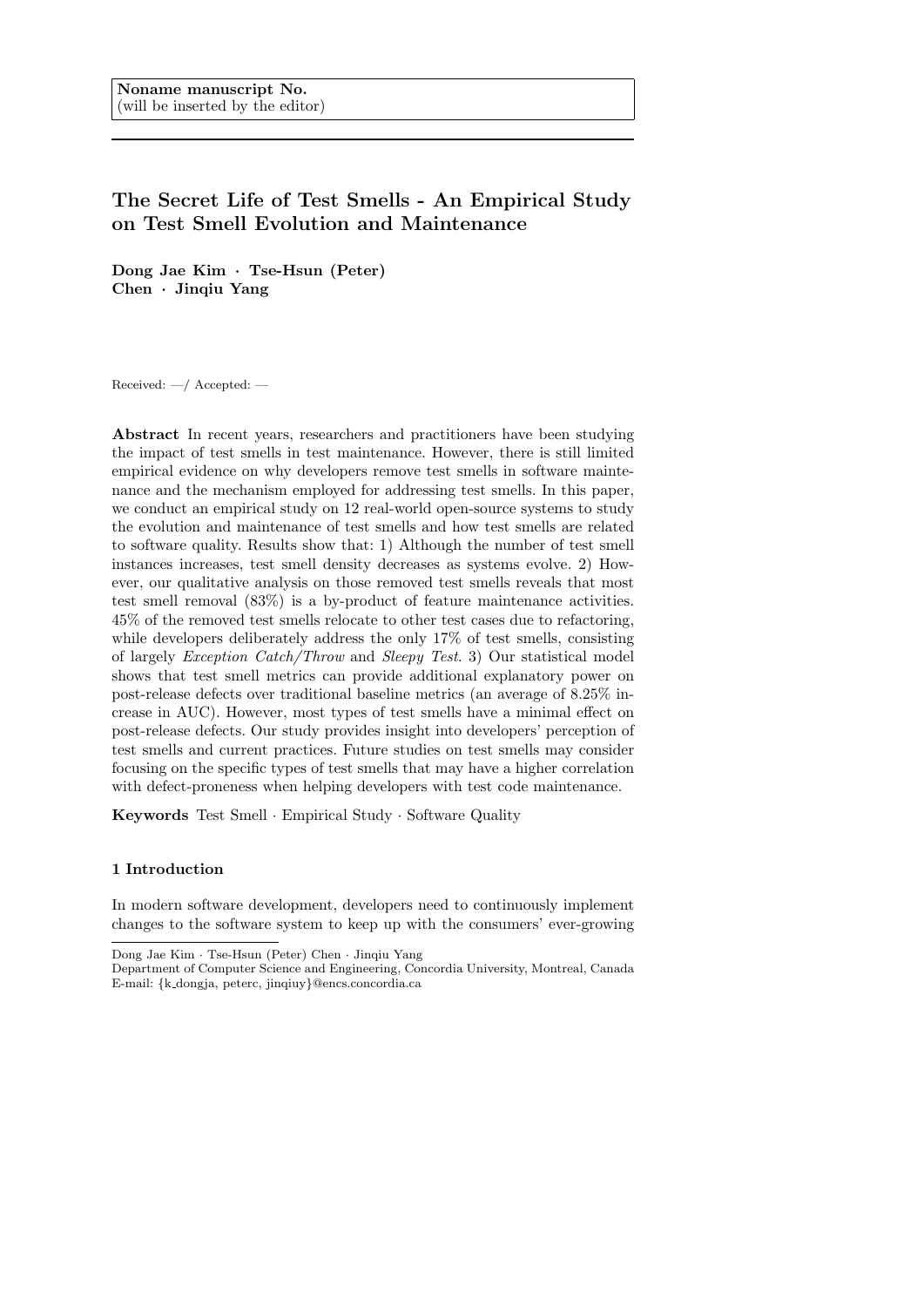demands. As a software system evolves, tremendous collaborative effort takes place to deliver features and perform maintenance activities. Due to the importance of software quality, automated regression testing has played a pivotal role in software development. New test code is developed to test the newlyadded SUT code and is executed after code changes to ensure that the new changes do not introduce defects (Ali [et al.](#page-33-0), [2019\)](#page-33-0).

To ensure the effectiveness of regression testing, developers need to maintain a set of high-quality test cases to validate software quality continuously. Unfortunately, similar to source code, test code may also contain defects and design issues that hinder the quality of the test code. For example, prior studies (Lam [et al.](#page-35-0), [2019;](#page-35-0) Luo [et al.](#page-35-1), [2014\)](#page-35-1) have found that the results of some test cases may be unreliable (e.g., flaky tests) due to defects in test code. Thus far, researchers and practitioners have started to notice recurring design problems in the test code [\(Spadini](#page-37-0) et al., [2018;](#page-37-0) [Van Deursen](#page-37-1) et al., [2001\)](#page-37-1) and have coined the term test smell. Like code smells in source code, test smells indicate potential design problems in test code. [Bavota](#page-33-1) et al. [\(2015\)](#page-33-1) found that test smells are prevalent in software systems and may hinder test comprehension and maintenance.

Despite the findings achieved so far, there is limited empirical evidence on the awareness of test smells. One research found that developers are aware of test smells and their potential consequences [\(Peruma](#page-36-0) et al., [2019\)](#page-36-0), while others found that developers do not believe the benefit of removing test smells [\(Ju](#page-34-0)nior [et al.](#page-34-0), [2020a,](#page-34-0)[b;](#page-34-1) [Tufano](#page-37-2) et al., [2016\)](#page-37-2). Therefore, by studying why developers remove test smells from how test smells are addressed during software maintenance, we can improve test code quality and develop an effective test code refactoring recommendation tool. Studying the maintenance will help (1) expand future research on understanding what may prompt developers to maintain test code, and (2) provide evidence on the most paid attention test smells.

In this paper, we conduct an empirical study on the maintenance of test smell in 12 large-scale open-source systems. We study a total of 18 different types of test smells that were defined and studied in prior research [\(Garousi](#page-34-2) and Küçük, 2018; [Junior](#page-34-0) et al., [2020a,](#page-34-0)[b;](#page-34-1) [Peruma](#page-36-0) et al., [2019;](#page-36-0) [Qusef](#page-36-1) et al., [2019;](#page-36-1) [Spadini](#page-37-0) et al., [2018\)](#page-37-0). In particular, we seek to answer the three following research questions:

RQ1: How do test smells evolve overtime? We conduct a quantitative analysis to study how tests smell evolve over three years (from 2016 to the beginning of 2019) in the studied systems. Although we find that the total number of test smell instances increases over time, the test smell density remains relatively stable in the 12 studied systems after normalizing by the total number of test code lines.

RQ2: What is the motivation behind removing test smells? We conduct a qualitative analysis of a statistically significant sample of the commits that removed test smells. We find that in only 17% of the sampled commits, developers directly address the test smells. In particular, developers are more likely to address two test smells: Exception Catch/Throw and Sleepy Test.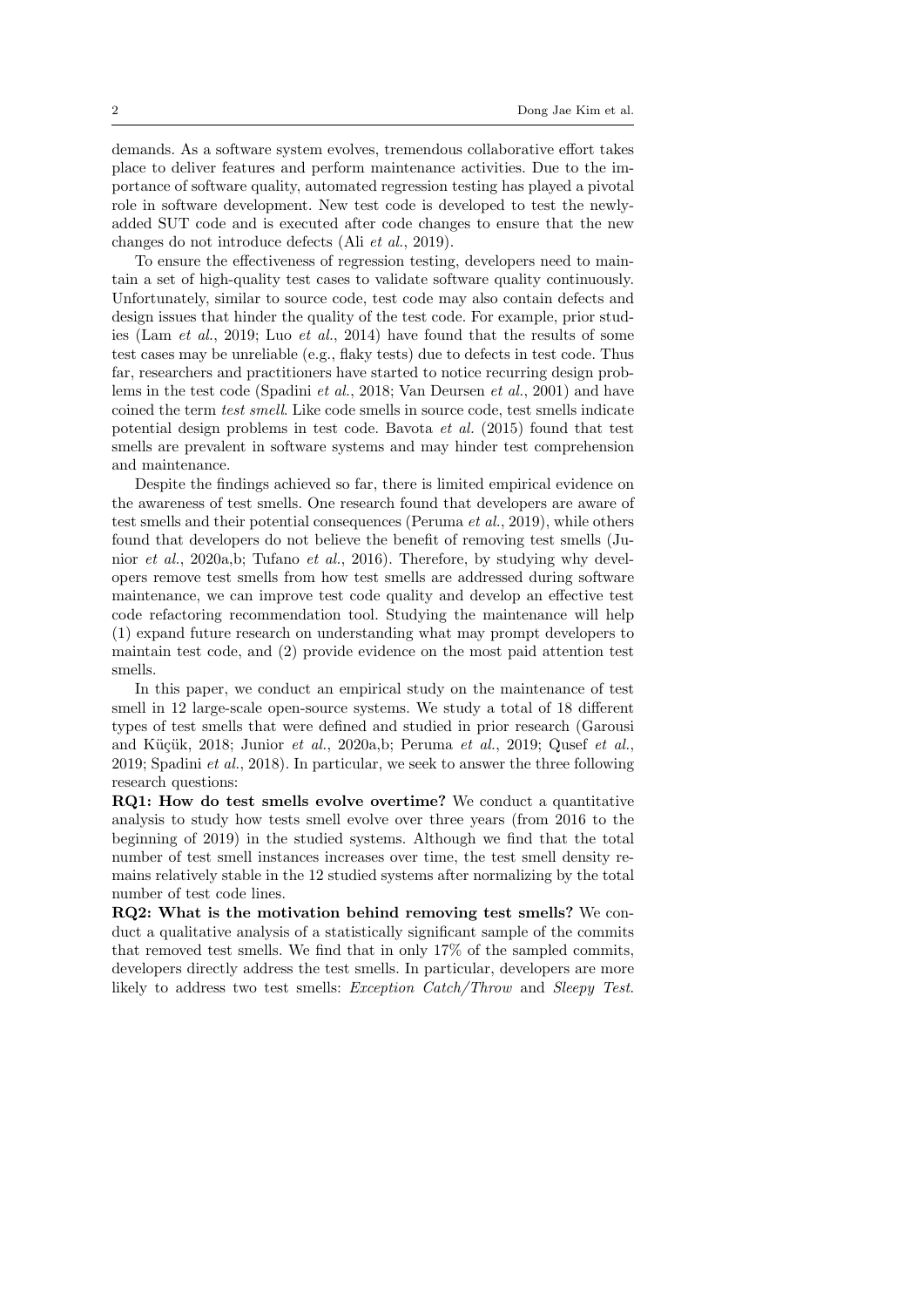However, in 83% of the studied commits, the test smells are removed due to the deletion of test code or are relocated to other test cases due to feature refactoring activities. In short, we find that developers often do not directly address the test smells when maintaining test code.

RQ3: What is the relationship between test smells and software quality? Similar to prior work [\(Chen](#page-34-3) et al., [2017;](#page-34-3) de Pádua and Shang, 2018; [Moser](#page-35-2) et al., [2008;](#page-35-2) [Munson and Khoshgoftaar, 1992\)](#page-35-3), we build a logistic regression model to study the relationship between test smell and software quality. Some test smells (e.g., Conditional Test Logic, Exception Catch/Throw, and *Mustery Guest*) have an increasing relationship with a source code file's defect-proneness when controlling for confounding factors like the traditional product, process and coupling metrics. However, most types of test smells have minimal effect on the defect-proneness.

In summary, our findings show that, as a system evolves, developers may allocate resources on maintaining test code, but they may not be aware of the test smells. Moreover, some test smells have a minimal effect on defectproneness, while only a few test smells have a positive impact on defectproneness. Future studies on test smells may consider focusing on the types of test smells that may have a higher correlation with defect-proneness when helping developers with test code maintenance.

Paper Organization. The rest of the paper is organized as follows. Section [2](#page-2-0) describes an overview of test smells. Section [3](#page-5-0) presents our research questions and results. Section [4](#page-28-0) discusses the implications of our findings. Section [5](#page-29-0) discusses the threats to validity. Section [6](#page-30-0) surveys related work. Finally, Section [7](#page-32-0) summarizes the paper.

### <span id="page-2-0"></span>2 Background

### 2.1 A Brief Overview of Test Smells

Software testing is a vital component of modern software development. Testing identifies defects in source code early on before the defects could incur substantial impact (Spínola *et al.*, [2019\)](#page-37-3). It is widely adopted to utilize unit testing frameworks such as JUnit or TestNG to enable test automation, i.e., test cases are written in test code, which can be executed. Like source code, test code may also have design problems or even defects that hinder testing effectiveness. Therefore, there has been an increasing interest to properly maintain and improve the design of test code [\(Levin and Yehudai, 2017;](#page-35-4) [Pinto](#page-36-2) [et al.](#page-36-2), [2012;](#page-36-2) [Shamshiri](#page-36-3) et al., [2018\)](#page-36-3). Therefore, researchers and practitioners have started to study the quality of test cases and identify various problems in test code [\(Bavota](#page-33-1) et al., [2015;](#page-33-1) [Spadini](#page-37-0) et al., [2018;](#page-37-0) [Van Deursen](#page-37-1) et al., [2001\)](#page-37-1). In particular, researchers have coined the term test smell to characterize the recurring test design problems that may impair test comprehension and maintainability.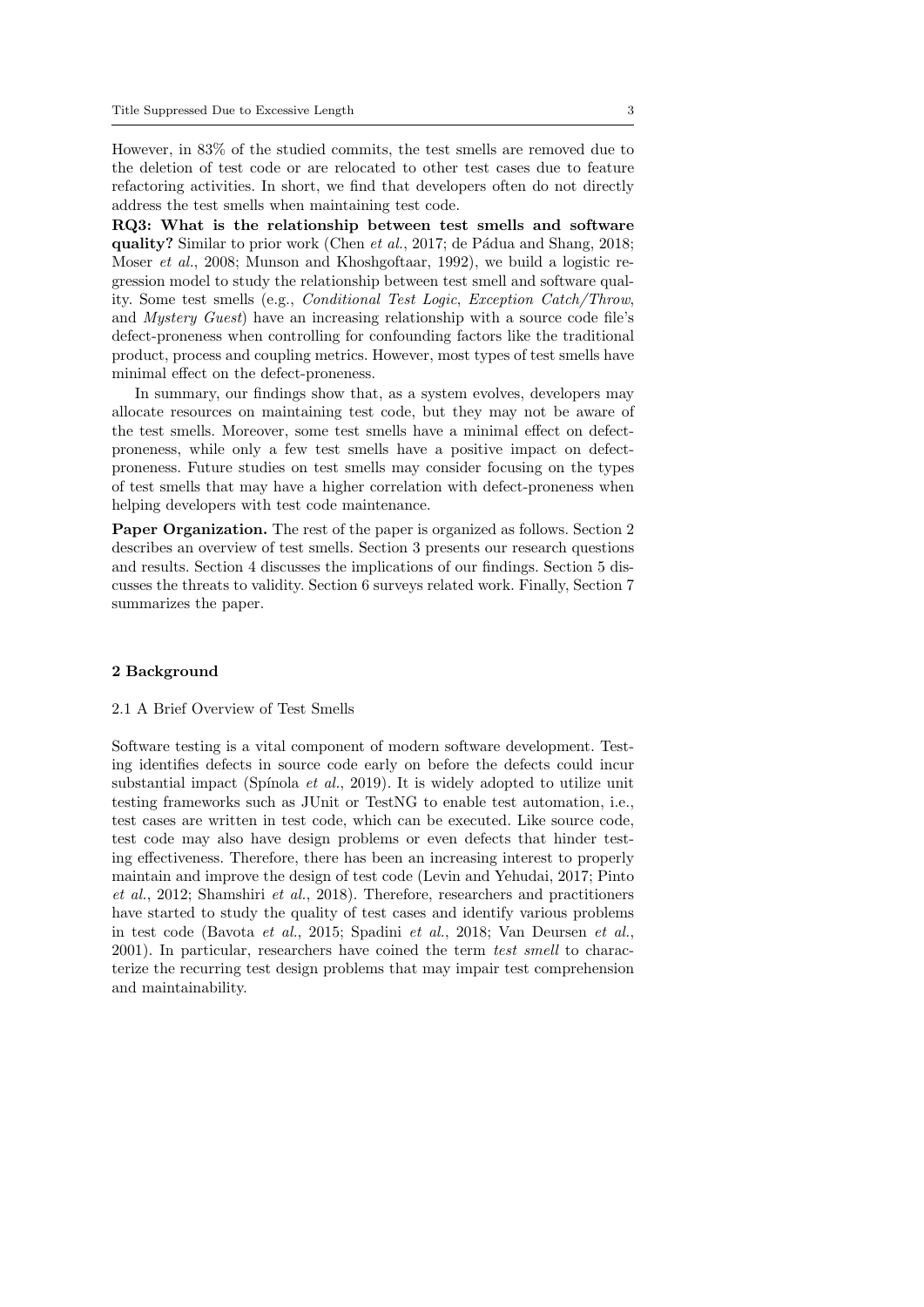<span id="page-3-0"></span>Table 1: An overview of the studied test smells. The first set of test smells was first proposed by [Deursen](#page-34-5) *et al.* [\(2001\)](#page-34-5), and investigated further by other studies on its diffusion [DF] in software systems [\(Bleser](#page-34-6) et al., [2019;](#page-34-6) [Palomba](#page-35-5) [et al.](#page-35-5), [2016\)](#page-35-5), impact on software test code comprehension [CO] [\(Bavota](#page-33-2) et al., [2012;](#page-33-2) [Tufano](#page-37-2) et al., [2016\)](#page-37-2), developers' awareness of test smells [AW] [\(Peruma](#page-36-0) [et al.](#page-36-0), [2019;](#page-36-0) [Spadini](#page-37-4) et al., [2020;](#page-37-4) [Tufano](#page-37-2) et al., [2016\)](#page-37-2) and relation with software quality  $\left[{\bf QT}\right]$  [\(Athanasiou](#page-33-3) *et al.*, [2014\)](#page-33-3). The remaining test smells are recently studied test smells by [Peruma](#page-36-0) et al. [\(2019\)](#page-36-0) and investigated on their diffusions and developers' perceptions.

| Test smell                                                   | Abbrev.        | Description                                                                                                                                                                                                                                                                                                                       |
|--------------------------------------------------------------|----------------|-----------------------------------------------------------------------------------------------------------------------------------------------------------------------------------------------------------------------------------------------------------------------------------------------------------------------------------|
| <i>Literature Test Smells</i> (Deursen <i>et al.</i> , 2001) |                |                                                                                                                                                                                                                                                                                                                                   |
| Assertion Roulette                                           | ΑR             | One test case may contain several assertions with no<br>explanation. AR increases difficulties in comprehen-<br>$\sin$ [DF/AW/QT].                                                                                                                                                                                                |
| Eager Test                                                   | EGT            | A test case may exercise several methods of the object<br>under test, which may increase the difficulty in test                                                                                                                                                                                                                   |
| General Fixture                                              | GF             | maintenance $[DF/AW/QT/CO]$ .<br>A test case's fixture is too general, and the test code<br>only accesses a part of it. The test case may exe-<br>cute unnecessary code and increase runtime overhead                                                                                                                             |
| Lazy Test                                                    | LT             | [DF/AW/CO].<br>Occurs when multiple test cases invoke the same<br>method of the source code object, which may increase<br>the difficulty in test maintenance $[DF/AW]$ .                                                                                                                                                          |
| Mystery Guest                                                | МG             | Test code that uses external resources. Tests contain-<br>ing such a smell are dicult to comprehend and main-<br>tain, due to the lack of information to understand<br>them $[DF/AW/QT/CO]$ .                                                                                                                                     |
| Resource Optimism                                            | RO             | A test case that makes optimistic assumptions about<br>the state/existence of external resources, which may<br>cause flaky test results. $[DF/AW/QT]$ .                                                                                                                                                                           |
| Sensitive Equality                                           | SЕ             | A test using the toString method for equality check<br>in assert statements. The test case is sensitive to the<br>implementation of toString $[DF/AW/QT/CO]$ .                                                                                                                                                                    |
| <b>Recently Proposed Test Smells</b> (Peruma et al., 2019)   |                |                                                                                                                                                                                                                                                                                                                                   |
| Conditional Test Logic                                       | $_{\rm {CTL}}$ | There exist conditions in a test case that may alter the                                                                                                                                                                                                                                                                          |
| Constructor Initializa-<br>tion                              | СI             | behavior of the test and its expected output.<br>A test class may use a constructor instead of JUnit's<br>$setUp()$ . This may introduce side effects when the test<br>class inherits another class, i.e., the parent class's con-<br>structor will still be invoked.                                                             |
| Empty Test                                                   | ET             | Occurs when test code has no executable statements.                                                                                                                                                                                                                                                                               |
| Exception<br>$\operatorname{Catch}/\operatorname{Throw}$     | $_{\rm ECT}$   | Passing or failing a test case depends on custom excep-<br>tion handling code or exception throwing (instead of<br>using Junit expected attribute), which may hide real<br>problems and hamper debug.                                                                                                                             |
| Print Statement                                              | PS             | Print statements in unit tests are redundant as unit<br>tests are executed as part of an automated script and<br>do not affect the failing or passing of test cases. Fur-<br>thermore, they can increase execution time if the de-<br>veloper calls a long-running method from within the<br>print method (i.e., as a parameter). |
| Redundant Assertion                                          | RA             | A test case may contain assertion statements that are<br>either always true or always false.                                                                                                                                                                                                                                      |
| Sleepy Test                                                  | ST             | Occurs when explicitly making a thread to sleep in<br>test cases can cause flaky test results.                                                                                                                                                                                                                                    |
| Duplicate Assert                                             | DA             | Occurs when a test case tests the same condition mul-<br>tiple times, which may increase test overhead.                                                                                                                                                                                                                           |
| Unknown Test                                                 | UT             | A test method is written without an assertion state-<br>ment.                                                                                                                                                                                                                                                                     |
| <b>Ignored</b> Test<br>Magic Number Test                     | IT<br>MNT      | A test case that is disabled using JUnit's Clgnore.<br>A test method contains unexplained and undocu-<br>mented numeric literals as parameters or identifiers,<br>which increases maintenance difficulty.                                                                                                                         |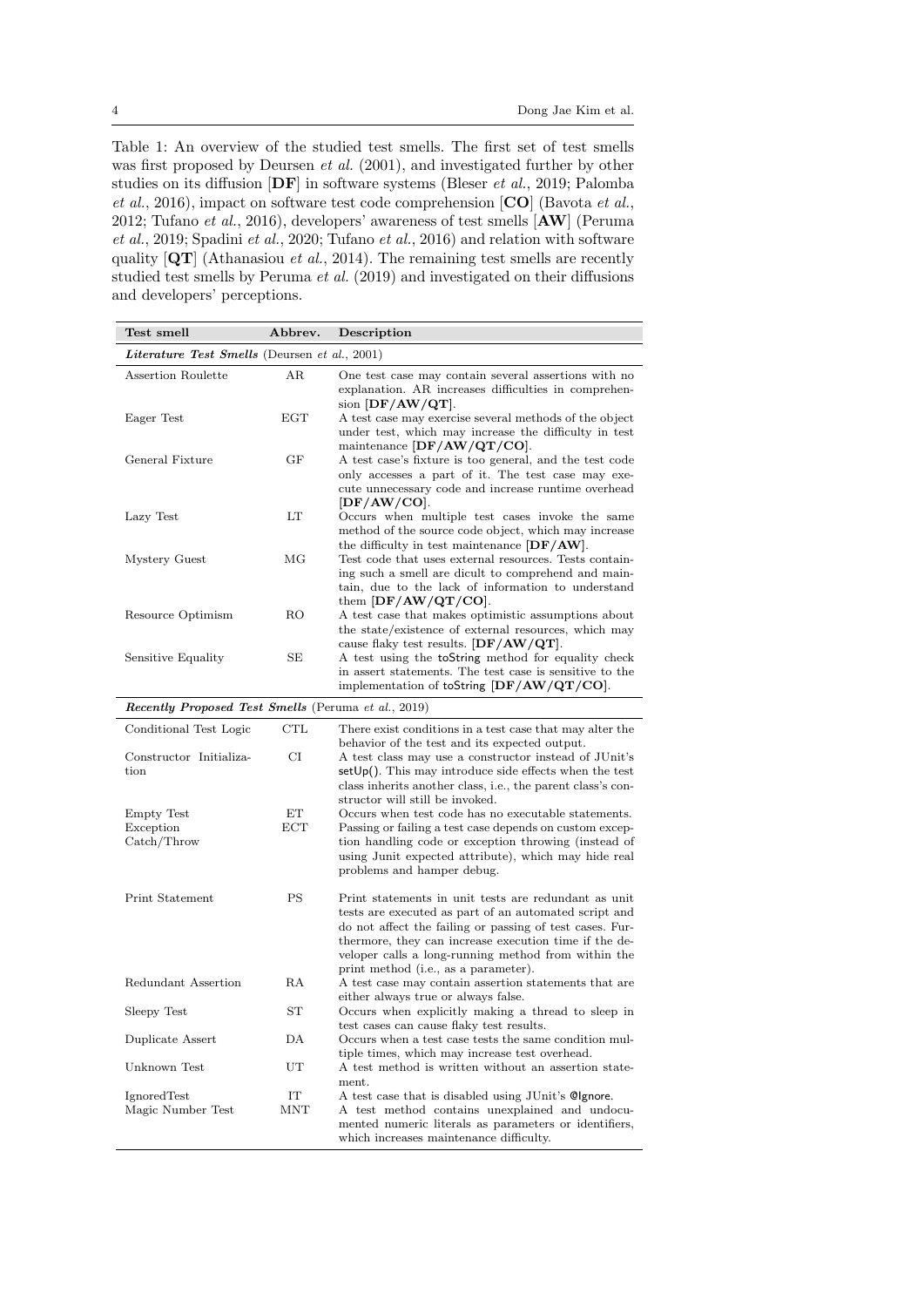Table [1](#page-3-0) shows the 18 different types of test smells that we include in our study. These test smells are studied in prior work [\(Bavota](#page-33-4) et al., [2012;](#page-33-4) [Bavota](#page-33-1)  $et \ al., 2015$ ; Garousi and Küçük, 2018; [Junior](#page-34-0)  $et \ al., 2020$ a; [Knuth, 1981;](#page-35-6) [Pe](#page-36-0)ruma [et al.](#page-36-0), [2019\)](#page-36-0). In particular, the current knowledge of test smells that we know from the literature was first proposed by [Deursen](#page-34-5) *et al.* [\(2001\)](#page-34-5), and these were expanded as a basis for further investigation in recent studies. For instance, some studies [\(Bavota](#page-33-1) et al., [2015;](#page-33-1) [Bleser](#page-34-6) et al., [2019;](#page-34-6) [Tufano](#page-37-2) et al., [2016\)](#page-37-2) found a high diffusion of test smells in software systems, and such test smells may not be removed as systems evolve. Other studies investigated the impact of test smell on code comprehension by measuring the time taken for understanding the test code in the presence/absence of test smells [\(Bavota](#page-33-2) [et al.](#page-33-2), [2012\)](#page-33-2). Moreover, [Athanasiou](#page-33-3) et al. [\(2014\)](#page-33-3) studied the impact of test smell on software quality (correlation with post-release defect) to fill the missing gap from numerous prior studies that only underlines its effects on software maintainability.

Numerous researchers also surveyed software engineers to understand their awareness, perception, or identification. For instance, a recent study by [Pe](#page-36-0)ruma [et al.](#page-36-0) [\(2019\)](#page-36-0) proposed a new set of test smells and investigated their diffusion and awareness. Their result suggests that developers are aware of test smells and their potential consequences. On the contrary, others give evidence that developers do not believe software systems could genuinely benefit from addressing test smells [\(Junior](#page-34-0) et al., [2020a;](#page-34-0) [Tufano](#page-37-2) et al., [2016\)](#page-37-2). Nevertheless, there is a lack of empirical evidence on what types of test smell developers pay attention to the most and thereby maintain software evolution. Similarly, there is also missing evidence on the common reasons and mechanisms in which test smells are addressed. Hence, in this paper, we study how test smells evolve and how developers manage test smells during software maintenance. Moreover, we also explore whether the existence and maintenance of test smells correlate with software quality. Therefore, our work uses the detection tool implemented by [Peruma](#page-36-0) et al. [\(2019\)](#page-36-0) which include the most comprehensive type of test smells up to date, encompassing both the test smells from the literature and their newly proposed test smells.

#### <span id="page-4-0"></span>2.2 Identifying Test Smells

In this paper, we focus on studying the evolution and maintenance of test smells. To identify test smells, we adopt a test smell detection tool called ts-Detector implemented by [Peruma](#page-36-0) et al. [\(2019\)](#page-36-0) to analyze the studied systems. We choose *tsDetector* because it can detect a comprehensive list of test smells (i.e., 18 test smells in total, as described in Table [1\)](#page-3-0) and has an average Fscore of 96.5% [\(Peruma](#page-36-0) et al., [2019\)](#page-36-0). We focus on these 18 test smells because they are related to unit testing practices in Java [\(Peruma](#page-36-4) et al., [2020\)](#page-36-4), advocated in xUnit guidelines [\(Meszaros, 2007\)](#page-35-7), and extensively studied in prior researches in test code maintainability and developers' perception [\(Bavota](#page-33-4) [et al.](#page-33-4), [2012;](#page-33-4) [Junior](#page-34-0) et al., [2020a\)](#page-34-0). Although Garousi and Küçük [\(2018\)](#page-34-2) sum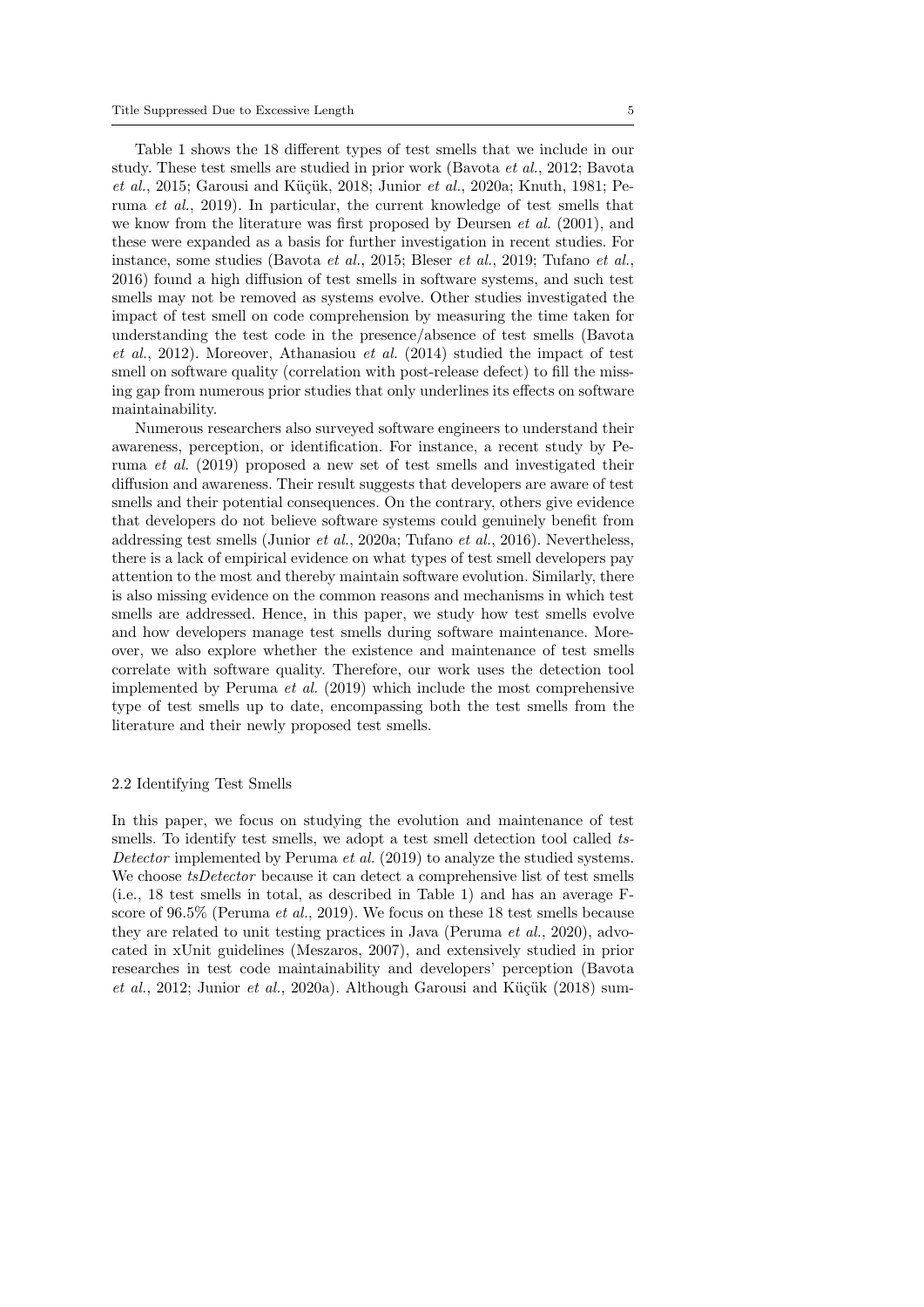marized a catalog of 198 test smells, many are general code smells specific to TCN language, come from grey literature (i.e., blog posts), and difficult to generalize (e.g., complicated setup, long-running test, long test file).  $tsDetec$ tor uses JavaParser to detect test smell given the lists of the test files and the corresponding source code under test (i.e., CUT). The CUT files are required to detect specific types of test smells, such as Eager Test and Lazy Test, whose primary concerns are about testing multiple CUT files in one test case, which may negatively impact code comprehension.

To identify each test file's corresponding CUT files, we follow prior studies and utilize the naming convention [\(Chen](#page-34-7) et al., [2017;](#page-34-7) [Peruma](#page-36-0) et al., [2019;](#page-36-0) [Spadini](#page-37-0) et al., [2018;](#page-37-0) [Tufano](#page-37-2) et al., [2016;](#page-37-2) [Zaidman](#page-37-5) et al., [2008\)](#page-37-5). In particular, for each test file, we identify the corresponding CUT files by removing the prefix or the suffix of " $|Tt|est(s^*)$ " from the names of the test files. We manually verify the build configuration files (e.g., Maven or Gradle build file) of the studied systems to use the default heuristic specified by Maven/Gradle plugin to identify test files. The default heuristic matches with the prefix that we use to determine the test files. The test smell detector tsDetector takes the lists of test files, and their associated CUT files and reports any occurrences of the 18 types of test smells.

Although tsDetector outputs test smells at a file-level, most reported test smells are a line-level and method-level, which are aggregated per file. In the rest of our analysis, we study each test smell individually, therefore, at their respective line and method-level. Furthermore, we modify the tsDetector to output the raw count of test smells instead of the default boolean value. To encourage the replication of our results, we have made the dataset publicly available.[1](#page-5-1)

#### <span id="page-5-0"></span>3 Case Study Results

We first introduce our studied systems. We then discuss the results of our research questions. For each research question, we discuss its motivation, the approach we use to address the question, and the results.

### 3.1 Case Study Systems

Table [2](#page-6-0) shows an overview of the studied systems. We conduct our study on several versions of the 12 open-source Java systems. In particular, we conduct our research in all official releases from the beginning of 2016 to the beginning of 2019. We chose the studied systems based on the following selection criteria. First, we selected the top 1,000 Java projects on GitHub ordered by popularity (i.e., stargazer count). We also made sure that the repositories are not forks. Second, we discarded projects that are below the 90th percentile in terms of size (i.e., lines of code), repository popularity (i.e., stars), and the number of

<span id="page-5-1"></span><sup>1</sup> https://github.com/SPEAR-SE/TestSmellEmpirical Data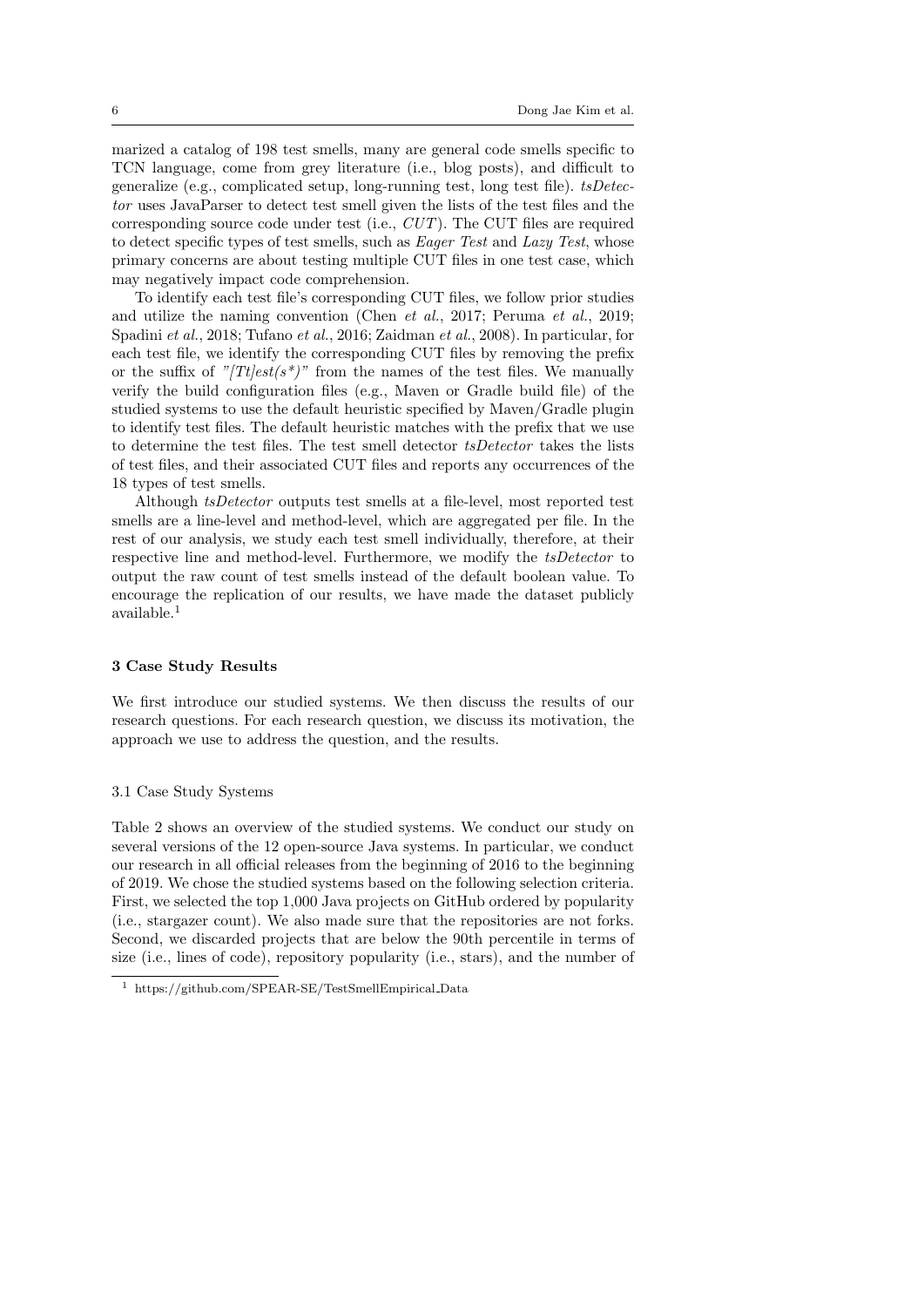<span id="page-6-0"></span>

| Systems    | #Releases      | LOC in Source Code | LOC in Test<br>Code |
|------------|----------------|--------------------|---------------------|
|            |                | $(2016 - 2019)$    | $(2016 - 2019)$     |
| Kafka.     | 9              | 95K - 265K         | 18K - 101K          |
| Groovy     | 9              | 338K - 393K        | 8K - 9K             |
| Camel      | 8              | $586K - 1.0M$      | 379K - 484K         |
| Zookeeper  | $\overline{4}$ | 128K - 119K        | 25K - 36K           |
| Cxf        | 9              | 696K - 753K        | 195K - 218K         |
| Karaf      | 11             | 132K - 168K        | 14K - 17K           |
| Flink      | 8              | 388K - 731K        | $100K - 234K$       |
| Accumulo   | 7              | 420K - 577K        | 49K - 47K           |
| Hive       | 11             | $3.5M - 4.4M$      | 162K - 221K         |
| Bookkeeper | 9              | $102K - 200K$      | 32K - 85K           |
| Wicket     | 8              | 264K - 257K        | 54K - 57K           |
| Cassandra. | 6              | 315K - 184K        | 43K - 112K          |
| Hadoop     | 3              | 637K - 1M          | 418K - 658K         |
| Total      | 102            | $6.9M - 9.1M$      | $1.1M - 1.6M$       |

Table 2: An overview of the studied systems.

commits. We also remove systems that do not use issue report systems. In the end, we are left with these 12 systems. As shown in Table [3,](#page-7-0) there are 998 active contributors in total (ranges from 15 to over 200 contributors) in the studied systems with a wide range of experiences (i.e., in terms of number of commits). In some systems, such as Kafka and Flink, the contributors' median number of commits is relatively high (i.e., 306 and 278 commits, respectively), which shows that many contributors are actively contributing to the systems. In Karaf, on the other hand, the median number of commits is only two. The studied systems are widely used by practitioners, used in many commercial settings, and are large in scale, with the number of lines of code (LOC) in source code ranges from 6.9M to 9.1M, and the LOC in test code ranges from 1.1M to 1.6M. Moreover, the studied systems maintain a set of comprehensive test cases and adopt the continuous integration practice by running the test cases daily basis [\(Apache, 2020\)](#page-33-5). The studied systems also cover different domains, from big data processing and data warehousing solutions to distributed databases and programming languages.

3.2 RQ1: How do test smells evolve overtime?

*Motivation:* Prior studies [\(Bavota](#page-33-1) *et al.*, [2015;](#page-33-1) [Tufano](#page-37-2) *et al.*, [2016\)](#page-37-2) reveal that test smells are prevalent in software systems, and their presence hinders the comprehension and maintenance of test code. In light of these findings, there is limited empirical evidence of how the pervasiveness of test smell changes over time and its relation to software maintenance. Namely, while many other software artifacts should inevitably grow as the system evolves, we believe that an interesting implication can be investigated by studying the pervasiveness of test smells from the aspect of whether developers resolve test smells dur-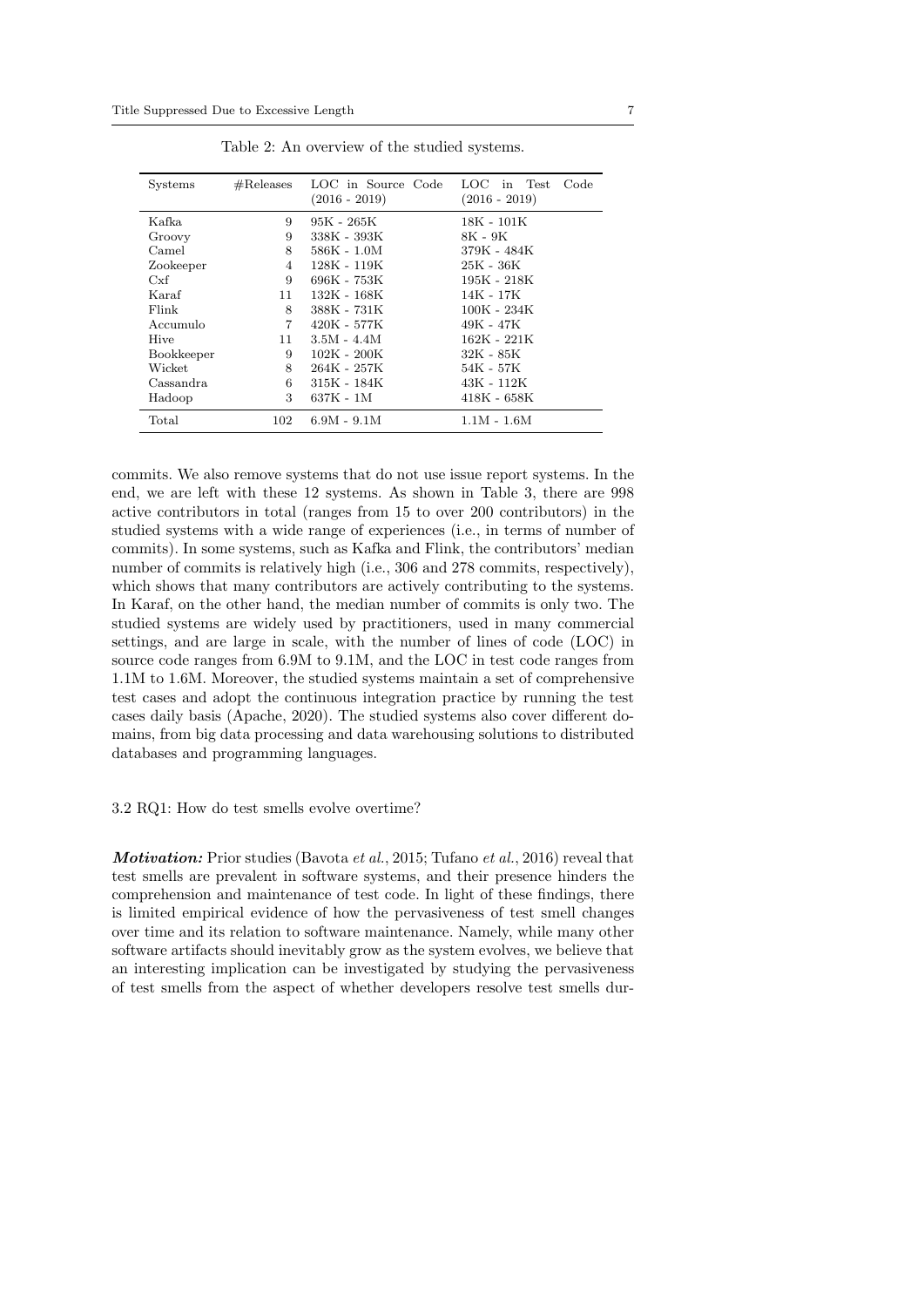|                |                |       |        | $#$ Contributed Commits |       |                 |             |
|----------------|----------------|-------|--------|-------------------------|-------|-----------------|-------------|
| <b>Systems</b> | Min            | Q1    | Median | $\Omega$ 3              | Max   | Mean $#Commits$ | Contributor |
| Accumulo       | 1              | 5.75  | 27.00  | 486.25                  | 2528  | 7.16            | 26          |
| Bookkeeper     | 18             | 40.75 | 87.00  | 217.25                  | 2545  | 4.37            | 35          |
| camel          | 1              | 6.00  | 31.00  | 217.25                  | 24339 | 6.61            | 204         |
| Cassandra      | $\overline{2}$ | 23.50 | 101.50 | 189.50                  | 1320  | 3.20            | 102         |
| Cxf            | 1              | 3.00  | 10.00  | 82.75                   | 8767  | 4.88            | 47          |
| Flink          | 1              | 98.50 | 278.00 | 791.50                  | 3456  | 3.25            | 175         |
| Groovy         | $\overline{2}$ | 24.00 | 68.00  | 530.25                  | 909   | 1.34            | 15          |
| Hive           | 5              | 28.50 | 122.50 | 325.00                  | 3041  | 2.80            | 112         |
| Kafka          | 20             | 53.00 | 306.00 | 607.00                  | 918   | 3.24            | 188         |
| Karaf          | 1              | 1.00  | 2.00   | 61.00                   | 949   | 1.91            | 38          |
| Wicket         | 1              | 7.00  | 34.00  | 320.00                  | 4219  | 1.39            | 20          |
| Zookeeper      | 3              | 12.50 | 47.50  | 92.75                   | 671   | 2.03            | 36          |
| Hadoop         | 1              | 54.74 | 225.50 | 591                     | 2368  | 2.47            | 373         |

<span id="page-7-0"></span>Table 3: An overview of the developer experience and the number of contributors in the studied systems.

ing software evolution. Hence, in this RQ, we quantitatively investigate the evolution of test smells.

Approach: To study the evolution of test smells, we follow the approach described in Section [2.2](#page-4-0) to detect test smells in each studied software version. In particular, we apply a test smell detection tool called tsDetector [\(Peruma](#page-36-0) [et al.](#page-36-0), [2019\)](#page-36-0) to analyze the studied systems based on six-month windows from 2016 to 2019. In total, we obtain seven snapshots per studied system. We consider a six-month window because studying the evolution of test code on a commit by commit basis is expensive and dilute the modifications of test smells. Moreover, since the studied systems have different sizes and test smells may co-evolve with the amount of added test code and the raw number of the test smell instances, we also report test smell density. We calculate test smell density by dividing the number of test smell instances by the total number of code lines. We use code lines as our normalization metrics because many test smells are detected at the line level. We also normalized using other metrics such as the number of methods in a file, and we found a similar trend in the result.

Results: Figure [1](#page-8-0) shows the time series plots of the averaged test smell density in the studied systems from 2016 to 2019. We present the studied systems with a similar scale of test smell densities in one plot for visualization ease. Averaged test smell density is the normalized test smell metrics that is averaged over all studied systems. We averaged the test smell densities to show a generalized trend amongst the studied systems. Although not shown, we observe that test smell density either remains stable (i.e., Bookeeper and Groovy) or decreases (i.e., Kafka, Camel, Accumulo, Wicket, Hive, Cassandra, and CXF) in most of the studied systems. When observing individual metrics as in Figure [1,](#page-8-0) we find that most test smell densities also stay relatively stable. However, ignored test smells increased far greater over-time compared to other test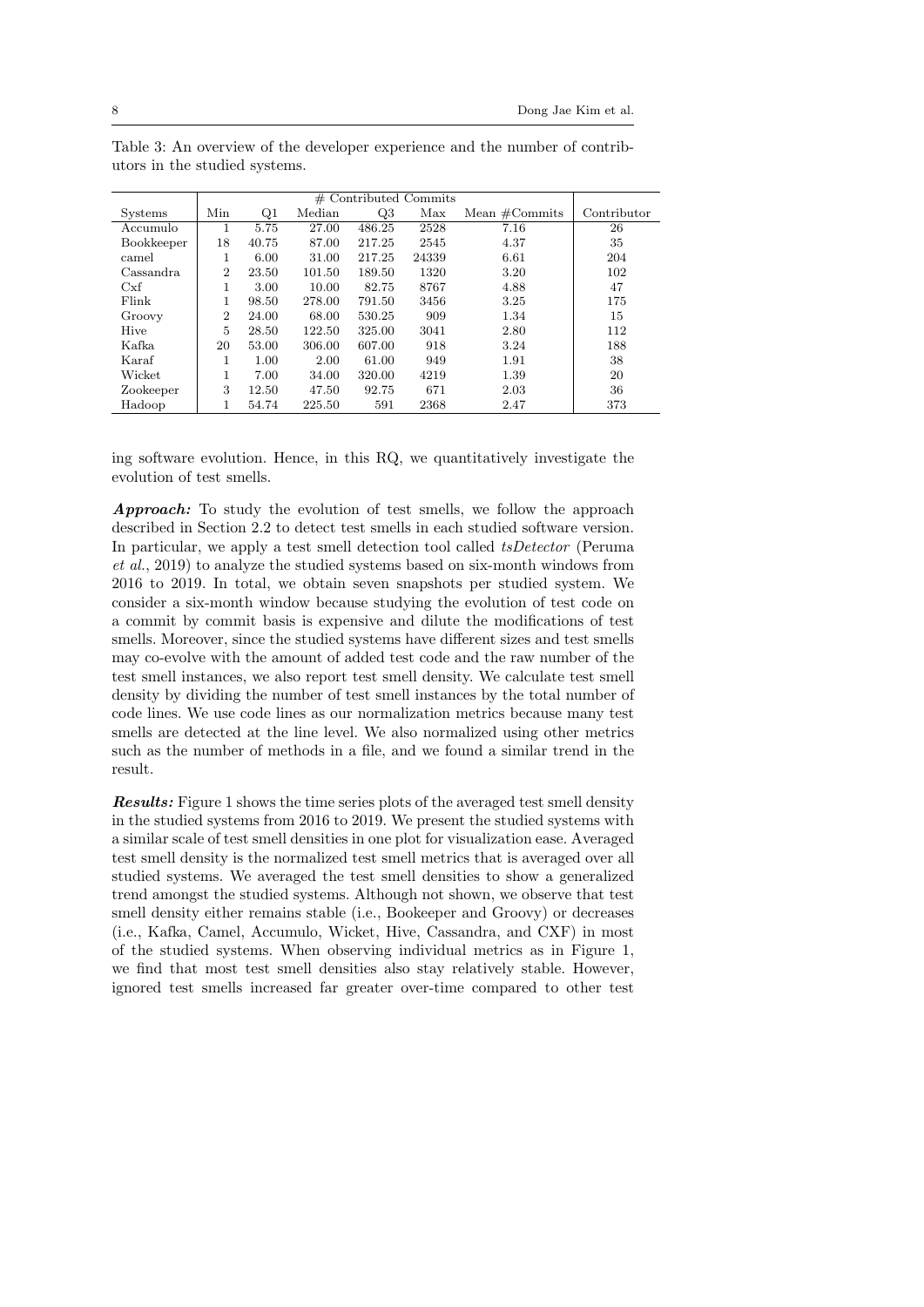<span id="page-8-0"></span>

Fig. 1: Time series plots that show the evolution of the test smell density (normalized average) of the studied systems. The test smell densities are calculated based on seven snapshots that are taken every six months between 2016 and 2019.

smells. Figure [2](#page-9-0) shows the evolution of the raw test smell metrics averaged over all of the studied systems. In general, we observe that all of the averaged raw test smell metrics increase over-time, but normalized test smell densities remain relatively stable.

We further investigate the change in the magnitude of test smell instances (i.e., raw counts) and test smell density between the two snapshots taken in 2016 and 2019. Table [4](#page-10-0) shows the change in the magnitude of the test smell density, and similarly, Table [5](#page-11-0) shows the change in the number of test smell instances (raw counts). As shown in Table [4,](#page-10-0) the test smell density decreases for most types of test smells. On the contrary, we find that the test smell instances' raw counts increase for most types of test smells (Table [5\)](#page-11-0). Namely,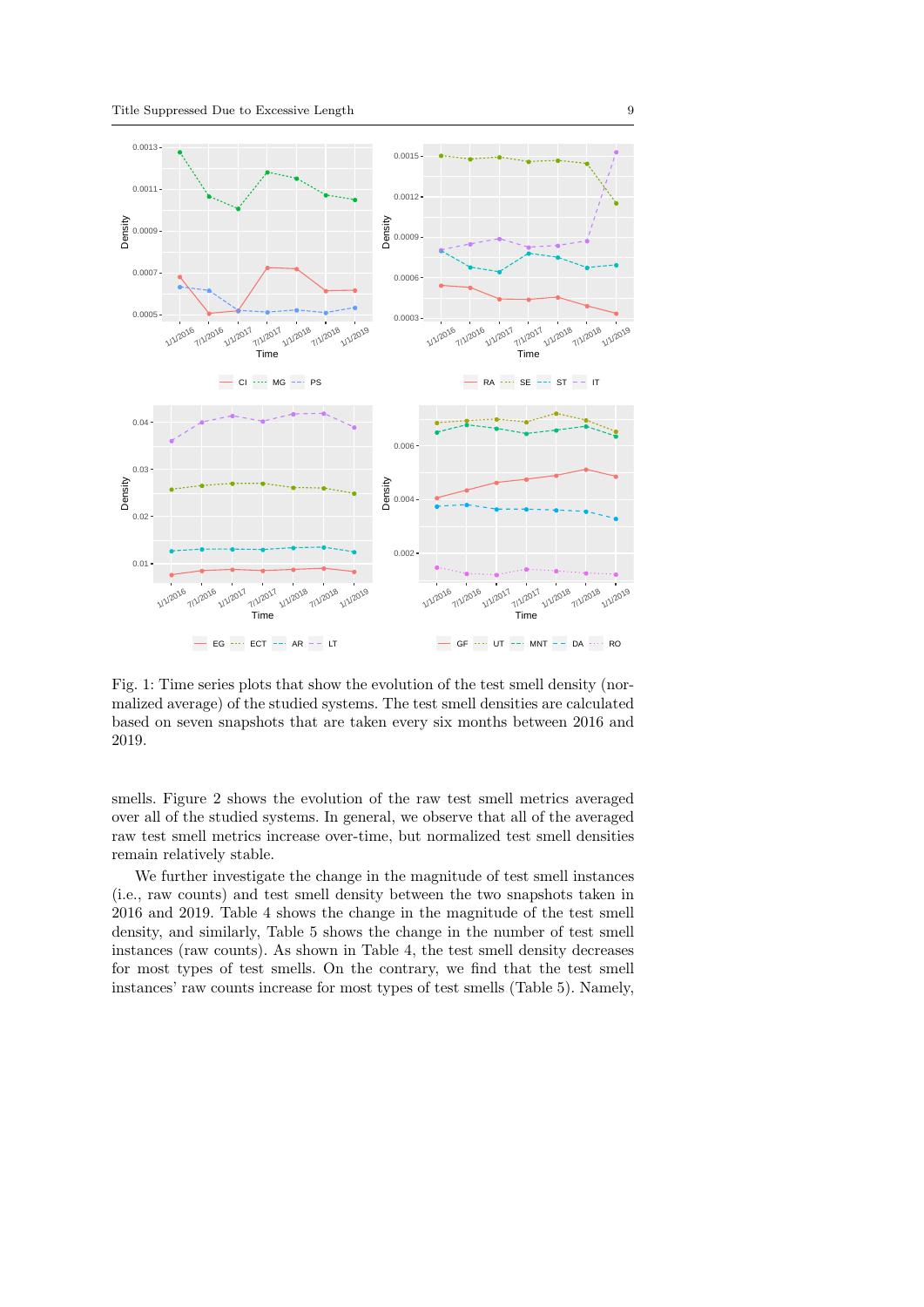<span id="page-9-0"></span>

Fig. 2: Time series plots that show the evolution of the averaged raw test smell of the studied systems. The test smells are aggregated from on seven snapshots taken every six months between 2016 and 2019.

190 (81%) out of 234 (i.e., 18 test smell types times 12 studied systems) of the test smell types (across all studied systems) have an increase in the number detected test smell instances, which indicates that test smells are prevalent in the software and gradually grow over time. However, after normalized by the LOC of the test code, 121 out of 234 (51%) of the test smell types (across all studied systems) have a decreased test smell density. The findings may indicate that while the number of added test smell instances are higher as the systems evolve, test smell addition may be slower than that of test code addition. In other words, either developer may introduce fewer test smell instances when adding new test code or actively maintain test code, which results in the removal of test smell instances. We further study the reason for test smell removal in RQ2.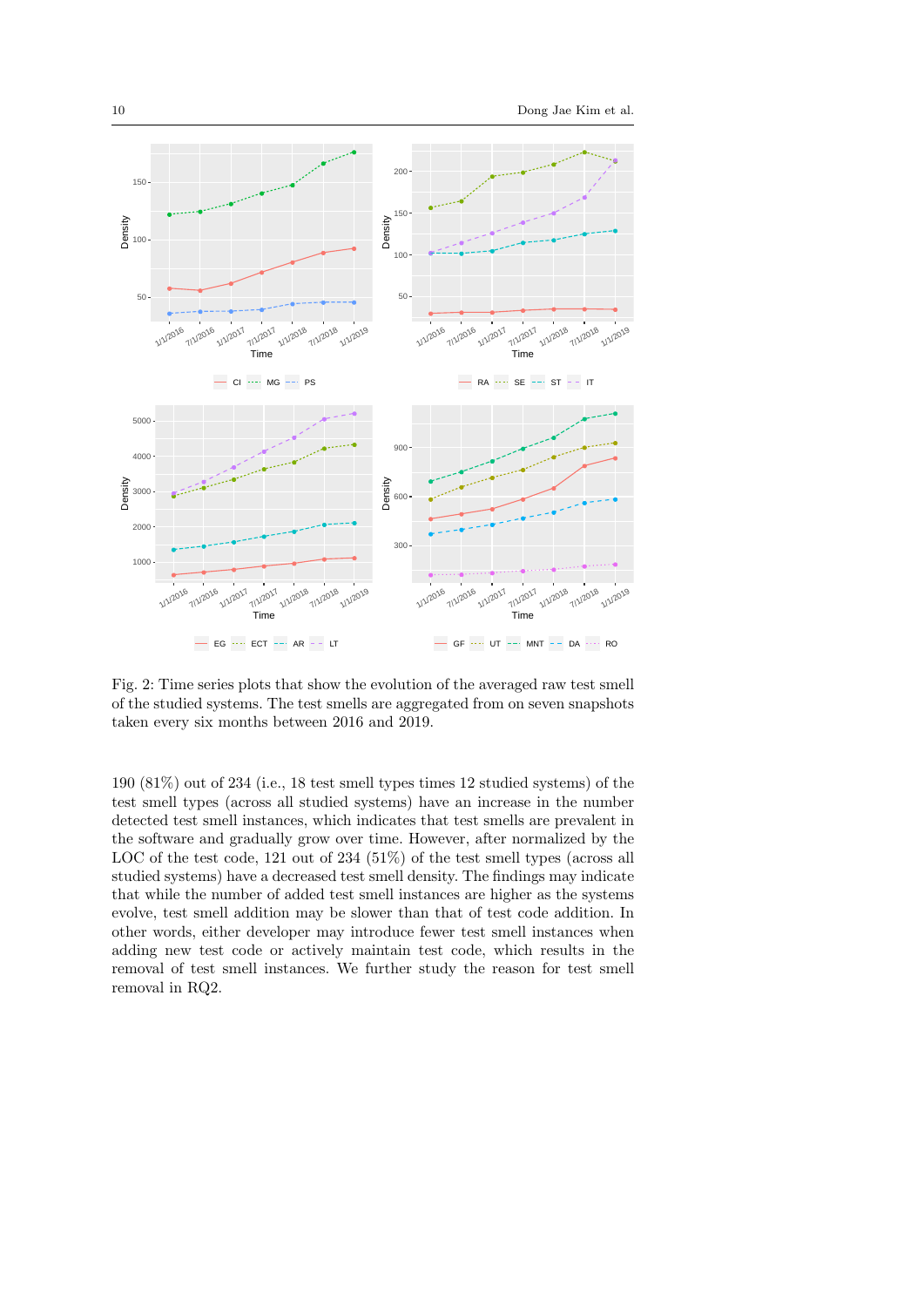<span id="page-10-0"></span>Table 4: The comparison of the test smell density (number of test smell instances per 1000 lines of test code) for each type of test smell in the studied systems from 2016 and 2019.

| Test<br>Smell |               |               | Accumulo                               |               |               | Bookkeeper               |               | Camel         |                                                            |               |                | Cassandra                            |              | Cxf          |                    |
|---------------|---------------|---------------|----------------------------------------|---------------|---------------|--------------------------|---------------|---------------|------------------------------------------------------------|---------------|----------------|--------------------------------------|--------------|--------------|--------------------|
|               | 2016          | 2019          | %                                      | 2016          | 2019          | %                        | 2016          | 2019          | %                                                          | 2016          | 2019           | %                                    | 2016         | 2019         | %                  |
| AR            | 15.63         | 14.87         | $-5\%$                                 | 6.17          | 11.53         | 61 %<br>↘                | 12.58         | 13.61         | $8~\%$                                                     | 8.18          | 9.78           | 18 %<br>↘                            | 14.67        | 14.69        |                    |
| <b>CTL</b>    | 5.39          | 5.45          | $1~\%$                                 | 7.97          | 8.07          | $1\%$                    | 3.47          | 3.78          | $9~\%$<br>↘                                                | 7.96          | 7.09           | $-12~\%$                             | 4.16         | 4.20         | $1~\%$             |
| $_{\rm CI}$   | 0.41          | 0.27          | $-40\%$ /                              | 2.34          | 1.53          | $-42\%$ /                | 0.21          | 0.32          | $38~\%$<br>↘                                               | 0.06          | 0.17           | $101~\%$<br>↘                        | 0.79         | 0.74         | -6 $\%$            |
| ET            | 0.05          | 0.02          | $-79 \%$                               | 0.00          | 0.00          |                          | 0.19          | 0.14          | $-28\%$                                                    | 0.00          | 0.00           | $-$ %                                | 0.06         | 0.05         | $-12%$             |
| ECT           | 19.67         | 15.88         | Ž<br>$-21~\%$                          | 19.46         | 24.50         | 23 % \                   | 33.55         | 34.63         | $3\%$<br>↘                                                 | 21.85         | 20.75          | -5 $\%$                              | 29.11        | 28.33        | $-3\%$<br>٠,       |
| GF            | 6.35          | 5.57          | -13 $\%$ $\nearrow$                    | 5.79          | 6.54          | 12 %                     | 2.05          | 2.37          | 14 %<br>↘                                                  | 1.37          | 2.41           | 55 %                                 | 4.26         | 3.93         | -8 $\%$            |
| MG<br>PS      | 0.82<br>0.12  | 0.55<br>0.06  | -40 $\%$ $\!\!\!\nearrow$<br>$-63\%$ / | 1.87<br>0.06  | 1.54<br>0.12  | $-19\%$<br>60 %          | 1.09<br>0.08  | 0.91<br>0.06  | $-17\%$ /<br>$-18\%$ /                                     | 1.17<br>0.35  | 1.19<br>0.27   | $1\%$<br>↘<br>$-27~\%$               | 1.40<br>0.08 | 1.27<br>0.10 | $-10\%$<br>$24~\%$ |
| RA            | 0.92          | 0.34          | $-93\%$ /                              | 0.06          | 0.32          | 134 %<br>↘               | 0.10          | 0.06          | $-52\%$ /                                                  | 0.25          | 0.30           | 16 %                                 | 0.12         | 0.12         |                    |
| SE            | 2.15          | 1.56          | $-32\%$ /                              | 0.03          | 0.22          | $150~\%$<br>↘            | 0.85          | 0.77          | $-10\%$ /                                                  | 0.28          | 0.51           | $59~\%$                              | 2.16         | 2.00         | $-7%$              |
| <b>ST</b>     | 0.56          | 0.55          | $-2\%$<br>↗                            | 3.01          | 1.47          | $-68\%$                  | 1.32          | 0.94          | $-33\%$ /                                                  | 0.87          | 0.76           | $-14\%$                              | 0.47         | 0.53         | 12 %               |
| EG            | 14.11         | 15.22         | 8%                                     | 1.96          | 9.17          | $129~\%$<br>↘            | 3.11          | 3.51          | 12 %<br>↘                                                  | 5.12          | 5.95           | 15 %<br>↘                            | 6.71         | 6.49         | $-3\%$             |
| LT            | 84.91         | 81.97         | $-4\%$<br>↗                            | 6.01          | 36.97         | 144 %<br>↘               | 11.92         | 15.00         | 23 %<br>↘                                                  | 29.79         | 32.10          | 7%<br>↘                              | 24.74        | 24.40        | $-1\%$<br>↗        |
| DA            | 4.37          | 4.29          | $\bar{\mathcal{E}}$<br>$-2~\%$         | 3.73          | 4.21          | 12 %<br>↘                | 2.04          | 2.47          | $19~\%$<br>↘                                               | 2.98          | 3.30           | $10~\%$<br>↘                         | 3.03         | 3.01         | ⊵<br>$-1\%$        |
| UT            | 5.90          | 5.40          | $\bar{\mathcal{E}}$<br>-9 $\%$         | 0.85          | 4.24          | 133 %<br>╲               | 3.46          | 4.28          | 21 %<br>$\searrow$                                         | 7.59          | 6.64           | -13 $\%$                             | 7.63         | 6.67         | $-13\%$ /          |
| IT            | 0.46          | 0.61          | 28 %                                   | 0.70          | 0.90          | 25 %                     | 0.86          | 1.10          | 25 %                                                       | 2.08          | 2.10           | 1%<br>╲                              | 0.94         | 0.78         | $-20%$<br>↗        |
| RO<br>MNT     | 0.99<br>6.23  | 0.69<br>6.96  | -35 $\%$<br>11 %                       | 2.18<br>3.04  | 1.85<br>6.62  | $-17%$<br>74 %           | 0.85<br>6.15  | 0.91<br>6.65  | 7%<br>↘<br>$8~\%$                                          | 1.22<br>5.45  | 1.24<br>5.75   | $2\%$<br>↘<br>$5~\%$                 | 1.12<br>6.35 | 1.03<br>7.22 | $-9 \%$<br>13 %    |
|               |               |               |                                        |               |               |                          |               |               |                                                            |               |                |                                      |              |              |                    |
|               |               | Flink         |                                        |               | Groovy        |                          |               | Hive          |                                                            |               | Kafka          |                                      |              |              |                    |
|               | 2016          | 2019          | $\%$                                   | 2016          | 2019          | %                        | 2016          | 2019          | %                                                          | 2016          | 2019           | %                                    |              |              |                    |
| AR            | 12.24         | 12.92         | $5\%$                                  | 19.52         | 22.44         | 14 % \                   | 13.17         | 11.46         | $-14\%$ /                                                  | 16.67         | 16.83          | $1\%$                                |              |              |                    |
| <b>CTL</b>    | 5.16          | 4.21          | -20 $\%$<br>↗                          | 7.84          | 6.25          | $-23\%$ /                | 5.06          | 4.36          | $\bar{\mathcal{E}}$<br>$-15~\%$                            | 4.55          | 3.96           | $-14\%$                              |              |              |                    |
| CI            | 0.73          | 0.70          | z<br>$-4\%$                            | 0.77          | 0.74          | $-4\%$ /                 | 0.64          | 0.76          | 17 %                                                       | 0.17          | 0.16           | $-9\%$                               |              |              |                    |
| ET            | 0.04          | 0.10          | 83 %                                   | 0.51          | 0.32          | $-47 \%$                 | 0.03          | 0.03          | -12 $\%$<br>- 7                                            | $\rm 0.06$    | 0.02           | -98 $\%$<br>$\overline{\phantom{a}}$ |              |              |                    |
| ECT<br>GF     | 16.63<br>0.57 | 19.28<br>2.85 | 15 %<br>$133\%$                        | 64.35<br>5.01 | 58.01         | -10 $\%$<br>↗<br>33 %    | 23.08         | 25.94         | $12~\%$<br>7%                                              | 13.70<br>3.90 | 12.97<br>11.30 | $-5\%$<br>97 %                       |              |              |                    |
| MG            | 0.80          | 0.87          | $8\%$                                  | 1.03          | 6.99<br>0.85  | ↘<br>$-19\%$ /           | 5.68<br>0.43  | 6.08<br>0.50  | $\searrow$<br>$16~\%$<br>Ň,                                | 2.04          | 0.47           | $-125%$                              |              |              |                    |
| PS            | 0.10          | 0.03          | $-120\%$ /                             | 3.21          | 1.91          | $-51\%$ /                | 0.50          | 0.37          | $-30\%$ /                                                  | 0.00          | 0.07           | 200 %                                |              |              |                    |
| RA            | 0.04          | 0.03          | ↗<br>$-31\%$                           | 3.08          | 1.59          | -64 $\%$ $\times$        | 0.93          | 0.75          | -21 $\%$ $\nearrow$                                        | 0.06          | 0.13           | 76 %                                 |              |              |                    |
| $\rm SE$      | 0.26          | 0.45          | $52~\%$<br>↘                           | 3.73          | 3.18          | $-16\%$ /                | 2.89          | 1.82          |                                                            | 0.17          | 0.57           | 106 %                                |              |              |                    |
| <b>ST</b>     | 0.56          | 0.39          | $-36\%$                                | 0.00          | 0.00          |                          | 0.15          | 0.25          | 49 %<br>$\begin{array}{c} 49 \ \%\ \\ -16 \ \%\end{array}$ | 0.12          | 0.11           | $-6\%$                               |              |              |                    |
| EG            | 7.21          | 9.16          | 24 %                                   | 9.38          | 15.24         | 48 % \                   | 7.30          | 6.23          |                                                            | 17.25         | 17.39          | 1%                                   |              |              |                    |
| LT            | 42.04         | 45.36         | 8%                                     | 43.42         | 75.80         | 54 % \                   | 34.12         | 33.66         | $-1\%$ /                                                   | 78.91         | 80.87          | $2\%$                                |              |              |                    |
| DA            | 3.74          | 3.47          | $-8\%$                                 | 5.39          | 4.23          | $-24\%$ 7                | 4.49          | 4.28          | $-5\%$<br>↗                                                | 4.31          | 3.30           | $-27%$                               |              |              |                    |
| UT<br>IT      | 3.31<br>0.54  | 5.32<br>1.23  | 46 %<br>78 %                           | 15.29<br>0.64 | 13.66<br>0.53 | $-11\%$ /<br>$-19\%$ /   | 6.99<br>0.60  | 8.03<br>0.89  | 14 %<br>38 %                                               | 4.43<br>0.29  | 5.12<br>0.38   | 14 %<br>$26~\%$                      |              |              |                    |
| RO            | 0.89          | 0.93          | 4 %                                    | 2.57          | 1.80          | $-35\%$ /                | 0.53          | 0.56          | 5 %<br>↘                                                   | 2.10          | 0.59           | $-113%$                              |              |              |                    |
| <b>MNT</b>    | 4.90          | 5.44          | 10 %                                   | 11.43         | 10.69         | $-7%$                    | 8.70          | 7.45          | $-15\%$                                                    | 11.07         | 8.06           | $-32\%$                              |              |              |                    |
|               |               |               |                                        |               |               |                          |               |               |                                                            |               |                |                                      |              |              |                    |
|               |               | Karaf         |                                        |               | Wicket        |                          |               | Zookeeper     |                                                            |               | Hadoop         |                                      |              |              |                    |
|               | 2016          | 2019          | %                                      | 2016          | 2019          | %                        | 2016          | 2019          | %                                                          | 2016          | 2019           | $\%$                                 |              |              |                    |
| AR            | 10.96         | 11.84         | $8\%$                                  | 17.36         | 3.24          | $-137 \%$ /              | 8.50          | 9.69          | 13 %<br>↘                                                  | 9.70          | 9.92           | $2\%$                                |              |              |                    |
| <b>CTL</b>    | 2.53          | 2.28          | $-10\%$ /                              | 2.09          | 0.51          | $-121\%$ /               | 8.30          | 8.17          | $-2\%$                                                     | 5.61          | 5.12           | $-9 \%$                              |              |              |                    |
| CI            | 0.49          | 0.37          | $-28\%$ /                              | 1.29          | 1.20          | $-8\%$ 7                 | 0.56          | 0.66          | 17 %                                                       | 0.41          | 0.41           | $1\%$                                |              |              |                    |
| ET            | 0.07          | 0.05          | $-28\%$ /<br>z                         | 0.11          | 0.00          | $-200\%$ /               | 0.04          | 0.03          | $-36\%$ 7                                                  | 0.04          | 0.04           | $-11\%$ /                            |              |              |                    |
| ECT<br>GF     | 37.18<br>2.18 | 36.69<br>2.87 | $-1\%$<br>27 %<br>↘                    | 13.56<br>5.31 | 2.43<br>0.12  | $-139\%$ /<br>$-191\%$ / | 22.19<br>4.27 | 23.76<br>5.85 | $7~\%$<br>↘<br>31 %<br>↘                                   | 21.41<br>6.15 | 21.31<br>6.47  | 5 %                                  |              |              |                    |
| MG            | 1.97          | 1.81          | -9 $\%$<br>↗                           | 0.20          | 0.11          | $-63\%$ /                | 2.75          | 2.46          | $-11\%$ /                                                  | 1.07          | 1.16           | ╲<br>7 %<br>↘                        |              |              |                    |
| PS            | 2.88          | 3.35          | 15 %                                   | 0.13          | 0.02          | $-152\%$                 | 0.16          | 0.14          | $-15\%$ /                                                  | 0.58          | 0.48           | $-19\%$<br>1                         |              |              |                    |
| RA            | 0.07          | 0.05          | $-28\%$                                | 0.59          | 0.09          | $-148 \%$                | 0.68          | 0.47          |                                                            | 0.18          | 0.14           | $-22\%$                              |              |              |                    |
| $\rm SE$      | 0.56          | 0.90          | 46 %                                   | 4.52          | 0.62          | $-152\%$ /               | 0.84          | 0.72          |                                                            | 1.15          | 1.70           | 39 %                                 |              |              |                    |
| <b>ST</b>     | 0.35          | 1.33          | 116 %<br>╲                             | 0.00          | 0.04          | 200 %                    | 2.00          | 1.77          | $-12\%$ /                                                  | 1.03          | 0.92           | $-11\%$                              |              |              |                    |
| EG            | 5.83          | 7.49          | 25 %                                   | 12.86         | 2.27          | $-140\%$ /               | 3.87          | 5.08          | 27 %                                                       | 4.93          | 5.12           | 4 %                                  |              |              |                    |
| LT            | 21.44         | 28.04         | $27~\%$                                | 57.07         | 10.53         | $-138\%$ /               | 13.09         | 19.60         | 40 %                                                       | 22.38         | 22.99          | 3%                                   |              |              |                    |
| DA<br>UT      | 1.83<br>17.36 | 1.65<br>15.03 | $-10 \%$<br>$-14\%$                    | 5.07<br>5.41  | 0.81<br>0.65  | $-145 \%$ /<br>$-157%$   | 4.23<br>6.62  | 4.20<br>5.74  | $-1\%$<br>$-14\%$                                          | 3.58<br>4.48  | 3.64<br>4.36   | $1\%$<br>$-3\%$                      |              |              |                    |
| IT            | 1.69          | 2.60          | 43 %<br>↘                              | 0.17          | 7.32          | 191 %<br>↘               | 0.44          | 0.47          | 7%<br>↘                                                    | 1.09          | 1.03           | $-5\%$                               |              |              |                    |
| RO            | 2.32          | 2.23          | $-4\%$<br>- 2                          | 0.33          | 0.07          | $-130\%$ /               | 2.91          | 2.68          | $-8\%$<br>↗                                                | 1.23          | 1.28           | 4 %                                  |              |              |                    |
| <b>MNT</b>    | 5.69          | 6.27          | 10 %                                   | 5.52          | 1.02          | $-138%$<br>z             | 4.55          | 4.89          | 7%                                                         | 5.62          | 5.78           | 3%                                   |              |              |                    |

### Discussion:

Since developers with higher experience may fix more test smells, we further study the correlation between developers' experience and test smell removal/addition. Following a prior study [Rahman and Devanbu](#page-36-5) [\(2011\)](#page-36-5), we use the number of previous commits as a proxy for developers' experience. From the beginning of 2016 to the beginning of 2019, we mined all the commits that modified the test file and calculated the test smell removal/addition for each unique contributor. Then we study the relationship between test smell removal/addition and developers' experience (i.e., in terms of the number of prior commits) by employing Spearman's rank correlation coefficient. We choose Spearman's rank correlation since it is a non-parametric correla-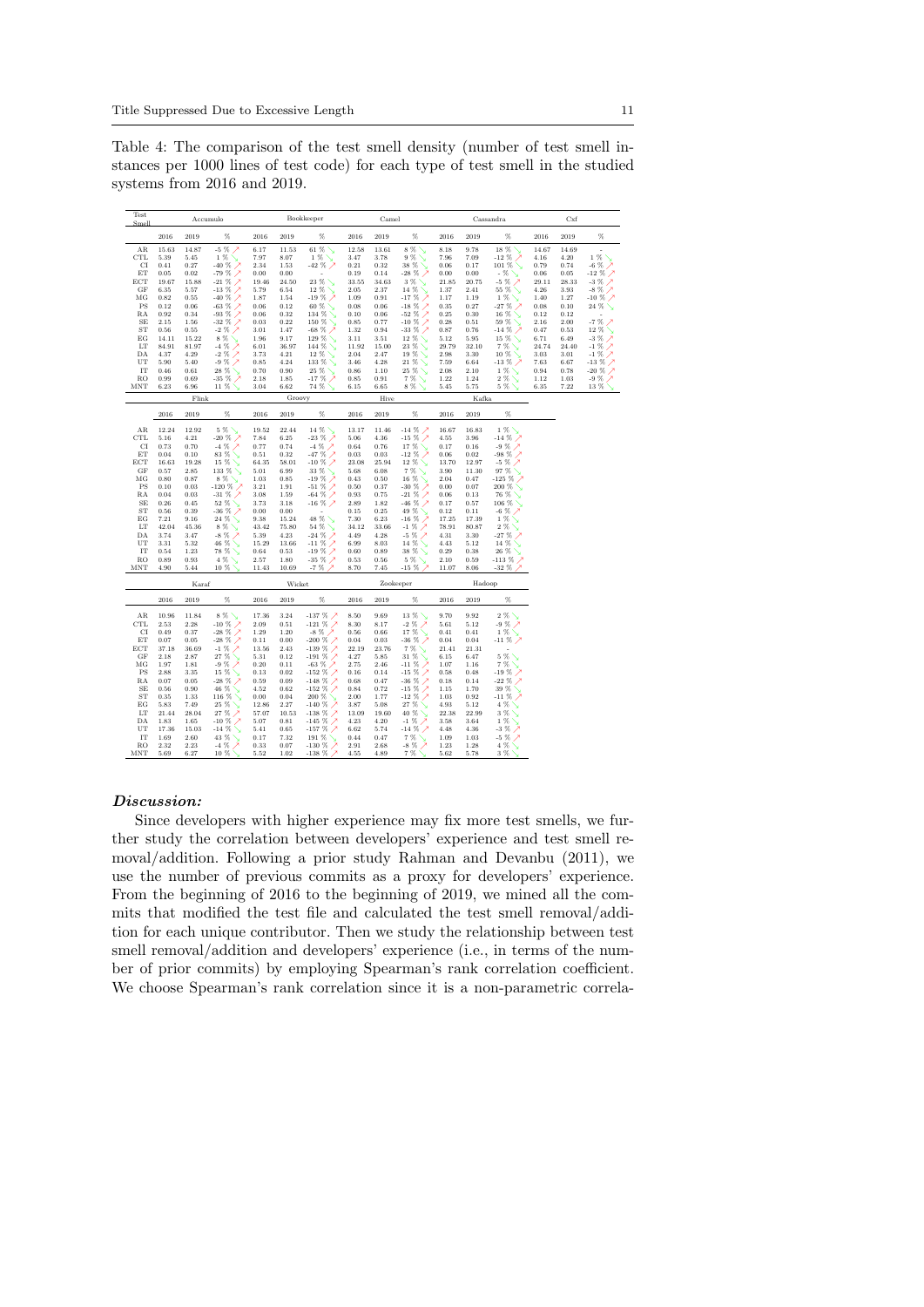| $\%$<br>$\%$<br>2016<br>2019<br>%<br>2016<br>2019<br>%<br>2016<br>2019<br>2016<br>2019<br>%<br>2016<br>2019<br>$9\%$ /<br>195<br>134 % /<br>32 % /<br>77 % /<br>12 % /<br>AR<br>647<br>707<br>978<br>4740<br>6573<br>585<br>1317<br>2845<br>3219<br>13 % /<br>92 % /<br>33 % /<br>51 % /<br>CTL<br>223<br>259<br>$15\%$ /<br>252<br>1309<br>921<br>685<br>1828<br>569<br>955<br>807<br>55 % /<br>62 % /<br>141 % /<br>$6\%$ $\times$<br>$_{\rm CI}$<br>17<br>13<br>$-27%$<br>74<br>130<br>153<br>23<br>163<br>$\searrow$<br>81<br>$\overline{4}$<br>153<br>$-67%$<br>$-3\%$<br>ET<br>$\,2$<br>$\bf{0}$<br>$\bf{0}$<br>69<br>$\boldsymbol{0}$<br>0<br>$\mathbf{1}$<br>71<br>11<br>11<br>109 % /<br>57 %<br>ECT<br>-8 $\%$ $\searrow$<br>28 % /<br>2795<br>5644<br>$\begin{smallmatrix} 10 & \%\ & \nearrow \\ 4 & \%\ & \nearrow \end{smallmatrix}$<br>814<br>755<br>615<br>2079<br>12641<br>16727<br>1562<br>6209<br>$39 \%$<br>$101\%$ /<br>GF<br>263<br>265<br>1 %<br>183<br>555<br>773<br>1144<br>324<br>$107\%$ $\times$<br>826<br>861<br>98<br>$3\%$ $\times$<br>MG<br>34<br>${\bf 26}$<br>$-27\%$<br>59<br>131<br>76 % /<br>409<br>442<br>$8\%$ /<br>$62\%$ /<br>271<br>278<br>84<br>160<br>$\,2\,$<br>133 % /<br>36 % /<br>PS<br>$-50%$<br>10<br>29<br>31<br>$7\%$ $\nearrow$<br>$36\%$ 7<br>5<br>3<br>25<br>36<br>16<br>23<br>$-81\%$<br>$\,2$<br>172 % /<br>$-28\%$<br>12 % /<br>RA<br>38<br>$16\,$<br>27<br>37<br>$\bf 28$<br>18<br>40<br>$76\%$ /<br>23<br>26<br>$5\%$<br>SE<br>$-18\%$<br>19<br>$180\%$ /<br>15 %<br>$110\%$ /<br>89<br>74<br>$\mathbf{1}$<br>321<br>372<br>20<br>69<br>418<br>439<br>12 % /<br>$-8\%$<br>24 % /<br><b>ST</b><br>23<br>${\bf 26}$<br>95<br>125<br>$27\%$ /<br>496<br>62<br>102<br>49 % /<br>91<br>116<br>456<br>↘<br>21 % /<br>170 % /<br>37 % /<br>75 % /<br>EG<br>584<br>724<br>62<br>778<br>1302<br>1422<br>$9\%$ /<br>1171<br>1698<br>366<br>802<br>$10\%$ /<br>47 % /<br>$11~\%$ $\nearrow$<br>177 % /<br>68 % /<br>LT<br>3898<br>190<br>3137<br>4797<br>5346<br>3514<br>4490<br>7245<br>2130<br>4324<br>101 % /<br>12 % /<br>43 % /<br>70 % /<br>11 %<br>↗<br>DA<br>181<br>204<br>118<br>357<br>770<br>1194<br>213<br>444<br>588<br>659<br>$172~\%$ $\times$<br>≫<br>2<br>49 % /<br>$45~\%$<br>$-1~\%$<br>UT<br>244<br>5 %<br>27<br>360<br>543<br>1479<br>1462<br>257<br>1305<br>2067<br>894<br>↗<br>110 % /<br>49 % /<br>62 % /<br>$-7%$<br>42 %<br>22<br>149<br>170<br>IT<br>19<br>29<br>76<br>324<br>533<br>283<br>183<br>↘<br>RO<br>$-22\%$<br>78 % /<br>$32 \%$<br>$63 \%$<br>225<br>$3\%$<br>41<br>33<br>69<br>157<br>320<br>442<br>87<br>167<br>218<br>142 % /<br>$32~\%$<br>1232<br>$25~\%$<br>↗<br>MNT<br>258<br>331<br>25 %<br>96<br>562<br>2318<br>3211<br>390<br>66 %<br>1583<br>774<br>Groovy<br>Flink<br>Kafka<br>Hive<br>$\%$<br>$\%$<br>%<br>$\%$<br>2016<br>2019<br>2016<br>2019<br>2016<br>2019<br>2016<br>2019<br>AR<br>1204<br>3031<br>86 % /<br>152<br>212<br>33 %<br>2533<br>38 % /<br>286<br>1692<br>142 % 7<br>↗<br>1721<br>64 % /<br>-3 $\%$<br>37 % /<br>134 %<br>CTL<br>508<br>988<br>61<br>59<br>662<br>964<br>78<br>398<br>7<br>78 % /<br>$\scriptstyle{7}$<br>67 % /<br>$_{\rm CI}$<br>72<br>165<br>6<br>15 %<br>84<br>168<br>3<br>16<br>137 %<br>40 % /<br>141 % /<br>ET<br>23<br>3<br>$-29\%$<br>$\overline{2}$<br>67 %<br>$\overline{4}$<br>4<br>4<br>6<br>$\mathbf{1}$<br>ECT<br>94 % 7<br>$9\%$ $\times$<br>62 % /<br>1304<br>139 % /<br>1636<br>4521<br>501<br>548<br>3017<br>5734<br>235<br>$58~\%$ $\nearrow$<br>GF<br>169 $%$ /<br>$51\%$ /<br>178 % /<br>56<br>669<br>39<br>66<br>743<br>1344<br>67<br>1136<br>66 % /<br>89 % /<br>MG<br>79<br>205<br>8<br>8<br>56<br>111<br>35<br>47<br>29 %<br>$22\%$ /<br>-33 $\%$<br>200 % /<br>PS<br>10<br>$-50\%$<br>25<br>18<br>81<br>7<br>6<br>$\searrow$<br>65<br>$\bf{0}$<br>$31\%$<br>171 % /<br>RA<br>$\overline{7}$<br>55 % /<br>24<br>-46 $\%$<br>13<br>$\overline{4}$<br>15<br>121<br>166<br>$\mathbf{1}$<br>121 % /<br>180 % /<br>$3\%$ $\nearrow$<br>6%/<br>SE<br>26<br>106<br>29<br>30<br>378<br>402<br>3<br>57<br>138 % /<br>49 % /<br>$95\%$ /<br>$\,2$<br><b>ST</b><br>55<br>91<br>$\boldsymbol{0}$<br>$\bf{0}$<br>$^{20}$<br>56<br>11<br>$101\%$ /<br>65 % /<br>36 % /<br>EG<br>709<br>2149<br>73<br>144<br>954<br>1378<br>296<br>1749<br>142 %<br>LT<br>88 % /<br>72 %<br>↗<br>$50\%$ /<br>143 $%$ 7<br>4135<br>10637<br>338<br>716<br>4460<br>7442<br>1354<br>8131<br>127 % /<br>75 % 入<br>$-5\%$<br>47 % 入<br>DA<br>368<br>814<br>42<br>40<br>587<br>946<br>74<br>332<br>UT<br>117 % /<br>$8\%$ /<br>64 % /<br>↗<br>326<br>1247<br>119<br>129<br>914<br>1775<br>76<br>515<br>149 %<br>138 % /<br>85 % /<br>IT<br>$153 \%$ $\nearrow$<br>$53\,$<br>288<br>5<br>79<br>196<br>38<br>5<br>5<br>$56~\%$ $\times$<br>$-16\%$<br>RO.<br>88<br>219<br>$85\%$ /<br>20<br>17<br>69<br>123<br>59<br>48 % 7<br>36<br>37 % /<br>MNT<br>482<br>1275<br>90 % /<br>101<br>13 % /<br>124 % /<br>89<br>1137<br>1647<br>190<br>810<br>Zookeeper<br>Hadoop<br>Karaf<br>Wicket<br>2016<br>2019<br>%<br>2016<br>2019<br>%<br>2016<br>2019<br>%<br>2016<br>2019<br>%<br>35 % /<br>$-135\%$<br>49 % /<br>47 % /<br>AR<br>156<br>223<br>941<br>184<br>213<br>351<br>4057<br>6527<br>CTL<br>43<br>$18\%$ /<br>113<br>29<br>$-118\%$<br>208<br>$35\%$ /<br>2344<br>3367<br>$36\%$ /<br>36<br>296<br>$\scriptstyle{7}$<br>-3 $\%$<br>53 % /<br>CI<br>$\scriptstyle\rm 7$<br>70<br>68<br>170<br>269<br>45 % /<br>$\overline{\phantom{a}}$<br>14<br>24<br>ET<br>$-200\%$<br>17<br>34 % /<br>$\mathbf{1}$<br>$\mathbf{1}$<br>L.<br>6<br>$\bf{0}$<br>$\mathbf{1}$<br>24<br>$\mathbf{1}$<br>27 % /<br>$-137%$<br>43 % /<br>44 %<br>ECT<br>529<br>691<br>138<br>8953<br>735<br>556<br>861<br>14014<br>54 % /<br>66 % /<br>49 %<br>31<br>288<br>7<br>$-191%$<br>212<br>2571<br>4254<br>GF<br>54<br>107<br>↘<br>19 % /<br>25 % /<br>28<br>11<br>-59 $\%$<br>449<br>51 %<br>МG<br>34<br>6<br>69<br>89<br>760<br>↘<br>42 % /<br>$-150%$<br>22 % /<br>26 %<br>PS<br>41<br>63<br>7<br>242<br>$\mathbf{1}$<br>314<br>4<br>5<br>-146 $\%$<br>RA<br>$\,1\,$<br>$\mathbf{1}$<br>32<br>5<br>17<br>17<br>74<br>93<br>23 %<br>72 % /<br>-150 $\%$<br>$21\%$ /<br>SE<br>8<br>17<br>245<br>35<br>21<br>26<br>480<br>1118<br>80 %<br>↘<br>133 % /<br>$\,2\,$<br>25 % /<br><b>ST</b><br>25<br>200 %<br>432<br>34 %<br>↗<br>5<br>0<br>↗<br>50<br>64<br>607<br>EG<br>$52\%$ /<br>$-138%$<br>$62\%$ /<br>83<br>141<br>697<br>129<br>97<br>184<br>2062<br>3365<br>48 %<br>54 % /<br>-135 $\%$<br>74 % /<br>LT<br>305<br>528<br>3093<br>598<br>9358<br>47 % /<br>328<br>710<br>15116<br>$36~\%$ $\times$<br>18 % /<br>$-143%$<br>DA<br>26<br>31<br>275<br>46<br>106<br>152<br>1499<br>2393<br>46 %<br>↘<br>$22\%$ /<br>14 % /<br>UT<br>247<br>283<br>293<br>37<br>$-155%$<br>1872<br>42 %<br>↘<br>166<br>208<br>2865<br>43 % /<br>IT<br>68 % /<br>416<br>192 % /<br>$40~\%$<br>24<br>49<br>9<br>11<br>17<br>455<br>680<br>28 % /<br>24 % /<br>33<br>$-127%$<br>48 % /<br>RO<br>42<br>18<br>$\overline{4}$<br>73<br>97<br>516<br>841<br>↘ | Test<br>Smell |    |     | Accumulo                         |     |    | Bookkeeper |     | Camel |           | Cassandra |      |      | Cxf |  |
|-------------------------------------------------------------------------------------------------------------------------------------------------------------------------------------------------------------------------------------------------------------------------------------------------------------------------------------------------------------------------------------------------------------------------------------------------------------------------------------------------------------------------------------------------------------------------------------------------------------------------------------------------------------------------------------------------------------------------------------------------------------------------------------------------------------------------------------------------------------------------------------------------------------------------------------------------------------------------------------------------------------------------------------------------------------------------------------------------------------------------------------------------------------------------------------------------------------------------------------------------------------------------------------------------------------------------------------------------------------------------------------------------------------------------------------------------------------------------------------------------------------------------------------------------------------------------------------------------------------------------------------------------------------------------------------------------------------------------------------------------------------------------------------------------------------------------------------------------------------------------------------------------------------------------------------------------------------------------------------------------------------------------------------------------------------------------------------------------------------------------------------------------------------------------------------------------------------------------------------------------------------------------------------------------------------------------------------------------------------------------------------------------------------------------------------------------------------------------------------------------------------------------------------------------------------------------------------------------------------------------------------------------------------------------------------------------------------------------------------------------------------------------------------------------------------------------------------------------------------------------------------------------------------------------------------------------------------------------------------------------------------------------------------------------------------------------------------------------------------------------------------------------------------------------------------------------------------------------------------------------------------------------------------------------------------------------------------------------------------------------------------------------------------------------------------------------------------------------------------------------------------------------------------------------------------------------------------------------------------------------------------------------------------------------------------------------------------------------------------------------------------------------------------------------------------------------------------------------------------------------------------------------------------------------------------------------------------------------------------------------------------------------------------------------------------------------------------------------------------------------------------------------------------------------------------------------------------------------------------------------------------------------------------------------------------------------------------------------------------------------------------------------------------------------------------------------------------------------------------------------------------------------------------------------------------------------------------------------------------------------------------------------------------------------------------------------------------------------------------------------------------------------------------------------------------------------------------------------------------------------------------------------------------------------------------------------------------------------------------------------------------------------------------------------------------------------------------------------------------------------------------------------------------------------------------------------------------------------------------------------------------------------------------------------------------------------------------------------------------------------------------------------------------------------------------------------------------------------------------------------------------------------------------------------------------------------------------------------------------------------------------------------------------------------------------------------------------------------------------------------------------------------------------------------------------------------------------------------------------------------------------------------------------------------------------------------------------------------------------------------------------------------------------------------------------------------------------------------------------------------------------------------------------------------------------------------------------------------------------------------------------------------------------------------------------------------------------------------------------------------------------------------------------------------------------------------------------------------------------------------------------------------------------------------------------------------------------------------------------------------------------------------------------------------------------------------------------------------------------------------------------------------------------------------------------------------------------------------------------------------------------------------------------------------------------------------------------------------------------------------------------------------------------|---------------|----|-----|----------------------------------|-----|----|------------|-----|-------|-----------|-----------|------|------|-----|--|
|                                                                                                                                                                                                                                                                                                                                                                                                                                                                                                                                                                                                                                                                                                                                                                                                                                                                                                                                                                                                                                                                                                                                                                                                                                                                                                                                                                                                                                                                                                                                                                                                                                                                                                                                                                                                                                                                                                                                                                                                                                                                                                                                                                                                                                                                                                                                                                                                                                                                                                                                                                                                                                                                                                                                                                                                                                                                                                                                                                                                                                                                                                                                                                                                                                                                                                                                                                                                                                                                                                                                                                                                                                                                                                                                                                                                                                                                                                                                                                                                                                                                                                                                                                                                                                                                                                                                                                                                                                                                                                                                                                                                                                                                                                                                                                                                                                                                                                                                                                                                                                                                                                                                                                                                                                                                                                                                                                                                                                                                                                                                                                                                                                                                                                                                                                                                                                                                                                                                                                                                                                                                                                                                                                                                                                                                                                                                                                                                                                                                                                                                                                                                                                                                                                                                                                                                                                                                                                                                                                                                                                     |               |    |     |                                  |     |    |            |     |       |           |           |      |      |     |  |
|                                                                                                                                                                                                                                                                                                                                                                                                                                                                                                                                                                                                                                                                                                                                                                                                                                                                                                                                                                                                                                                                                                                                                                                                                                                                                                                                                                                                                                                                                                                                                                                                                                                                                                                                                                                                                                                                                                                                                                                                                                                                                                                                                                                                                                                                                                                                                                                                                                                                                                                                                                                                                                                                                                                                                                                                                                                                                                                                                                                                                                                                                                                                                                                                                                                                                                                                                                                                                                                                                                                                                                                                                                                                                                                                                                                                                                                                                                                                                                                                                                                                                                                                                                                                                                                                                                                                                                                                                                                                                                                                                                                                                                                                                                                                                                                                                                                                                                                                                                                                                                                                                                                                                                                                                                                                                                                                                                                                                                                                                                                                                                                                                                                                                                                                                                                                                                                                                                                                                                                                                                                                                                                                                                                                                                                                                                                                                                                                                                                                                                                                                                                                                                                                                                                                                                                                                                                                                                                                                                                                                                     |               |    |     |                                  |     |    |            |     |       |           |           |      |      |     |  |
|                                                                                                                                                                                                                                                                                                                                                                                                                                                                                                                                                                                                                                                                                                                                                                                                                                                                                                                                                                                                                                                                                                                                                                                                                                                                                                                                                                                                                                                                                                                                                                                                                                                                                                                                                                                                                                                                                                                                                                                                                                                                                                                                                                                                                                                                                                                                                                                                                                                                                                                                                                                                                                                                                                                                                                                                                                                                                                                                                                                                                                                                                                                                                                                                                                                                                                                                                                                                                                                                                                                                                                                                                                                                                                                                                                                                                                                                                                                                                                                                                                                                                                                                                                                                                                                                                                                                                                                                                                                                                                                                                                                                                                                                                                                                                                                                                                                                                                                                                                                                                                                                                                                                                                                                                                                                                                                                                                                                                                                                                                                                                                                                                                                                                                                                                                                                                                                                                                                                                                                                                                                                                                                                                                                                                                                                                                                                                                                                                                                                                                                                                                                                                                                                                                                                                                                                                                                                                                                                                                                                                                     |               |    |     |                                  |     |    |            |     |       |           |           |      |      |     |  |
|                                                                                                                                                                                                                                                                                                                                                                                                                                                                                                                                                                                                                                                                                                                                                                                                                                                                                                                                                                                                                                                                                                                                                                                                                                                                                                                                                                                                                                                                                                                                                                                                                                                                                                                                                                                                                                                                                                                                                                                                                                                                                                                                                                                                                                                                                                                                                                                                                                                                                                                                                                                                                                                                                                                                                                                                                                                                                                                                                                                                                                                                                                                                                                                                                                                                                                                                                                                                                                                                                                                                                                                                                                                                                                                                                                                                                                                                                                                                                                                                                                                                                                                                                                                                                                                                                                                                                                                                                                                                                                                                                                                                                                                                                                                                                                                                                                                                                                                                                                                                                                                                                                                                                                                                                                                                                                                                                                                                                                                                                                                                                                                                                                                                                                                                                                                                                                                                                                                                                                                                                                                                                                                                                                                                                                                                                                                                                                                                                                                                                                                                                                                                                                                                                                                                                                                                                                                                                                                                                                                                                                     |               |    |     |                                  |     |    |            |     |       |           |           |      |      |     |  |
|                                                                                                                                                                                                                                                                                                                                                                                                                                                                                                                                                                                                                                                                                                                                                                                                                                                                                                                                                                                                                                                                                                                                                                                                                                                                                                                                                                                                                                                                                                                                                                                                                                                                                                                                                                                                                                                                                                                                                                                                                                                                                                                                                                                                                                                                                                                                                                                                                                                                                                                                                                                                                                                                                                                                                                                                                                                                                                                                                                                                                                                                                                                                                                                                                                                                                                                                                                                                                                                                                                                                                                                                                                                                                                                                                                                                                                                                                                                                                                                                                                                                                                                                                                                                                                                                                                                                                                                                                                                                                                                                                                                                                                                                                                                                                                                                                                                                                                                                                                                                                                                                                                                                                                                                                                                                                                                                                                                                                                                                                                                                                                                                                                                                                                                                                                                                                                                                                                                                                                                                                                                                                                                                                                                                                                                                                                                                                                                                                                                                                                                                                                                                                                                                                                                                                                                                                                                                                                                                                                                                                                     |               |    |     |                                  |     |    |            |     |       |           |           |      |      |     |  |
|                                                                                                                                                                                                                                                                                                                                                                                                                                                                                                                                                                                                                                                                                                                                                                                                                                                                                                                                                                                                                                                                                                                                                                                                                                                                                                                                                                                                                                                                                                                                                                                                                                                                                                                                                                                                                                                                                                                                                                                                                                                                                                                                                                                                                                                                                                                                                                                                                                                                                                                                                                                                                                                                                                                                                                                                                                                                                                                                                                                                                                                                                                                                                                                                                                                                                                                                                                                                                                                                                                                                                                                                                                                                                                                                                                                                                                                                                                                                                                                                                                                                                                                                                                                                                                                                                                                                                                                                                                                                                                                                                                                                                                                                                                                                                                                                                                                                                                                                                                                                                                                                                                                                                                                                                                                                                                                                                                                                                                                                                                                                                                                                                                                                                                                                                                                                                                                                                                                                                                                                                                                                                                                                                                                                                                                                                                                                                                                                                                                                                                                                                                                                                                                                                                                                                                                                                                                                                                                                                                                                                                     |               |    |     |                                  |     |    |            |     |       |           |           |      |      |     |  |
|                                                                                                                                                                                                                                                                                                                                                                                                                                                                                                                                                                                                                                                                                                                                                                                                                                                                                                                                                                                                                                                                                                                                                                                                                                                                                                                                                                                                                                                                                                                                                                                                                                                                                                                                                                                                                                                                                                                                                                                                                                                                                                                                                                                                                                                                                                                                                                                                                                                                                                                                                                                                                                                                                                                                                                                                                                                                                                                                                                                                                                                                                                                                                                                                                                                                                                                                                                                                                                                                                                                                                                                                                                                                                                                                                                                                                                                                                                                                                                                                                                                                                                                                                                                                                                                                                                                                                                                                                                                                                                                                                                                                                                                                                                                                                                                                                                                                                                                                                                                                                                                                                                                                                                                                                                                                                                                                                                                                                                                                                                                                                                                                                                                                                                                                                                                                                                                                                                                                                                                                                                                                                                                                                                                                                                                                                                                                                                                                                                                                                                                                                                                                                                                                                                                                                                                                                                                                                                                                                                                                                                     |               |    |     |                                  |     |    |            |     |       |           |           |      |      |     |  |
|                                                                                                                                                                                                                                                                                                                                                                                                                                                                                                                                                                                                                                                                                                                                                                                                                                                                                                                                                                                                                                                                                                                                                                                                                                                                                                                                                                                                                                                                                                                                                                                                                                                                                                                                                                                                                                                                                                                                                                                                                                                                                                                                                                                                                                                                                                                                                                                                                                                                                                                                                                                                                                                                                                                                                                                                                                                                                                                                                                                                                                                                                                                                                                                                                                                                                                                                                                                                                                                                                                                                                                                                                                                                                                                                                                                                                                                                                                                                                                                                                                                                                                                                                                                                                                                                                                                                                                                                                                                                                                                                                                                                                                                                                                                                                                                                                                                                                                                                                                                                                                                                                                                                                                                                                                                                                                                                                                                                                                                                                                                                                                                                                                                                                                                                                                                                                                                                                                                                                                                                                                                                                                                                                                                                                                                                                                                                                                                                                                                                                                                                                                                                                                                                                                                                                                                                                                                                                                                                                                                                                                     |               |    |     |                                  |     |    |            |     |       |           |           |      |      |     |  |
|                                                                                                                                                                                                                                                                                                                                                                                                                                                                                                                                                                                                                                                                                                                                                                                                                                                                                                                                                                                                                                                                                                                                                                                                                                                                                                                                                                                                                                                                                                                                                                                                                                                                                                                                                                                                                                                                                                                                                                                                                                                                                                                                                                                                                                                                                                                                                                                                                                                                                                                                                                                                                                                                                                                                                                                                                                                                                                                                                                                                                                                                                                                                                                                                                                                                                                                                                                                                                                                                                                                                                                                                                                                                                                                                                                                                                                                                                                                                                                                                                                                                                                                                                                                                                                                                                                                                                                                                                                                                                                                                                                                                                                                                                                                                                                                                                                                                                                                                                                                                                                                                                                                                                                                                                                                                                                                                                                                                                                                                                                                                                                                                                                                                                                                                                                                                                                                                                                                                                                                                                                                                                                                                                                                                                                                                                                                                                                                                                                                                                                                                                                                                                                                                                                                                                                                                                                                                                                                                                                                                                                     |               |    |     |                                  |     |    |            |     |       |           |           |      |      |     |  |
|                                                                                                                                                                                                                                                                                                                                                                                                                                                                                                                                                                                                                                                                                                                                                                                                                                                                                                                                                                                                                                                                                                                                                                                                                                                                                                                                                                                                                                                                                                                                                                                                                                                                                                                                                                                                                                                                                                                                                                                                                                                                                                                                                                                                                                                                                                                                                                                                                                                                                                                                                                                                                                                                                                                                                                                                                                                                                                                                                                                                                                                                                                                                                                                                                                                                                                                                                                                                                                                                                                                                                                                                                                                                                                                                                                                                                                                                                                                                                                                                                                                                                                                                                                                                                                                                                                                                                                                                                                                                                                                                                                                                                                                                                                                                                                                                                                                                                                                                                                                                                                                                                                                                                                                                                                                                                                                                                                                                                                                                                                                                                                                                                                                                                                                                                                                                                                                                                                                                                                                                                                                                                                                                                                                                                                                                                                                                                                                                                                                                                                                                                                                                                                                                                                                                                                                                                                                                                                                                                                                                                                     |               |    |     |                                  |     |    |            |     |       |           |           |      |      |     |  |
|                                                                                                                                                                                                                                                                                                                                                                                                                                                                                                                                                                                                                                                                                                                                                                                                                                                                                                                                                                                                                                                                                                                                                                                                                                                                                                                                                                                                                                                                                                                                                                                                                                                                                                                                                                                                                                                                                                                                                                                                                                                                                                                                                                                                                                                                                                                                                                                                                                                                                                                                                                                                                                                                                                                                                                                                                                                                                                                                                                                                                                                                                                                                                                                                                                                                                                                                                                                                                                                                                                                                                                                                                                                                                                                                                                                                                                                                                                                                                                                                                                                                                                                                                                                                                                                                                                                                                                                                                                                                                                                                                                                                                                                                                                                                                                                                                                                                                                                                                                                                                                                                                                                                                                                                                                                                                                                                                                                                                                                                                                                                                                                                                                                                                                                                                                                                                                                                                                                                                                                                                                                                                                                                                                                                                                                                                                                                                                                                                                                                                                                                                                                                                                                                                                                                                                                                                                                                                                                                                                                                                                     |               |    |     |                                  |     |    |            |     |       |           |           |      |      |     |  |
|                                                                                                                                                                                                                                                                                                                                                                                                                                                                                                                                                                                                                                                                                                                                                                                                                                                                                                                                                                                                                                                                                                                                                                                                                                                                                                                                                                                                                                                                                                                                                                                                                                                                                                                                                                                                                                                                                                                                                                                                                                                                                                                                                                                                                                                                                                                                                                                                                                                                                                                                                                                                                                                                                                                                                                                                                                                                                                                                                                                                                                                                                                                                                                                                                                                                                                                                                                                                                                                                                                                                                                                                                                                                                                                                                                                                                                                                                                                                                                                                                                                                                                                                                                                                                                                                                                                                                                                                                                                                                                                                                                                                                                                                                                                                                                                                                                                                                                                                                                                                                                                                                                                                                                                                                                                                                                                                                                                                                                                                                                                                                                                                                                                                                                                                                                                                                                                                                                                                                                                                                                                                                                                                                                                                                                                                                                                                                                                                                                                                                                                                                                                                                                                                                                                                                                                                                                                                                                                                                                                                                                     |               |    |     |                                  |     |    |            |     |       |           |           |      |      |     |  |
|                                                                                                                                                                                                                                                                                                                                                                                                                                                                                                                                                                                                                                                                                                                                                                                                                                                                                                                                                                                                                                                                                                                                                                                                                                                                                                                                                                                                                                                                                                                                                                                                                                                                                                                                                                                                                                                                                                                                                                                                                                                                                                                                                                                                                                                                                                                                                                                                                                                                                                                                                                                                                                                                                                                                                                                                                                                                                                                                                                                                                                                                                                                                                                                                                                                                                                                                                                                                                                                                                                                                                                                                                                                                                                                                                                                                                                                                                                                                                                                                                                                                                                                                                                                                                                                                                                                                                                                                                                                                                                                                                                                                                                                                                                                                                                                                                                                                                                                                                                                                                                                                                                                                                                                                                                                                                                                                                                                                                                                                                                                                                                                                                                                                                                                                                                                                                                                                                                                                                                                                                                                                                                                                                                                                                                                                                                                                                                                                                                                                                                                                                                                                                                                                                                                                                                                                                                                                                                                                                                                                                                     |               |    |     |                                  |     |    |            |     |       |           |           |      |      |     |  |
|                                                                                                                                                                                                                                                                                                                                                                                                                                                                                                                                                                                                                                                                                                                                                                                                                                                                                                                                                                                                                                                                                                                                                                                                                                                                                                                                                                                                                                                                                                                                                                                                                                                                                                                                                                                                                                                                                                                                                                                                                                                                                                                                                                                                                                                                                                                                                                                                                                                                                                                                                                                                                                                                                                                                                                                                                                                                                                                                                                                                                                                                                                                                                                                                                                                                                                                                                                                                                                                                                                                                                                                                                                                                                                                                                                                                                                                                                                                                                                                                                                                                                                                                                                                                                                                                                                                                                                                                                                                                                                                                                                                                                                                                                                                                                                                                                                                                                                                                                                                                                                                                                                                                                                                                                                                                                                                                                                                                                                                                                                                                                                                                                                                                                                                                                                                                                                                                                                                                                                                                                                                                                                                                                                                                                                                                                                                                                                                                                                                                                                                                                                                                                                                                                                                                                                                                                                                                                                                                                                                                                                     |               |    |     |                                  |     |    |            |     |       |           |           |      |      |     |  |
|                                                                                                                                                                                                                                                                                                                                                                                                                                                                                                                                                                                                                                                                                                                                                                                                                                                                                                                                                                                                                                                                                                                                                                                                                                                                                                                                                                                                                                                                                                                                                                                                                                                                                                                                                                                                                                                                                                                                                                                                                                                                                                                                                                                                                                                                                                                                                                                                                                                                                                                                                                                                                                                                                                                                                                                                                                                                                                                                                                                                                                                                                                                                                                                                                                                                                                                                                                                                                                                                                                                                                                                                                                                                                                                                                                                                                                                                                                                                                                                                                                                                                                                                                                                                                                                                                                                                                                                                                                                                                                                                                                                                                                                                                                                                                                                                                                                                                                                                                                                                                                                                                                                                                                                                                                                                                                                                                                                                                                                                                                                                                                                                                                                                                                                                                                                                                                                                                                                                                                                                                                                                                                                                                                                                                                                                                                                                                                                                                                                                                                                                                                                                                                                                                                                                                                                                                                                                                                                                                                                                                                     |               |    |     |                                  |     |    |            |     |       |           |           |      |      |     |  |
|                                                                                                                                                                                                                                                                                                                                                                                                                                                                                                                                                                                                                                                                                                                                                                                                                                                                                                                                                                                                                                                                                                                                                                                                                                                                                                                                                                                                                                                                                                                                                                                                                                                                                                                                                                                                                                                                                                                                                                                                                                                                                                                                                                                                                                                                                                                                                                                                                                                                                                                                                                                                                                                                                                                                                                                                                                                                                                                                                                                                                                                                                                                                                                                                                                                                                                                                                                                                                                                                                                                                                                                                                                                                                                                                                                                                                                                                                                                                                                                                                                                                                                                                                                                                                                                                                                                                                                                                                                                                                                                                                                                                                                                                                                                                                                                                                                                                                                                                                                                                                                                                                                                                                                                                                                                                                                                                                                                                                                                                                                                                                                                                                                                                                                                                                                                                                                                                                                                                                                                                                                                                                                                                                                                                                                                                                                                                                                                                                                                                                                                                                                                                                                                                                                                                                                                                                                                                                                                                                                                                                                     |               |    |     |                                  |     |    |            |     |       |           |           |      |      |     |  |
|                                                                                                                                                                                                                                                                                                                                                                                                                                                                                                                                                                                                                                                                                                                                                                                                                                                                                                                                                                                                                                                                                                                                                                                                                                                                                                                                                                                                                                                                                                                                                                                                                                                                                                                                                                                                                                                                                                                                                                                                                                                                                                                                                                                                                                                                                                                                                                                                                                                                                                                                                                                                                                                                                                                                                                                                                                                                                                                                                                                                                                                                                                                                                                                                                                                                                                                                                                                                                                                                                                                                                                                                                                                                                                                                                                                                                                                                                                                                                                                                                                                                                                                                                                                                                                                                                                                                                                                                                                                                                                                                                                                                                                                                                                                                                                                                                                                                                                                                                                                                                                                                                                                                                                                                                                                                                                                                                                                                                                                                                                                                                                                                                                                                                                                                                                                                                                                                                                                                                                                                                                                                                                                                                                                                                                                                                                                                                                                                                                                                                                                                                                                                                                                                                                                                                                                                                                                                                                                                                                                                                                     |               |    |     |                                  |     |    |            |     |       |           |           |      |      |     |  |
|                                                                                                                                                                                                                                                                                                                                                                                                                                                                                                                                                                                                                                                                                                                                                                                                                                                                                                                                                                                                                                                                                                                                                                                                                                                                                                                                                                                                                                                                                                                                                                                                                                                                                                                                                                                                                                                                                                                                                                                                                                                                                                                                                                                                                                                                                                                                                                                                                                                                                                                                                                                                                                                                                                                                                                                                                                                                                                                                                                                                                                                                                                                                                                                                                                                                                                                                                                                                                                                                                                                                                                                                                                                                                                                                                                                                                                                                                                                                                                                                                                                                                                                                                                                                                                                                                                                                                                                                                                                                                                                                                                                                                                                                                                                                                                                                                                                                                                                                                                                                                                                                                                                                                                                                                                                                                                                                                                                                                                                                                                                                                                                                                                                                                                                                                                                                                                                                                                                                                                                                                                                                                                                                                                                                                                                                                                                                                                                                                                                                                                                                                                                                                                                                                                                                                                                                                                                                                                                                                                                                                                     |               |    |     |                                  |     |    |            |     |       |           |           |      |      |     |  |
|                                                                                                                                                                                                                                                                                                                                                                                                                                                                                                                                                                                                                                                                                                                                                                                                                                                                                                                                                                                                                                                                                                                                                                                                                                                                                                                                                                                                                                                                                                                                                                                                                                                                                                                                                                                                                                                                                                                                                                                                                                                                                                                                                                                                                                                                                                                                                                                                                                                                                                                                                                                                                                                                                                                                                                                                                                                                                                                                                                                                                                                                                                                                                                                                                                                                                                                                                                                                                                                                                                                                                                                                                                                                                                                                                                                                                                                                                                                                                                                                                                                                                                                                                                                                                                                                                                                                                                                                                                                                                                                                                                                                                                                                                                                                                                                                                                                                                                                                                                                                                                                                                                                                                                                                                                                                                                                                                                                                                                                                                                                                                                                                                                                                                                                                                                                                                                                                                                                                                                                                                                                                                                                                                                                                                                                                                                                                                                                                                                                                                                                                                                                                                                                                                                                                                                                                                                                                                                                                                                                                                                     |               |    |     |                                  |     |    |            |     |       |           |           |      |      |     |  |
|                                                                                                                                                                                                                                                                                                                                                                                                                                                                                                                                                                                                                                                                                                                                                                                                                                                                                                                                                                                                                                                                                                                                                                                                                                                                                                                                                                                                                                                                                                                                                                                                                                                                                                                                                                                                                                                                                                                                                                                                                                                                                                                                                                                                                                                                                                                                                                                                                                                                                                                                                                                                                                                                                                                                                                                                                                                                                                                                                                                                                                                                                                                                                                                                                                                                                                                                                                                                                                                                                                                                                                                                                                                                                                                                                                                                                                                                                                                                                                                                                                                                                                                                                                                                                                                                                                                                                                                                                                                                                                                                                                                                                                                                                                                                                                                                                                                                                                                                                                                                                                                                                                                                                                                                                                                                                                                                                                                                                                                                                                                                                                                                                                                                                                                                                                                                                                                                                                                                                                                                                                                                                                                                                                                                                                                                                                                                                                                                                                                                                                                                                                                                                                                                                                                                                                                                                                                                                                                                                                                                                                     |               |    |     |                                  |     |    |            |     |       |           |           |      |      |     |  |
|                                                                                                                                                                                                                                                                                                                                                                                                                                                                                                                                                                                                                                                                                                                                                                                                                                                                                                                                                                                                                                                                                                                                                                                                                                                                                                                                                                                                                                                                                                                                                                                                                                                                                                                                                                                                                                                                                                                                                                                                                                                                                                                                                                                                                                                                                                                                                                                                                                                                                                                                                                                                                                                                                                                                                                                                                                                                                                                                                                                                                                                                                                                                                                                                                                                                                                                                                                                                                                                                                                                                                                                                                                                                                                                                                                                                                                                                                                                                                                                                                                                                                                                                                                                                                                                                                                                                                                                                                                                                                                                                                                                                                                                                                                                                                                                                                                                                                                                                                                                                                                                                                                                                                                                                                                                                                                                                                                                                                                                                                                                                                                                                                                                                                                                                                                                                                                                                                                                                                                                                                                                                                                                                                                                                                                                                                                                                                                                                                                                                                                                                                                                                                                                                                                                                                                                                                                                                                                                                                                                                                                     |               |    |     |                                  |     |    |            |     |       |           |           |      |      |     |  |
|                                                                                                                                                                                                                                                                                                                                                                                                                                                                                                                                                                                                                                                                                                                                                                                                                                                                                                                                                                                                                                                                                                                                                                                                                                                                                                                                                                                                                                                                                                                                                                                                                                                                                                                                                                                                                                                                                                                                                                                                                                                                                                                                                                                                                                                                                                                                                                                                                                                                                                                                                                                                                                                                                                                                                                                                                                                                                                                                                                                                                                                                                                                                                                                                                                                                                                                                                                                                                                                                                                                                                                                                                                                                                                                                                                                                                                                                                                                                                                                                                                                                                                                                                                                                                                                                                                                                                                                                                                                                                                                                                                                                                                                                                                                                                                                                                                                                                                                                                                                                                                                                                                                                                                                                                                                                                                                                                                                                                                                                                                                                                                                                                                                                                                                                                                                                                                                                                                                                                                                                                                                                                                                                                                                                                                                                                                                                                                                                                                                                                                                                                                                                                                                                                                                                                                                                                                                                                                                                                                                                                                     |               |    |     |                                  |     |    |            |     |       |           |           |      |      |     |  |
|                                                                                                                                                                                                                                                                                                                                                                                                                                                                                                                                                                                                                                                                                                                                                                                                                                                                                                                                                                                                                                                                                                                                                                                                                                                                                                                                                                                                                                                                                                                                                                                                                                                                                                                                                                                                                                                                                                                                                                                                                                                                                                                                                                                                                                                                                                                                                                                                                                                                                                                                                                                                                                                                                                                                                                                                                                                                                                                                                                                                                                                                                                                                                                                                                                                                                                                                                                                                                                                                                                                                                                                                                                                                                                                                                                                                                                                                                                                                                                                                                                                                                                                                                                                                                                                                                                                                                                                                                                                                                                                                                                                                                                                                                                                                                                                                                                                                                                                                                                                                                                                                                                                                                                                                                                                                                                                                                                                                                                                                                                                                                                                                                                                                                                                                                                                                                                                                                                                                                                                                                                                                                                                                                                                                                                                                                                                                                                                                                                                                                                                                                                                                                                                                                                                                                                                                                                                                                                                                                                                                                                     |               |    |     |                                  |     |    |            |     |       |           |           |      |      |     |  |
|                                                                                                                                                                                                                                                                                                                                                                                                                                                                                                                                                                                                                                                                                                                                                                                                                                                                                                                                                                                                                                                                                                                                                                                                                                                                                                                                                                                                                                                                                                                                                                                                                                                                                                                                                                                                                                                                                                                                                                                                                                                                                                                                                                                                                                                                                                                                                                                                                                                                                                                                                                                                                                                                                                                                                                                                                                                                                                                                                                                                                                                                                                                                                                                                                                                                                                                                                                                                                                                                                                                                                                                                                                                                                                                                                                                                                                                                                                                                                                                                                                                                                                                                                                                                                                                                                                                                                                                                                                                                                                                                                                                                                                                                                                                                                                                                                                                                                                                                                                                                                                                                                                                                                                                                                                                                                                                                                                                                                                                                                                                                                                                                                                                                                                                                                                                                                                                                                                                                                                                                                                                                                                                                                                                                                                                                                                                                                                                                                                                                                                                                                                                                                                                                                                                                                                                                                                                                                                                                                                                                                                     |               |    |     |                                  |     |    |            |     |       |           |           |      |      |     |  |
|                                                                                                                                                                                                                                                                                                                                                                                                                                                                                                                                                                                                                                                                                                                                                                                                                                                                                                                                                                                                                                                                                                                                                                                                                                                                                                                                                                                                                                                                                                                                                                                                                                                                                                                                                                                                                                                                                                                                                                                                                                                                                                                                                                                                                                                                                                                                                                                                                                                                                                                                                                                                                                                                                                                                                                                                                                                                                                                                                                                                                                                                                                                                                                                                                                                                                                                                                                                                                                                                                                                                                                                                                                                                                                                                                                                                                                                                                                                                                                                                                                                                                                                                                                                                                                                                                                                                                                                                                                                                                                                                                                                                                                                                                                                                                                                                                                                                                                                                                                                                                                                                                                                                                                                                                                                                                                                                                                                                                                                                                                                                                                                                                                                                                                                                                                                                                                                                                                                                                                                                                                                                                                                                                                                                                                                                                                                                                                                                                                                                                                                                                                                                                                                                                                                                                                                                                                                                                                                                                                                                                                     |               |    |     |                                  |     |    |            |     |       |           |           |      |      |     |  |
|                                                                                                                                                                                                                                                                                                                                                                                                                                                                                                                                                                                                                                                                                                                                                                                                                                                                                                                                                                                                                                                                                                                                                                                                                                                                                                                                                                                                                                                                                                                                                                                                                                                                                                                                                                                                                                                                                                                                                                                                                                                                                                                                                                                                                                                                                                                                                                                                                                                                                                                                                                                                                                                                                                                                                                                                                                                                                                                                                                                                                                                                                                                                                                                                                                                                                                                                                                                                                                                                                                                                                                                                                                                                                                                                                                                                                                                                                                                                                                                                                                                                                                                                                                                                                                                                                                                                                                                                                                                                                                                                                                                                                                                                                                                                                                                                                                                                                                                                                                                                                                                                                                                                                                                                                                                                                                                                                                                                                                                                                                                                                                                                                                                                                                                                                                                                                                                                                                                                                                                                                                                                                                                                                                                                                                                                                                                                                                                                                                                                                                                                                                                                                                                                                                                                                                                                                                                                                                                                                                                                                                     |               |    |     |                                  |     |    |            |     |       |           |           |      |      |     |  |
|                                                                                                                                                                                                                                                                                                                                                                                                                                                                                                                                                                                                                                                                                                                                                                                                                                                                                                                                                                                                                                                                                                                                                                                                                                                                                                                                                                                                                                                                                                                                                                                                                                                                                                                                                                                                                                                                                                                                                                                                                                                                                                                                                                                                                                                                                                                                                                                                                                                                                                                                                                                                                                                                                                                                                                                                                                                                                                                                                                                                                                                                                                                                                                                                                                                                                                                                                                                                                                                                                                                                                                                                                                                                                                                                                                                                                                                                                                                                                                                                                                                                                                                                                                                                                                                                                                                                                                                                                                                                                                                                                                                                                                                                                                                                                                                                                                                                                                                                                                                                                                                                                                                                                                                                                                                                                                                                                                                                                                                                                                                                                                                                                                                                                                                                                                                                                                                                                                                                                                                                                                                                                                                                                                                                                                                                                                                                                                                                                                                                                                                                                                                                                                                                                                                                                                                                                                                                                                                                                                                                                                     |               |    |     |                                  |     |    |            |     |       |           |           |      |      |     |  |
|                                                                                                                                                                                                                                                                                                                                                                                                                                                                                                                                                                                                                                                                                                                                                                                                                                                                                                                                                                                                                                                                                                                                                                                                                                                                                                                                                                                                                                                                                                                                                                                                                                                                                                                                                                                                                                                                                                                                                                                                                                                                                                                                                                                                                                                                                                                                                                                                                                                                                                                                                                                                                                                                                                                                                                                                                                                                                                                                                                                                                                                                                                                                                                                                                                                                                                                                                                                                                                                                                                                                                                                                                                                                                                                                                                                                                                                                                                                                                                                                                                                                                                                                                                                                                                                                                                                                                                                                                                                                                                                                                                                                                                                                                                                                                                                                                                                                                                                                                                                                                                                                                                                                                                                                                                                                                                                                                                                                                                                                                                                                                                                                                                                                                                                                                                                                                                                                                                                                                                                                                                                                                                                                                                                                                                                                                                                                                                                                                                                                                                                                                                                                                                                                                                                                                                                                                                                                                                                                                                                                                                     |               |    |     |                                  |     |    |            |     |       |           |           |      |      |     |  |
|                                                                                                                                                                                                                                                                                                                                                                                                                                                                                                                                                                                                                                                                                                                                                                                                                                                                                                                                                                                                                                                                                                                                                                                                                                                                                                                                                                                                                                                                                                                                                                                                                                                                                                                                                                                                                                                                                                                                                                                                                                                                                                                                                                                                                                                                                                                                                                                                                                                                                                                                                                                                                                                                                                                                                                                                                                                                                                                                                                                                                                                                                                                                                                                                                                                                                                                                                                                                                                                                                                                                                                                                                                                                                                                                                                                                                                                                                                                                                                                                                                                                                                                                                                                                                                                                                                                                                                                                                                                                                                                                                                                                                                                                                                                                                                                                                                                                                                                                                                                                                                                                                                                                                                                                                                                                                                                                                                                                                                                                                                                                                                                                                                                                                                                                                                                                                                                                                                                                                                                                                                                                                                                                                                                                                                                                                                                                                                                                                                                                                                                                                                                                                                                                                                                                                                                                                                                                                                                                                                                                                                     |               |    |     |                                  |     |    |            |     |       |           |           |      |      |     |  |
|                                                                                                                                                                                                                                                                                                                                                                                                                                                                                                                                                                                                                                                                                                                                                                                                                                                                                                                                                                                                                                                                                                                                                                                                                                                                                                                                                                                                                                                                                                                                                                                                                                                                                                                                                                                                                                                                                                                                                                                                                                                                                                                                                                                                                                                                                                                                                                                                                                                                                                                                                                                                                                                                                                                                                                                                                                                                                                                                                                                                                                                                                                                                                                                                                                                                                                                                                                                                                                                                                                                                                                                                                                                                                                                                                                                                                                                                                                                                                                                                                                                                                                                                                                                                                                                                                                                                                                                                                                                                                                                                                                                                                                                                                                                                                                                                                                                                                                                                                                                                                                                                                                                                                                                                                                                                                                                                                                                                                                                                                                                                                                                                                                                                                                                                                                                                                                                                                                                                                                                                                                                                                                                                                                                                                                                                                                                                                                                                                                                                                                                                                                                                                                                                                                                                                                                                                                                                                                                                                                                                                                     |               |    |     |                                  |     |    |            |     |       |           |           |      |      |     |  |
|                                                                                                                                                                                                                                                                                                                                                                                                                                                                                                                                                                                                                                                                                                                                                                                                                                                                                                                                                                                                                                                                                                                                                                                                                                                                                                                                                                                                                                                                                                                                                                                                                                                                                                                                                                                                                                                                                                                                                                                                                                                                                                                                                                                                                                                                                                                                                                                                                                                                                                                                                                                                                                                                                                                                                                                                                                                                                                                                                                                                                                                                                                                                                                                                                                                                                                                                                                                                                                                                                                                                                                                                                                                                                                                                                                                                                                                                                                                                                                                                                                                                                                                                                                                                                                                                                                                                                                                                                                                                                                                                                                                                                                                                                                                                                                                                                                                                                                                                                                                                                                                                                                                                                                                                                                                                                                                                                                                                                                                                                                                                                                                                                                                                                                                                                                                                                                                                                                                                                                                                                                                                                                                                                                                                                                                                                                                                                                                                                                                                                                                                                                                                                                                                                                                                                                                                                                                                                                                                                                                                                                     |               |    |     |                                  |     |    |            |     |       |           |           |      |      |     |  |
|                                                                                                                                                                                                                                                                                                                                                                                                                                                                                                                                                                                                                                                                                                                                                                                                                                                                                                                                                                                                                                                                                                                                                                                                                                                                                                                                                                                                                                                                                                                                                                                                                                                                                                                                                                                                                                                                                                                                                                                                                                                                                                                                                                                                                                                                                                                                                                                                                                                                                                                                                                                                                                                                                                                                                                                                                                                                                                                                                                                                                                                                                                                                                                                                                                                                                                                                                                                                                                                                                                                                                                                                                                                                                                                                                                                                                                                                                                                                                                                                                                                                                                                                                                                                                                                                                                                                                                                                                                                                                                                                                                                                                                                                                                                                                                                                                                                                                                                                                                                                                                                                                                                                                                                                                                                                                                                                                                                                                                                                                                                                                                                                                                                                                                                                                                                                                                                                                                                                                                                                                                                                                                                                                                                                                                                                                                                                                                                                                                                                                                                                                                                                                                                                                                                                                                                                                                                                                                                                                                                                                                     |               |    |     |                                  |     |    |            |     |       |           |           |      |      |     |  |
|                                                                                                                                                                                                                                                                                                                                                                                                                                                                                                                                                                                                                                                                                                                                                                                                                                                                                                                                                                                                                                                                                                                                                                                                                                                                                                                                                                                                                                                                                                                                                                                                                                                                                                                                                                                                                                                                                                                                                                                                                                                                                                                                                                                                                                                                                                                                                                                                                                                                                                                                                                                                                                                                                                                                                                                                                                                                                                                                                                                                                                                                                                                                                                                                                                                                                                                                                                                                                                                                                                                                                                                                                                                                                                                                                                                                                                                                                                                                                                                                                                                                                                                                                                                                                                                                                                                                                                                                                                                                                                                                                                                                                                                                                                                                                                                                                                                                                                                                                                                                                                                                                                                                                                                                                                                                                                                                                                                                                                                                                                                                                                                                                                                                                                                                                                                                                                                                                                                                                                                                                                                                                                                                                                                                                                                                                                                                                                                                                                                                                                                                                                                                                                                                                                                                                                                                                                                                                                                                                                                                                                     |               |    |     |                                  |     |    |            |     |       |           |           |      |      |     |  |
|                                                                                                                                                                                                                                                                                                                                                                                                                                                                                                                                                                                                                                                                                                                                                                                                                                                                                                                                                                                                                                                                                                                                                                                                                                                                                                                                                                                                                                                                                                                                                                                                                                                                                                                                                                                                                                                                                                                                                                                                                                                                                                                                                                                                                                                                                                                                                                                                                                                                                                                                                                                                                                                                                                                                                                                                                                                                                                                                                                                                                                                                                                                                                                                                                                                                                                                                                                                                                                                                                                                                                                                                                                                                                                                                                                                                                                                                                                                                                                                                                                                                                                                                                                                                                                                                                                                                                                                                                                                                                                                                                                                                                                                                                                                                                                                                                                                                                                                                                                                                                                                                                                                                                                                                                                                                                                                                                                                                                                                                                                                                                                                                                                                                                                                                                                                                                                                                                                                                                                                                                                                                                                                                                                                                                                                                                                                                                                                                                                                                                                                                                                                                                                                                                                                                                                                                                                                                                                                                                                                                                                     |               |    |     |                                  |     |    |            |     |       |           |           |      |      |     |  |
|                                                                                                                                                                                                                                                                                                                                                                                                                                                                                                                                                                                                                                                                                                                                                                                                                                                                                                                                                                                                                                                                                                                                                                                                                                                                                                                                                                                                                                                                                                                                                                                                                                                                                                                                                                                                                                                                                                                                                                                                                                                                                                                                                                                                                                                                                                                                                                                                                                                                                                                                                                                                                                                                                                                                                                                                                                                                                                                                                                                                                                                                                                                                                                                                                                                                                                                                                                                                                                                                                                                                                                                                                                                                                                                                                                                                                                                                                                                                                                                                                                                                                                                                                                                                                                                                                                                                                                                                                                                                                                                                                                                                                                                                                                                                                                                                                                                                                                                                                                                                                                                                                                                                                                                                                                                                                                                                                                                                                                                                                                                                                                                                                                                                                                                                                                                                                                                                                                                                                                                                                                                                                                                                                                                                                                                                                                                                                                                                                                                                                                                                                                                                                                                                                                                                                                                                                                                                                                                                                                                                                                     |               |    |     |                                  |     |    |            |     |       |           |           |      |      |     |  |
|                                                                                                                                                                                                                                                                                                                                                                                                                                                                                                                                                                                                                                                                                                                                                                                                                                                                                                                                                                                                                                                                                                                                                                                                                                                                                                                                                                                                                                                                                                                                                                                                                                                                                                                                                                                                                                                                                                                                                                                                                                                                                                                                                                                                                                                                                                                                                                                                                                                                                                                                                                                                                                                                                                                                                                                                                                                                                                                                                                                                                                                                                                                                                                                                                                                                                                                                                                                                                                                                                                                                                                                                                                                                                                                                                                                                                                                                                                                                                                                                                                                                                                                                                                                                                                                                                                                                                                                                                                                                                                                                                                                                                                                                                                                                                                                                                                                                                                                                                                                                                                                                                                                                                                                                                                                                                                                                                                                                                                                                                                                                                                                                                                                                                                                                                                                                                                                                                                                                                                                                                                                                                                                                                                                                                                                                                                                                                                                                                                                                                                                                                                                                                                                                                                                                                                                                                                                                                                                                                                                                                                     |               |    |     |                                  |     |    |            |     |       |           |           |      |      |     |  |
|                                                                                                                                                                                                                                                                                                                                                                                                                                                                                                                                                                                                                                                                                                                                                                                                                                                                                                                                                                                                                                                                                                                                                                                                                                                                                                                                                                                                                                                                                                                                                                                                                                                                                                                                                                                                                                                                                                                                                                                                                                                                                                                                                                                                                                                                                                                                                                                                                                                                                                                                                                                                                                                                                                                                                                                                                                                                                                                                                                                                                                                                                                                                                                                                                                                                                                                                                                                                                                                                                                                                                                                                                                                                                                                                                                                                                                                                                                                                                                                                                                                                                                                                                                                                                                                                                                                                                                                                                                                                                                                                                                                                                                                                                                                                                                                                                                                                                                                                                                                                                                                                                                                                                                                                                                                                                                                                                                                                                                                                                                                                                                                                                                                                                                                                                                                                                                                                                                                                                                                                                                                                                                                                                                                                                                                                                                                                                                                                                                                                                                                                                                                                                                                                                                                                                                                                                                                                                                                                                                                                                                     |               |    |     |                                  |     |    |            |     |       |           |           |      |      |     |  |
|                                                                                                                                                                                                                                                                                                                                                                                                                                                                                                                                                                                                                                                                                                                                                                                                                                                                                                                                                                                                                                                                                                                                                                                                                                                                                                                                                                                                                                                                                                                                                                                                                                                                                                                                                                                                                                                                                                                                                                                                                                                                                                                                                                                                                                                                                                                                                                                                                                                                                                                                                                                                                                                                                                                                                                                                                                                                                                                                                                                                                                                                                                                                                                                                                                                                                                                                                                                                                                                                                                                                                                                                                                                                                                                                                                                                                                                                                                                                                                                                                                                                                                                                                                                                                                                                                                                                                                                                                                                                                                                                                                                                                                                                                                                                                                                                                                                                                                                                                                                                                                                                                                                                                                                                                                                                                                                                                                                                                                                                                                                                                                                                                                                                                                                                                                                                                                                                                                                                                                                                                                                                                                                                                                                                                                                                                                                                                                                                                                                                                                                                                                                                                                                                                                                                                                                                                                                                                                                                                                                                                                     |               |    |     |                                  |     |    |            |     |       |           |           |      |      |     |  |
|                                                                                                                                                                                                                                                                                                                                                                                                                                                                                                                                                                                                                                                                                                                                                                                                                                                                                                                                                                                                                                                                                                                                                                                                                                                                                                                                                                                                                                                                                                                                                                                                                                                                                                                                                                                                                                                                                                                                                                                                                                                                                                                                                                                                                                                                                                                                                                                                                                                                                                                                                                                                                                                                                                                                                                                                                                                                                                                                                                                                                                                                                                                                                                                                                                                                                                                                                                                                                                                                                                                                                                                                                                                                                                                                                                                                                                                                                                                                                                                                                                                                                                                                                                                                                                                                                                                                                                                                                                                                                                                                                                                                                                                                                                                                                                                                                                                                                                                                                                                                                                                                                                                                                                                                                                                                                                                                                                                                                                                                                                                                                                                                                                                                                                                                                                                                                                                                                                                                                                                                                                                                                                                                                                                                                                                                                                                                                                                                                                                                                                                                                                                                                                                                                                                                                                                                                                                                                                                                                                                                                                     |               |    |     |                                  |     |    |            |     |       |           |           |      |      |     |  |
|                                                                                                                                                                                                                                                                                                                                                                                                                                                                                                                                                                                                                                                                                                                                                                                                                                                                                                                                                                                                                                                                                                                                                                                                                                                                                                                                                                                                                                                                                                                                                                                                                                                                                                                                                                                                                                                                                                                                                                                                                                                                                                                                                                                                                                                                                                                                                                                                                                                                                                                                                                                                                                                                                                                                                                                                                                                                                                                                                                                                                                                                                                                                                                                                                                                                                                                                                                                                                                                                                                                                                                                                                                                                                                                                                                                                                                                                                                                                                                                                                                                                                                                                                                                                                                                                                                                                                                                                                                                                                                                                                                                                                                                                                                                                                                                                                                                                                                                                                                                                                                                                                                                                                                                                                                                                                                                                                                                                                                                                                                                                                                                                                                                                                                                                                                                                                                                                                                                                                                                                                                                                                                                                                                                                                                                                                                                                                                                                                                                                                                                                                                                                                                                                                                                                                                                                                                                                                                                                                                                                                                     |               |    |     |                                  |     |    |            |     |       |           |           |      |      |     |  |
|                                                                                                                                                                                                                                                                                                                                                                                                                                                                                                                                                                                                                                                                                                                                                                                                                                                                                                                                                                                                                                                                                                                                                                                                                                                                                                                                                                                                                                                                                                                                                                                                                                                                                                                                                                                                                                                                                                                                                                                                                                                                                                                                                                                                                                                                                                                                                                                                                                                                                                                                                                                                                                                                                                                                                                                                                                                                                                                                                                                                                                                                                                                                                                                                                                                                                                                                                                                                                                                                                                                                                                                                                                                                                                                                                                                                                                                                                                                                                                                                                                                                                                                                                                                                                                                                                                                                                                                                                                                                                                                                                                                                                                                                                                                                                                                                                                                                                                                                                                                                                                                                                                                                                                                                                                                                                                                                                                                                                                                                                                                                                                                                                                                                                                                                                                                                                                                                                                                                                                                                                                                                                                                                                                                                                                                                                                                                                                                                                                                                                                                                                                                                                                                                                                                                                                                                                                                                                                                                                                                                                                     |               |    |     |                                  |     |    |            |     |       |           |           |      |      |     |  |
|                                                                                                                                                                                                                                                                                                                                                                                                                                                                                                                                                                                                                                                                                                                                                                                                                                                                                                                                                                                                                                                                                                                                                                                                                                                                                                                                                                                                                                                                                                                                                                                                                                                                                                                                                                                                                                                                                                                                                                                                                                                                                                                                                                                                                                                                                                                                                                                                                                                                                                                                                                                                                                                                                                                                                                                                                                                                                                                                                                                                                                                                                                                                                                                                                                                                                                                                                                                                                                                                                                                                                                                                                                                                                                                                                                                                                                                                                                                                                                                                                                                                                                                                                                                                                                                                                                                                                                                                                                                                                                                                                                                                                                                                                                                                                                                                                                                                                                                                                                                                                                                                                                                                                                                                                                                                                                                                                                                                                                                                                                                                                                                                                                                                                                                                                                                                                                                                                                                                                                                                                                                                                                                                                                                                                                                                                                                                                                                                                                                                                                                                                                                                                                                                                                                                                                                                                                                                                                                                                                                                                                     |               |    |     |                                  |     |    |            |     |       |           |           |      |      |     |  |
|                                                                                                                                                                                                                                                                                                                                                                                                                                                                                                                                                                                                                                                                                                                                                                                                                                                                                                                                                                                                                                                                                                                                                                                                                                                                                                                                                                                                                                                                                                                                                                                                                                                                                                                                                                                                                                                                                                                                                                                                                                                                                                                                                                                                                                                                                                                                                                                                                                                                                                                                                                                                                                                                                                                                                                                                                                                                                                                                                                                                                                                                                                                                                                                                                                                                                                                                                                                                                                                                                                                                                                                                                                                                                                                                                                                                                                                                                                                                                                                                                                                                                                                                                                                                                                                                                                                                                                                                                                                                                                                                                                                                                                                                                                                                                                                                                                                                                                                                                                                                                                                                                                                                                                                                                                                                                                                                                                                                                                                                                                                                                                                                                                                                                                                                                                                                                                                                                                                                                                                                                                                                                                                                                                                                                                                                                                                                                                                                                                                                                                                                                                                                                                                                                                                                                                                                                                                                                                                                                                                                                                     |               |    |     |                                  |     |    |            |     |       |           |           |      |      |     |  |
|                                                                                                                                                                                                                                                                                                                                                                                                                                                                                                                                                                                                                                                                                                                                                                                                                                                                                                                                                                                                                                                                                                                                                                                                                                                                                                                                                                                                                                                                                                                                                                                                                                                                                                                                                                                                                                                                                                                                                                                                                                                                                                                                                                                                                                                                                                                                                                                                                                                                                                                                                                                                                                                                                                                                                                                                                                                                                                                                                                                                                                                                                                                                                                                                                                                                                                                                                                                                                                                                                                                                                                                                                                                                                                                                                                                                                                                                                                                                                                                                                                                                                                                                                                                                                                                                                                                                                                                                                                                                                                                                                                                                                                                                                                                                                                                                                                                                                                                                                                                                                                                                                                                                                                                                                                                                                                                                                                                                                                                                                                                                                                                                                                                                                                                                                                                                                                                                                                                                                                                                                                                                                                                                                                                                                                                                                                                                                                                                                                                                                                                                                                                                                                                                                                                                                                                                                                                                                                                                                                                                                                     |               |    |     |                                  |     |    |            |     |       |           |           |      |      |     |  |
|                                                                                                                                                                                                                                                                                                                                                                                                                                                                                                                                                                                                                                                                                                                                                                                                                                                                                                                                                                                                                                                                                                                                                                                                                                                                                                                                                                                                                                                                                                                                                                                                                                                                                                                                                                                                                                                                                                                                                                                                                                                                                                                                                                                                                                                                                                                                                                                                                                                                                                                                                                                                                                                                                                                                                                                                                                                                                                                                                                                                                                                                                                                                                                                                                                                                                                                                                                                                                                                                                                                                                                                                                                                                                                                                                                                                                                                                                                                                                                                                                                                                                                                                                                                                                                                                                                                                                                                                                                                                                                                                                                                                                                                                                                                                                                                                                                                                                                                                                                                                                                                                                                                                                                                                                                                                                                                                                                                                                                                                                                                                                                                                                                                                                                                                                                                                                                                                                                                                                                                                                                                                                                                                                                                                                                                                                                                                                                                                                                                                                                                                                                                                                                                                                                                                                                                                                                                                                                                                                                                                                                     |               |    |     |                                  |     |    |            |     |       |           |           |      |      |     |  |
|                                                                                                                                                                                                                                                                                                                                                                                                                                                                                                                                                                                                                                                                                                                                                                                                                                                                                                                                                                                                                                                                                                                                                                                                                                                                                                                                                                                                                                                                                                                                                                                                                                                                                                                                                                                                                                                                                                                                                                                                                                                                                                                                                                                                                                                                                                                                                                                                                                                                                                                                                                                                                                                                                                                                                                                                                                                                                                                                                                                                                                                                                                                                                                                                                                                                                                                                                                                                                                                                                                                                                                                                                                                                                                                                                                                                                                                                                                                                                                                                                                                                                                                                                                                                                                                                                                                                                                                                                                                                                                                                                                                                                                                                                                                                                                                                                                                                                                                                                                                                                                                                                                                                                                                                                                                                                                                                                                                                                                                                                                                                                                                                                                                                                                                                                                                                                                                                                                                                                                                                                                                                                                                                                                                                                                                                                                                                                                                                                                                                                                                                                                                                                                                                                                                                                                                                                                                                                                                                                                                                                                     |               |    |     |                                  |     |    |            |     |       |           |           |      |      |     |  |
|                                                                                                                                                                                                                                                                                                                                                                                                                                                                                                                                                                                                                                                                                                                                                                                                                                                                                                                                                                                                                                                                                                                                                                                                                                                                                                                                                                                                                                                                                                                                                                                                                                                                                                                                                                                                                                                                                                                                                                                                                                                                                                                                                                                                                                                                                                                                                                                                                                                                                                                                                                                                                                                                                                                                                                                                                                                                                                                                                                                                                                                                                                                                                                                                                                                                                                                                                                                                                                                                                                                                                                                                                                                                                                                                                                                                                                                                                                                                                                                                                                                                                                                                                                                                                                                                                                                                                                                                                                                                                                                                                                                                                                                                                                                                                                                                                                                                                                                                                                                                                                                                                                                                                                                                                                                                                                                                                                                                                                                                                                                                                                                                                                                                                                                                                                                                                                                                                                                                                                                                                                                                                                                                                                                                                                                                                                                                                                                                                                                                                                                                                                                                                                                                                                                                                                                                                                                                                                                                                                                                                                     |               |    |     |                                  |     |    |            |     |       |           |           |      |      |     |  |
|                                                                                                                                                                                                                                                                                                                                                                                                                                                                                                                                                                                                                                                                                                                                                                                                                                                                                                                                                                                                                                                                                                                                                                                                                                                                                                                                                                                                                                                                                                                                                                                                                                                                                                                                                                                                                                                                                                                                                                                                                                                                                                                                                                                                                                                                                                                                                                                                                                                                                                                                                                                                                                                                                                                                                                                                                                                                                                                                                                                                                                                                                                                                                                                                                                                                                                                                                                                                                                                                                                                                                                                                                                                                                                                                                                                                                                                                                                                                                                                                                                                                                                                                                                                                                                                                                                                                                                                                                                                                                                                                                                                                                                                                                                                                                                                                                                                                                                                                                                                                                                                                                                                                                                                                                                                                                                                                                                                                                                                                                                                                                                                                                                                                                                                                                                                                                                                                                                                                                                                                                                                                                                                                                                                                                                                                                                                                                                                                                                                                                                                                                                                                                                                                                                                                                                                                                                                                                                                                                                                                                                     |               |    |     |                                  |     |    |            |     |       |           |           |      |      |     |  |
|                                                                                                                                                                                                                                                                                                                                                                                                                                                                                                                                                                                                                                                                                                                                                                                                                                                                                                                                                                                                                                                                                                                                                                                                                                                                                                                                                                                                                                                                                                                                                                                                                                                                                                                                                                                                                                                                                                                                                                                                                                                                                                                                                                                                                                                                                                                                                                                                                                                                                                                                                                                                                                                                                                                                                                                                                                                                                                                                                                                                                                                                                                                                                                                                                                                                                                                                                                                                                                                                                                                                                                                                                                                                                                                                                                                                                                                                                                                                                                                                                                                                                                                                                                                                                                                                                                                                                                                                                                                                                                                                                                                                                                                                                                                                                                                                                                                                                                                                                                                                                                                                                                                                                                                                                                                                                                                                                                                                                                                                                                                                                                                                                                                                                                                                                                                                                                                                                                                                                                                                                                                                                                                                                                                                                                                                                                                                                                                                                                                                                                                                                                                                                                                                                                                                                                                                                                                                                                                                                                                                                                     |               |    |     |                                  |     |    |            |     |       |           |           |      |      |     |  |
|                                                                                                                                                                                                                                                                                                                                                                                                                                                                                                                                                                                                                                                                                                                                                                                                                                                                                                                                                                                                                                                                                                                                                                                                                                                                                                                                                                                                                                                                                                                                                                                                                                                                                                                                                                                                                                                                                                                                                                                                                                                                                                                                                                                                                                                                                                                                                                                                                                                                                                                                                                                                                                                                                                                                                                                                                                                                                                                                                                                                                                                                                                                                                                                                                                                                                                                                                                                                                                                                                                                                                                                                                                                                                                                                                                                                                                                                                                                                                                                                                                                                                                                                                                                                                                                                                                                                                                                                                                                                                                                                                                                                                                                                                                                                                                                                                                                                                                                                                                                                                                                                                                                                                                                                                                                                                                                                                                                                                                                                                                                                                                                                                                                                                                                                                                                                                                                                                                                                                                                                                                                                                                                                                                                                                                                                                                                                                                                                                                                                                                                                                                                                                                                                                                                                                                                                                                                                                                                                                                                                                                     | MNT           | 81 | 118 | 37 %<br>$\overline{\phantom{a}}$ | 299 | 58 | $-135%$    | 114 | 177   | ு<br>43 % | 2351      | 3798 | 47 % |     |  |

<span id="page-11-0"></span>Table 5: The comparison of the prevalence of test smells (i.e., the raw number of test smell instances) for the studied systems from 2016 to 2019.

tion test that does not assume the underlying data distribution. We found a positive correlation (i.e., 0.53) between test smell addition and developers' experience and found a negative correlation (i.e., -0.57) between test smell removal and developers' experience. The correlation analysis suggests a nonnegligible correlation that experienced developers are more likely to add more test smells and remove fewer test smells. One potential explanation for our result is that even highly experienced developers often do not refactor test smells due to lack of awareness or benefits, which aligns with a prior survey [\(Peruma](#page-36-0) [et al.](#page-36-0), [2019\)](#page-36-0). Another reason may be that most experienced developers work on the most often exercised and most complex part of the system [\(Zeller,](#page-37-6) [2009\)](#page-37-6). To corroborate our result, we study the relationship between the size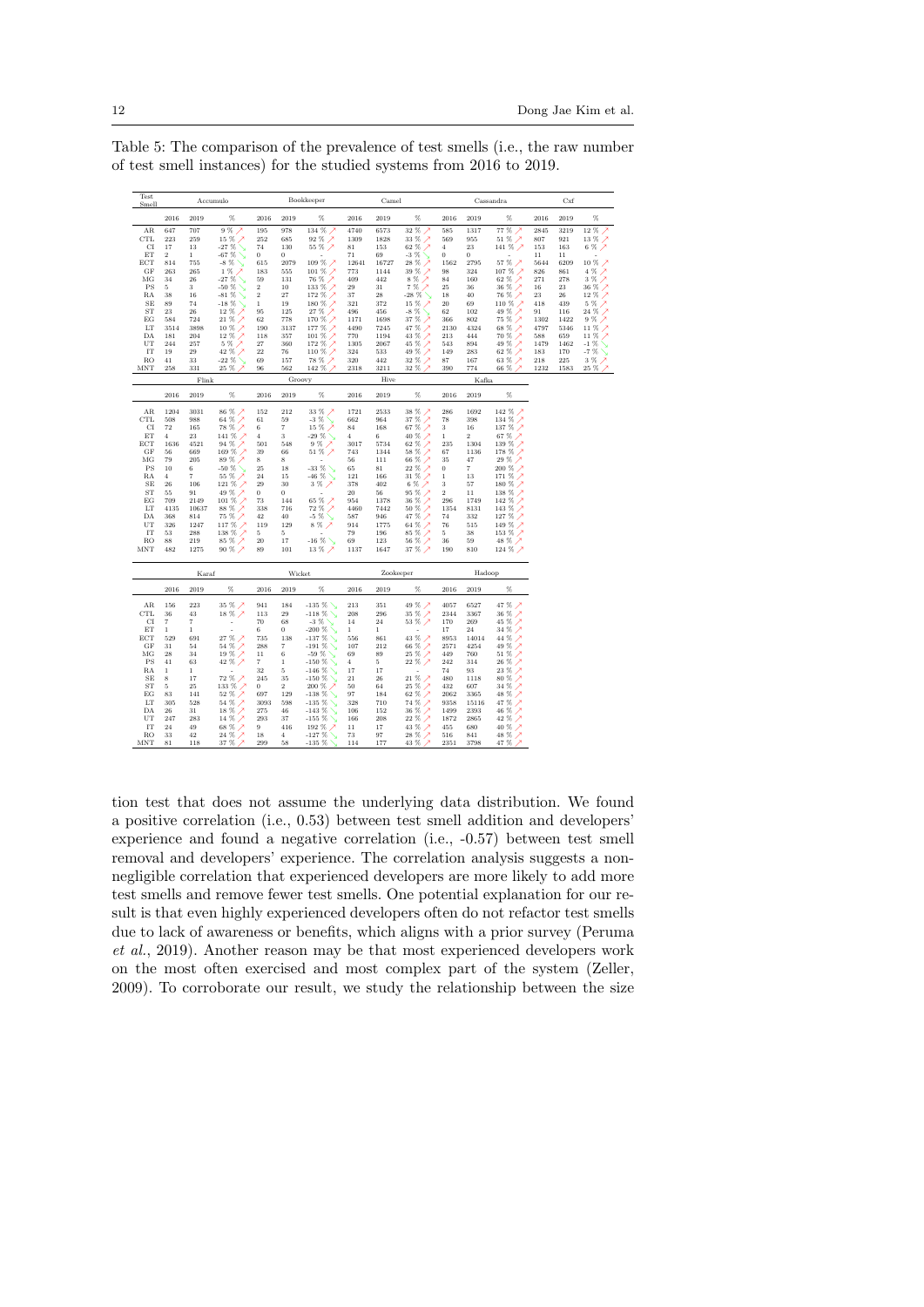of code changes (i.e., lines of code and deleted) and developers' experience. We employ quantile-based correlation, where we split developers into four different quantiles based on experiences and studied their correlation with code size. Our result shows an increase in the correlation between experience and code size (i.e., 0.26, 0.50, 0.67, and 0.70). Therefore, we observe that the high expertise team may not necessarily remove more test smells because they may be responsible for larger and more complex changes.

Although the number of test smells increases as the systems evolve, after normalization against  $Test_{LOC}$ , the test smell density generally remains stable. We also find that some types of test smell, such as Eager Test, Ignored Test, Unknown Test, Lazy Test, and Sleepy Test, have one of the largest increase in terms of test smell density in most studied systems. In contrast, Exception Catch/Throw, Redundant Assertion, and Print Statement have the largest decrease in terms of test smell density in most studied systems.

3.3 RQ2: What is the motivation behind removing test smells?

*Motivation:* A recent study (Garousi and Küçük, 2018) claims that developers perceive test smell as harmful in software systems. In contrast, other studies reveal that developers are unaware of test smells and do not acknowledge the benefits of refactoring them [\(Junior](#page-34-0) et al., [2020a;](#page-34-0) [Tufano](#page-37-2) et al., [2016\)](#page-37-2). Nevertheless, there is limited empirical support on test smell removals, whether a test smell vanishes as a side-effect of code evolution or is a deliberate refactoring target. Such evidence is necessary to reveal the current perception developers may have on test smells. Hence, we perform a qualitative study on the test smell removing commits to identify reasons that prompt developers to fix the test code with test smells and the mechanisms employed to address test smells.

Approach: We conduct a qualitative study on commits removing test smells. We leverage Git to extract all the commits except for the merge commits between 2016 and 2019. We only keep the commits that include test file modifications and discard the other commits from further analysis. A commit modifies a test file if the involved files have the extension ".java" and have a prefix or a suffix of " $|Tt|est(s^*)$ ". For each of the commits, we run tsDetector on the two versions of the software (i.e., every two consecutive commits) and calculate the raw test smell differences.

To understand why developers remove test smells, we look at a combination of bug reports, commit messages, test code, and the commit history of relevant test code. In the studied samples, 241 commits (80%) includes issue ID from the Jira bug report, and 25 commits (8%) use GitHub's pull request/issue tracking. The remaining  $34$  commits  $(11\%)$  only contained commit messages, which contained sufficient information to understand the reason behind test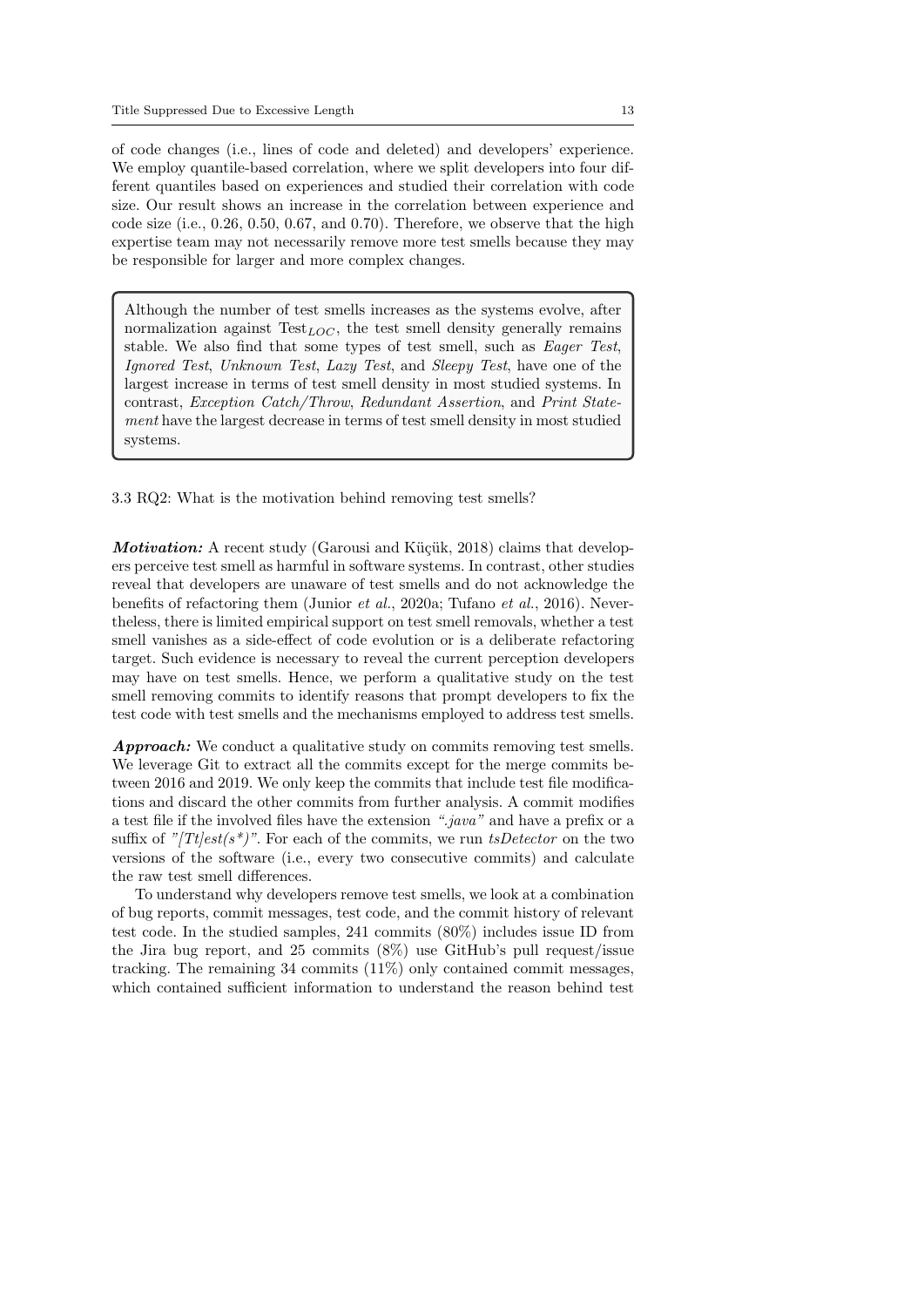<span id="page-13-0"></span>Table 6: A summary of our manual analysis on the commits of test smell removal, i.e., 304 sampled commits minus 12 commits that are incorrectly flagged by the test smell detection tool. Our analysis focuses on the context of each commit and how the test smell is addressed in the commit. In particular, we show the association between test code changes and the corresponding maintenance activities that developers apply.

|                                                                                                                  |                          |                          | Maintenance Activities |                     |                |                                                                     |
|------------------------------------------------------------------------------------------------------------------|--------------------------|--------------------------|------------------------|---------------------|----------------|---------------------------------------------------------------------|
| Code change                                                                                                      | Refactoring<br>Test Code | Feature Im-<br>provement | Bug Fixing             | Feature<br>Addition | Others         | Total $#$                                                           |
| TEST SMELL AWARE REFACTORING                                                                                     |                          |                          |                        |                     |                |                                                                     |
| Exception Catch/Throw<br>Sleepy Test<br>Unknown Test<br>Assertion Roulette<br>Sensitive Equality<br>Magic Number | 9<br>9<br>1<br>1         | 4<br>4<br>3              | 3<br>1<br>1<br>1<br>2  | 5<br>1<br>1<br>1    | $\overline{2}$ | 21<br>15<br>7<br>$\overline{2}$<br>$\overline{2}$<br>$\overline{2}$ |
| Conditional Test Logic<br>Total                                                                                  | ۰<br>20                  | 1<br>12                  | 8                      | 8                   | $\overline{2}$ | 1<br>50                                                             |
| TEST SMELL UNAWARE REFACTORING                                                                                   |                          |                          |                        |                     |                |                                                                     |
| Persistence<br>By-Product Removal                                                                                | 10<br>20                 | 22<br>18                 | 12<br>22               | 13<br>10            | 1<br>5         | 58<br>75                                                            |
| Total<br>OTHER CODE CHANGES                                                                                      | 30                       | 40                       | 34                     | 23                  | 6              | 133                                                                 |
| Test Code Deletion<br>Add Comment/@Ignore<br>Revert a Commit                                                     | 13<br>$\overline{2}$     | 33<br>1<br>1             | 30<br>1<br>3           | 20<br>3<br>1        | 1              | 97<br>7<br>5                                                        |
| Total<br>#Total                                                                                                  | 15<br>65                 | 35<br>87                 | 34<br>76               | 24<br>55            | 1<br>9         | 109<br>292                                                          |

code changes. Such commit messages may include keywords like "Refactor" or "Fix test speed." Using the artifacts above, we answer two types of questions: 1) What kind of maintenance activity initially prompted developers to address test smells (i.e., the main purpose of the commit)? 2) How is the test smell addressed (e.g., deliberate refactoring or by-product of other maintenance activities)? We used the two preliminary inquiries to gain further insight into developers' awareness of the most common reason for removing test smell.

In the analysis, we take a statistically significant sample of the commits removing test smells. In particular, we apply stratified random sampling on these commits with a 95% confidence level and a 5% confidence interval. We adopted stratified sampling to sample the test smells in each studied system independently, which can be advantageous to reduce sampling error when a subpopulation within the overall population varies [\(Zhao](#page-37-7)  $et al., 2019$ ). The first two authors examine the sample independently. Any disagreement is discussed until reaching a consensus. To assist our qualitative study, we leveraged a tool called Refactoring Aware Commit Review [\(Tsantalis](#page-37-8) et al., [2018\)](#page-37-8), which is a code diff visualization tool for showing the refactoring activities applied between two commits.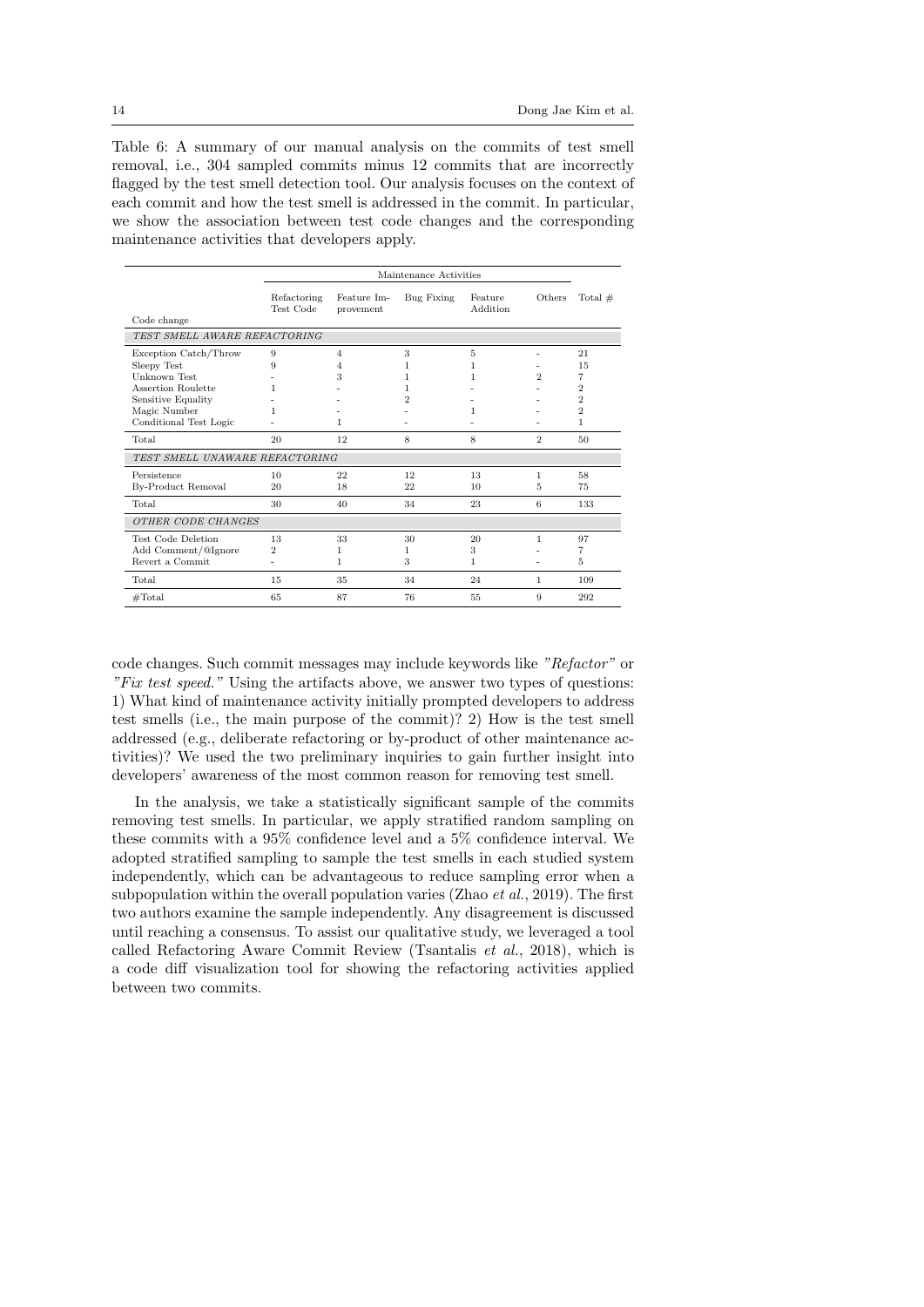Results: In total, we manually analyzed 304 commits from a total of 1,452 commits (achieving a 95% confidence level with a 5% confidence interval). Table [6](#page-13-0) shows a two-dimensional summary illustrating the association between the maintenance activities that initially prompted developers to maintain test code (horizontal dimension) and the type of specific test code changes (vertical dimension) that developers applied when removing test smells. We also found 12 incorrectly detected test smell instances by tsDetector, i.e., a 4% falsepositive rate, and excluded them in Table [6.](#page-13-0)

For the maintenance activities (horizontal), we uncover five categories that prompted developers to maintain test code. Four of the five categories are: refactoring test code (65 commits), feature improvement (87 commits), bug fixing (76 commits), and adding new functionality (55 commits). The remaining nine commits (i.e., the fifth category - "others") consist of the ones that we cannot identify clear motives due to insufficient documentation (e.g., lowquality commit messages and bug reports). As an example, in CXF ( $bcb6385a$ ), the developer addresses a test smell (i.e., Ignored Test) by completing the test implementation. However, the test case was ignored when it was first introduced to the codebase years ago and did not reference any bug report. Thus, it is difficult to label the correct maintenance motives.

We classify the type of test code changes (vertical) into three categories: Test Smell Aware Refactoring (50 commits), Test Smell Unaware Refactoring (133 commits), and Other Code Changes (109 commits). We classify a commit in the category of Test Smell Aware Refactoring if developers directly addressed the test smell. We classify a commit as a Test Smell Unaware Refactoring if the test smells are removed as a side-effect of other activities. Test Smell Unaware Refactoring consists of two subcategories: Test Smell Persistence and By-product Removal. The Test Smell Persistence (58 commits) shows instances of applying standard code refactoring, such as extracting common test code, where test smells are transiently relocated to another test class. The By-product Removal (75 commits) represents the cases when the test smell is removed due to refactoring and maintenance of other tasks (e.g., removing duplicate source code). We group the remaining commits that remove test smells but are not test smell specific refactoring into the "Other Code Changes" (109 commits). These commits made changes such as deleting test code, disabling tests (commenting or ignoring code), and reverting a commit.

In the following subsections, we discuss our qualitative analysis results of the three high-level test smell removal categories.

### Test Smell Aware Refactoring

Although less frequent, we find that developers directly refactor specific test smells in 50 out of 292 (17%) studied commits. As shown in Table [6,](#page-13-0) these commits are related to removing Exception Catch/Throw (21 commits), Sleepy Test (15 commits), Unknown Test (7 commits), Assertion Roulette (2 commits), Sensitive Equality (2 commits), Magic Number (2 commits), and Conditional Test Logic (2 commits). By looking into the vertical dimension (i.e., the context of the commits), we find that Test Smell Aware Refactoring hap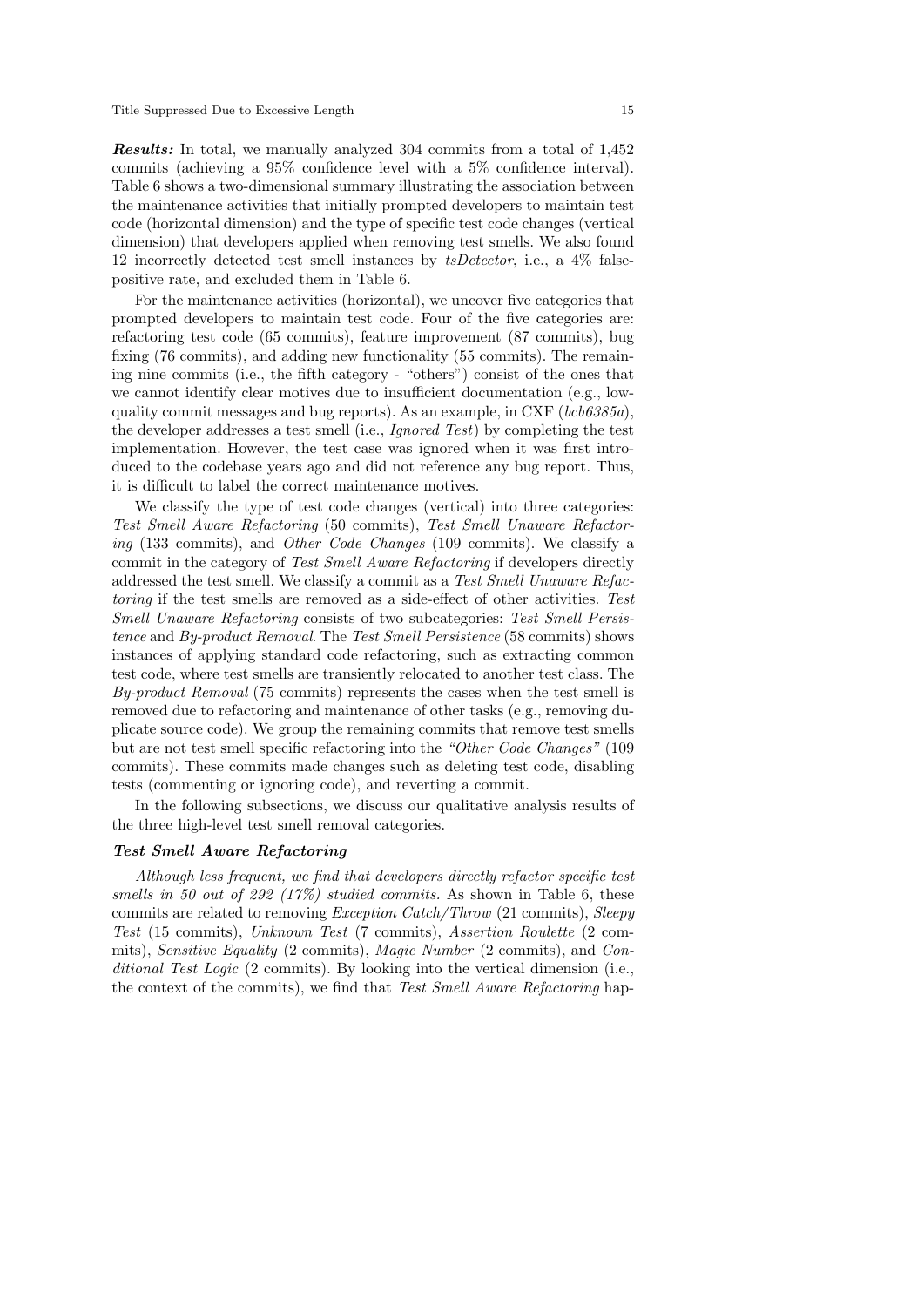pen more frequently during test refactoring commits (20/50), but developers also deliberately address test smells during other maintenance activities (e.g., feature improvement and bug fixing).

However, not all test smell removing commits are deliberately fixed by developers. Therefore, we also report the proportion of test smell "fixing" commits (i.e., deliberately fixed by developers) over the number of test smell removing commits in our stratified samples (i.e., all commits that remove the specific test smell), which shows the true proportion of the fixed test smells. In this case, even though *Exception Catch/Throw* has the highest number of test smell removing commits, only 31% were fixed test smell instances. Sleepy Test has the highest number of intentional fixes  $(60\%)$  compared to other test smells. 21% of Unknown Test, 12.5% of Sensitive Equality, 5.1% of Magic Number, 2.9% of Assertion Roulette, and 1.9% of Conditional Test Logic are deliberately fixed by developers. Our findings show that, in the studied systems, developers are more likely to fix Sleepy Test and Exception Catch/Throw due to the existence of test smell instead of other maintenance activities.

Refactor Sleepy Test. 15 out of the 292 (5%) commits are related to refactoring the Sleepy Test test smell. This finding shows that developers deliberately fixed 60% of removed Sleepy Test. This test smell occurs when developers explicitly cause a thread to sleep, leading to unexpected results as the processing time for a task can differ on different devices [\(Meszaros, 2007\)](#page-35-7). We find that developers often remove Sleepy Test due to unexpected test behavior and increased test time. For example, in Kafka  $(\partial \partial \partial \mathcal{L}_4 a \partial)$ , a developer mentions that:

"The timeouts are often large (e.g., 10 seconds) and still occasionally they trigger prematurely. They need to be replaced by waitUntilTrue and some logic that checks when processing in streams is complete".

In another example, a developer in Camel ( $722e590c$ ) mentions that "[u]se awaitility for testing where we otherwise use thread sleep which can be speeded up.". We find developers often apply two approaches to address *Sleepy Test*. One is to use waitFor() condition in the Java Awaitility library and the other is to refactor the test smell using Java's Future library. These two approaches allow the test case to run asynchronously without blocking.

As presented in Table [4](#page-10-0) (RQ1), while *Sleepy Test* accounts for one of the most prevalent test smells, we find in our manual study that developers also allocate some efforts to refactor such smells. The awareness for Sleepy Test may be a result of the increase in attention for the unreliability in test code qualities (e.g., flaky tests) (Eck [et al.](#page-34-8), [2019;](#page-34-8) Lam [et al.](#page-35-0), [2019;](#page-35-0) Shi [et al.](#page-36-6), [2019\)](#page-36-6). Moreover, we find that developers may also be concerned with an increased test execution time caused by calling thread.sleep(). Future research is needed to understand further developers' awareness and opinion on the consequences of Sleepy Test.

Refactor Exception Catch/Throw. We find that 21 out of the 292 (7.2%) commits are related to refactoring the Exception Catch/Throw test smell. This finding shows that developers deliberately fixed 31% of the removed Exception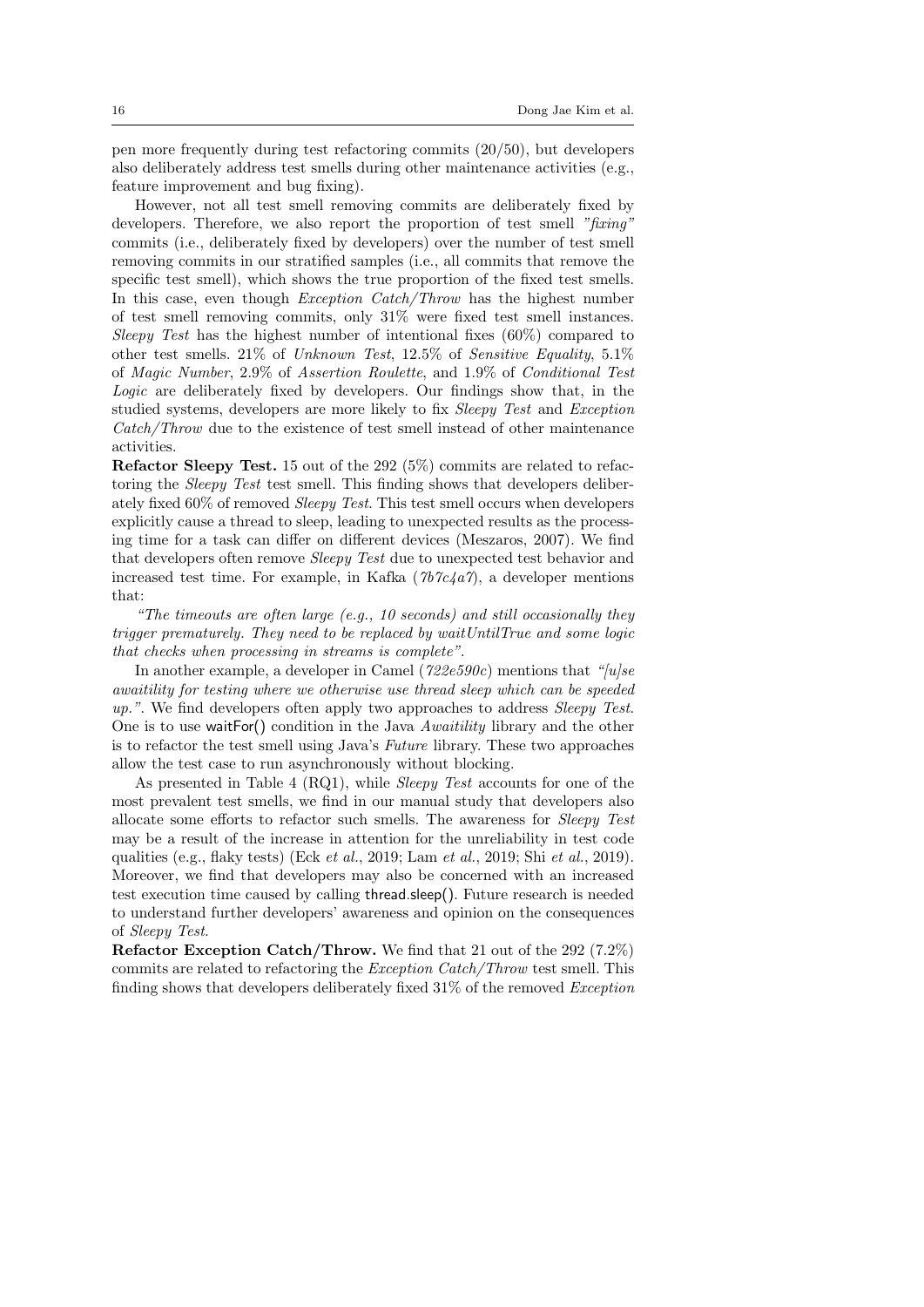$Catch/Throw.$  As discussed in a previous paper [\(Peruma](#page-36-0) *et al.*, [2019\)](#page-36-0), this test smell occurs when the passing or failing of the test is dependent on custom exception handling code or exception throwing instead of using JUnit's expected attribute. In this category, developers deliberately refactored the test smell in 10 commits, and the remaining were refactored during other maintenance activities: feature improvement (3 commits), bug fixing (3 commits), and feature addition (5 commits). As shown in Listing [1,](#page-16-0) developers remove the code logic in the catch block that determines the passing and failing of the test case. The developers mentioned in the bug report that using fail in the catch block is a bad programming style and masks the details of the stack trace<sup>[2](#page-16-1)</sup>. After removing the test smell, a new test smell (i.e., unknown test) is introduced. We have also seen other similar cases in our study, where a new test smell is introduced after developers resolved the current test smell. Our finding shows that developers are sometimes unaware of the test smells; thus, they are likely to introduce new test smells when addressing existing ones. In short, our manual study finds that developers are more likely to refactor the Exception Catch/Throw test smell during various maintenance tasks. We also find that these test smells removal is often not associated with test failures but improves future maintainability.

<span id="page-16-0"></span>Listing 1: Developers removed the dependency of test outcome on exception handling code (Flink - e83217bd).

```
@Test
2 public void testZeroSizeHeapSegment() {
3 \qquad - \qquad \text{try}\{4 MemorySegment segment = new HeapMemorySegment(new byte[0]);
5 testZeroSizeBuffer(segment);
6 testSegmentWithSizeLargerZero(segment);
\begin{array}{ccc} 7 & & & \end{array}8 - catch (Exception e) {<br>9 - e.printStackTrace()
          - e.printStackTrace();<br>- fail(e.getMessage())
10 - fail(e.getMessage());
11 - + +12 }
```
Unknown Test. 7 out of 292  $\left\langle \langle 3\% \rangle \right\rangle$  commits are removal of test smell called Unknown Test. This finding shows that developers deliberately fixed 21% of the removed Unknown Test. This test smell occurs when test cases do not contain any logic or assertions statements. Thus, it is challenging to comprehend what the role of the test case is. As an example, in Kafka  $(\gamma d6ca52a)$ , the test class called JmxReporterTest.java is added three years ago. However, three years after its creation, the developers noticed missing test code while working on other tasks and immediately addressed it. Similarly, as mentioned in CXF (bcb6385), developers completed the missing test implementation two years ago. Thus, our finding suggests that there might be other instances of

<span id="page-16-1"></span><sup>2</sup> https://github.com/apache/flink/pull/4446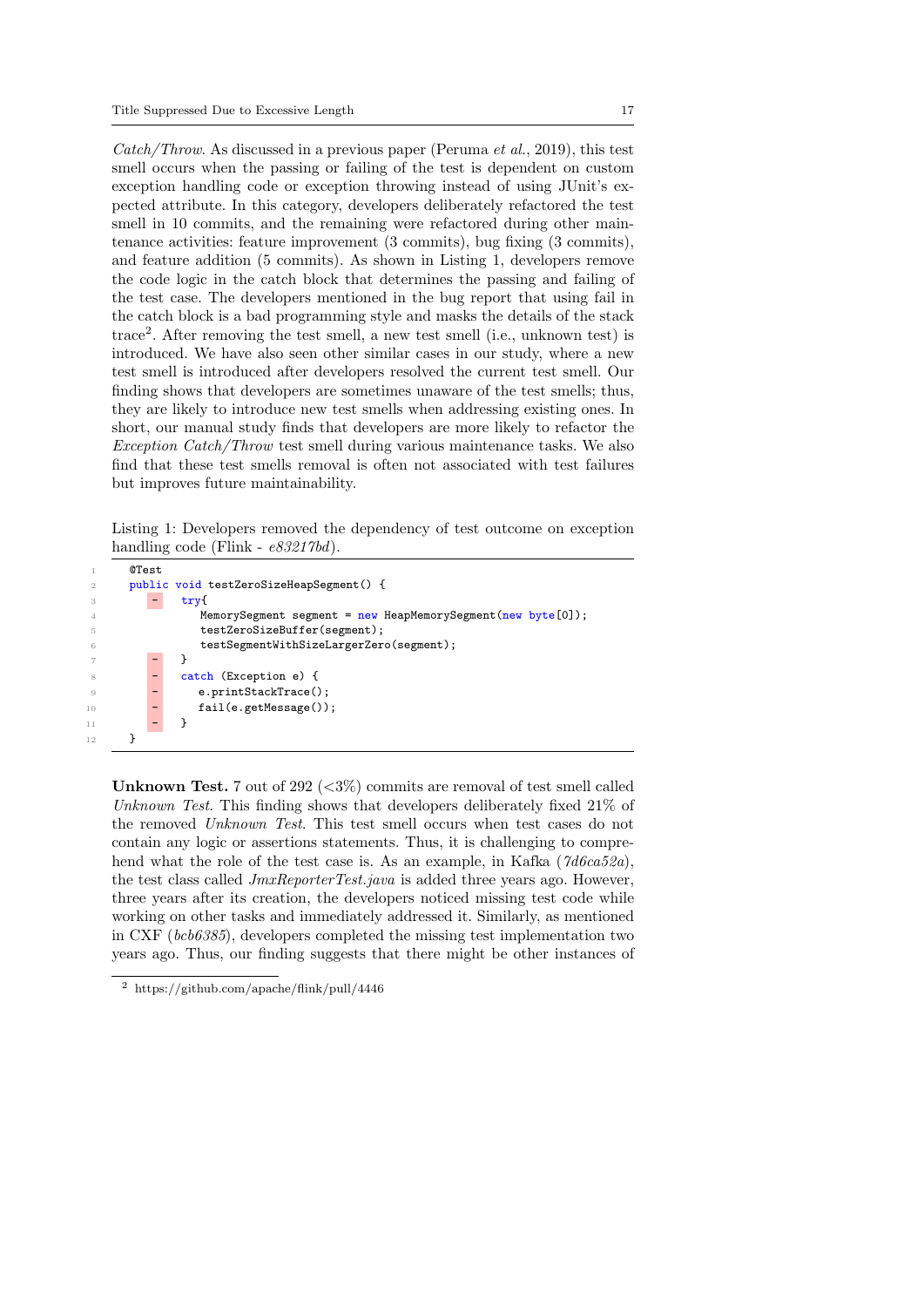the Unknown Test, where developers may only notice them while maintaining other tasks. One potential reason for adding Unknown Test code may be that in feature additions, the Unknown Test gets added to prepare for the future implementation. This is illustrated in CXF (2705f4d),  $|CXF-7525|$  Completing the system test, where developers initially only provided empty test cases when implementing the feature and later complete the test case. While adding Unknown Tests may serve as code documentation to describe what test cases should be implemented in the future; developers may forget to complete the test case and become technical debt [\(Pham and Yang, 2020;](#page-36-7) Spínola et al., [2019\)](#page-37-3).

Refactor Sensitive Equality. We find that developers refactor the Sensitive Equality test smell in 2 out of 292 ( $\langle 1\% \rangle$  commits. The finding shows that developers deliberately fixed 12.5% of the removed Sensitive Equality. This test smell occurs when the test method verifies objects by invoking the toString() method. The potential consequence of the test smell is that the change in the implementation of toString() might result in test failure [\(Meszaros, 2007\)](#page-35-7). We find a similar discussion in Flink (390d3613), "rerollercoasting through abstraction layer; we don't really know what the implementation is by calling tostring?". Thus, our findings show that developers may be aware of the inherent issues associated with using a default method with unknown implementation.

In the commits, while there were a total of 16 samples of the removed Sensitive Equality, only 2 out of 16 commits (12%) reflected an awareness of the test smell (in other cases, developers delete the entire test method or move the whole test code to another test case). It may be because the use of the default toString() is intuitive from both its purpose and naming convention, and thus, developers may not have an immediate incentive to address the test smell until the test fails.

Refactor Magic Number. We find that developers refactor Magic Number in 2 out of 292  $\left( \langle 1\% \rangle \right)$  commits. This finding shows that developers deliberately fixed 5.1% of the removed *Magic number*. This test smell occurs when assert statements in a test method contain numeric literals (i.e., Magic Numbers) as parameters. Magic Number does not indicate the meaning/purpose of the number. Hence, they should be replaced with constants or variables, thereby providing a descriptive name for the input [\(Meszaros, 2007\)](#page-35-7). As an example in Kafka ( $7ebc5da6$ ), the test smell was refactored after a feature addition, which involved explicitly replacing the *Magic Number* with a variable with a more meaningful variable name to improve code comprehension.

**Refactor Assertion Roulette.** We find that 2 out of 292  $(\langle 1\% \rangle)$  commits are from refactoring Assertion Roulette (AR). The finding shows that developers deliberately fixed 2.9% of the removed Assertion Roulette. This test smell occurs when the test method has several assertion statements making it challenging to determine which assertion had failed [\(Meszaros, 2007\)](#page-35-7). Although prior work [\(Deursen](#page-34-5) et al., [2001;](#page-34-5) [Meszaros, 2007\)](#page-35-7) proposes using an assertion explanation to refactor the test smell, we find that developers may also remove the test smell using another assertion statement. Figure [3](#page-18-0) shows an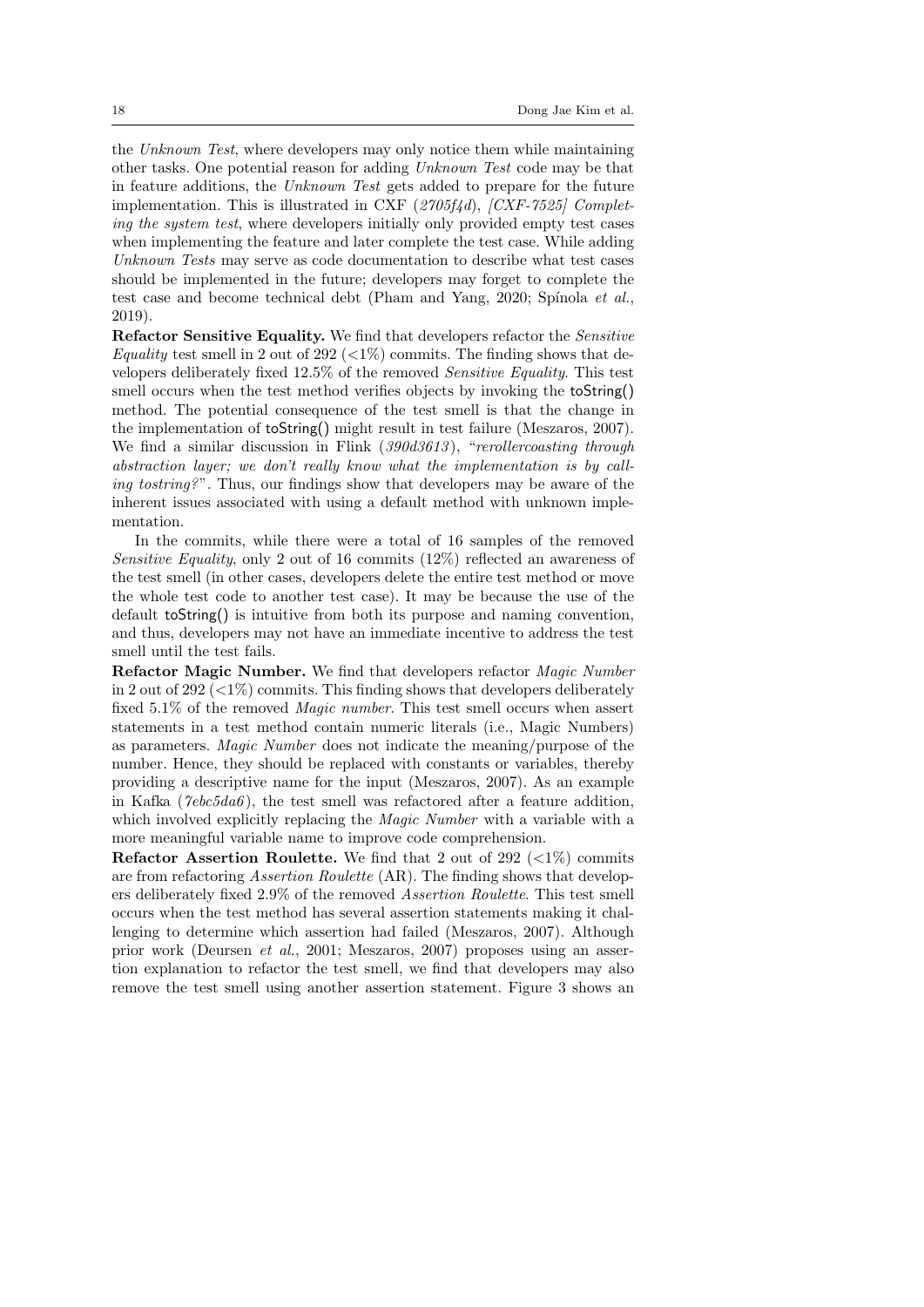<span id="page-18-0"></span>

Fig. 3: Assertion refactoring, removing duplicate assertion and Assertion Roulette test smells. Located in the commit 3b42fb5 from Apache Karaf.

example where assertContain is used to remove both Assertion Roulette and duplicate assertion test smell. In this case, developers attempt to mitigate the test code's verboseness by refactoring with assertions, which helps to remove the test smells.

**Conditional Test Logic.** We find that 1 out of 292  $\left(\langle 1\% \rangle \right)$  commits refactor Conditional Test Logic. The finding shows that developers deliberately fixed 1.9% of the removed Unknown Test. This test smell occurs when the test case's success or failure depends on the assertion method within the control flow blocks and thus not predictable [\(Meszaros, 2007\)](#page-35-7). A prior survey [\(Garousi](#page-34-2) and Küçük, 2018) noted that developers prefer to consider it is smelly or not on a "case-by-case basis". Our study also finds that developers typically do not refactor Conditional Test Logic. For the only case that we found, developers refactored the test smell when there are nested conditional statements. In Kafka ( $7ebc5da6$ ), shown in the code snippet below, the developer simplifies the test smell's verbosity with assertion statements. Namely, assertThat() & is() is used to improve the readability of the test logic.

```
1 @Test
2 public void checkTypeInformation() {
 3 .....
 4 \qquad - \text{if(tupleType.isTupleType())} {
5 - if(!((TupleTypeInfo<?>)tupleType).equals(testTupleType)) {
6 - fail("Tuple type information was not set correctly!");
       - }
8 \qquad - \} else {
9 - fail("Type information was not set to tuple type information!");
10 \qquad - \qquad \}11 + assertThat(tupleType.isTupleType(), is(true));
12 + assertThat(tupleType, is(equalTo(expectedType)));
13 .....
14 }
```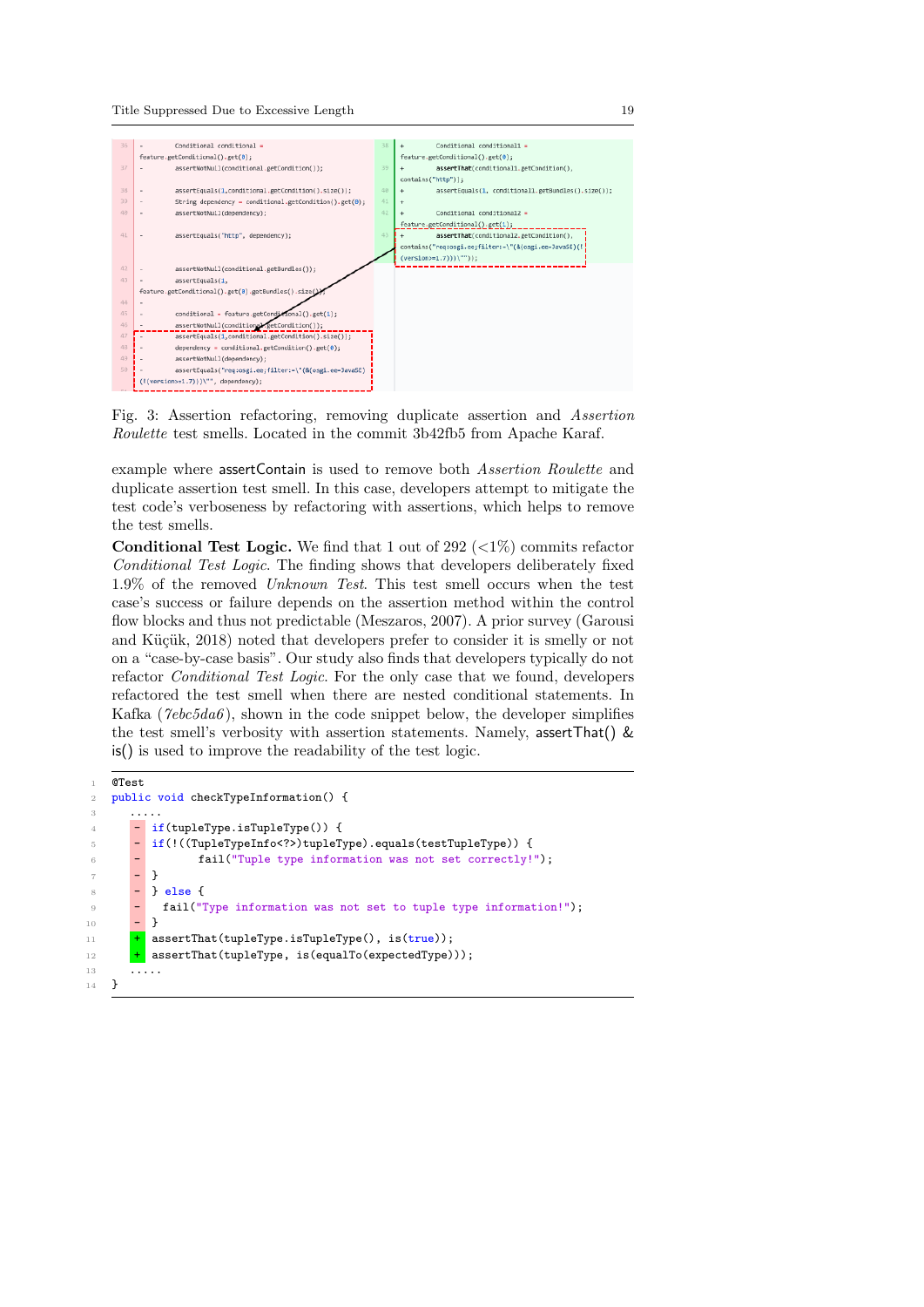Although less frequent, we find that developers deliberately refactor specific test smells in 50 out of 292 (17%) studied commits. In particular, Exception Catch/Throw and Sleepy Test are the two most commonly refactored test smells. Based on the discussion in bug reports and commit messages, we find that developers are often aware of the sub-optimal practice of using Thread.sleep and spent efforts on improving the design of exception handling mechanisms. Even though the number is less, we also find some refactoring of other test smells, such as the Unknown Test, Magic Number, Sensitive Equality, Conditional Test Logic, and Assertion Roulette.

### Test Smell Unaware Refactoring

Most test smells (133/292, 45%) are not removed by developers but are either relocated or deleted as consequences of other refactoring activities. We classify such commits as Test Smell Unaware Refactoring since developers were unaware of the test smells and removed them as a by-product of other maintenance tasks, such as refactoring, feature improvement, feature addition, or bug fixing. In our manual analysis, we find that Test Smell Unaware Refactoring may affect the test smells in two ways: 1) The test smells are relocated to another codebase, i.e., test smell persistence. 2) The test smells are removed unintentionally due to cascading results of other source code refactoring activities. Below we discuss the two categories in detail.

Test Smell Persistence. We find that for 58 out of 292 (20%) commits, test smells were relocated to other codebase locations. In this case, test code may undergo various refactoring activities such as introducing inheritance (19 commits), extracting method (25 commits), extracting class (10 commits), replacing method with the existing helper (2 commits), and moving method/class (2 commits). For example, in CXF  $(31a/4a55)$ , developers applied two refactorings (i.e., extract superclass and pull up method) to the test case  $JCacheOAuthor$ DataProviderTest to extract common test code. However, four existing test smells (i.e., Assertion Roulette, Conditional Test Logic, Duplicate Assertion, and *Magic Number*) in the test code are relocated to the new test case as a result of the refactoring. Namely, developers did not remove the test smells during test code refactoring. In some cases, relocation may magnify test smell's effect. For example, in Hive  $(14e92703)$ , while the developer fixes a bug associated with test failure, the developer extracts a reusable method that explicitly causes a thread to sleep and relocates code to a method in a test utility file. The method was then used in three other test cases, thus magnifying the test smell's impact.

By-Product Removal. We find that for 75 out of 292 commits (25%), test smells are removed by developers as a cascading effect of source code changes. Such maintenance activities include feature improvement, adding features, and bug fixing (i.e., the horizontal view in Table [6\)](#page-13-0). For example, a commit in Accumulo  $(\theta dada\theta f)$  implements a new feature and refactors the source code using a builder design pattern. As a result of the source code changes, one test smell instance of *eager test* (i.e., calling multiple source code methods in a test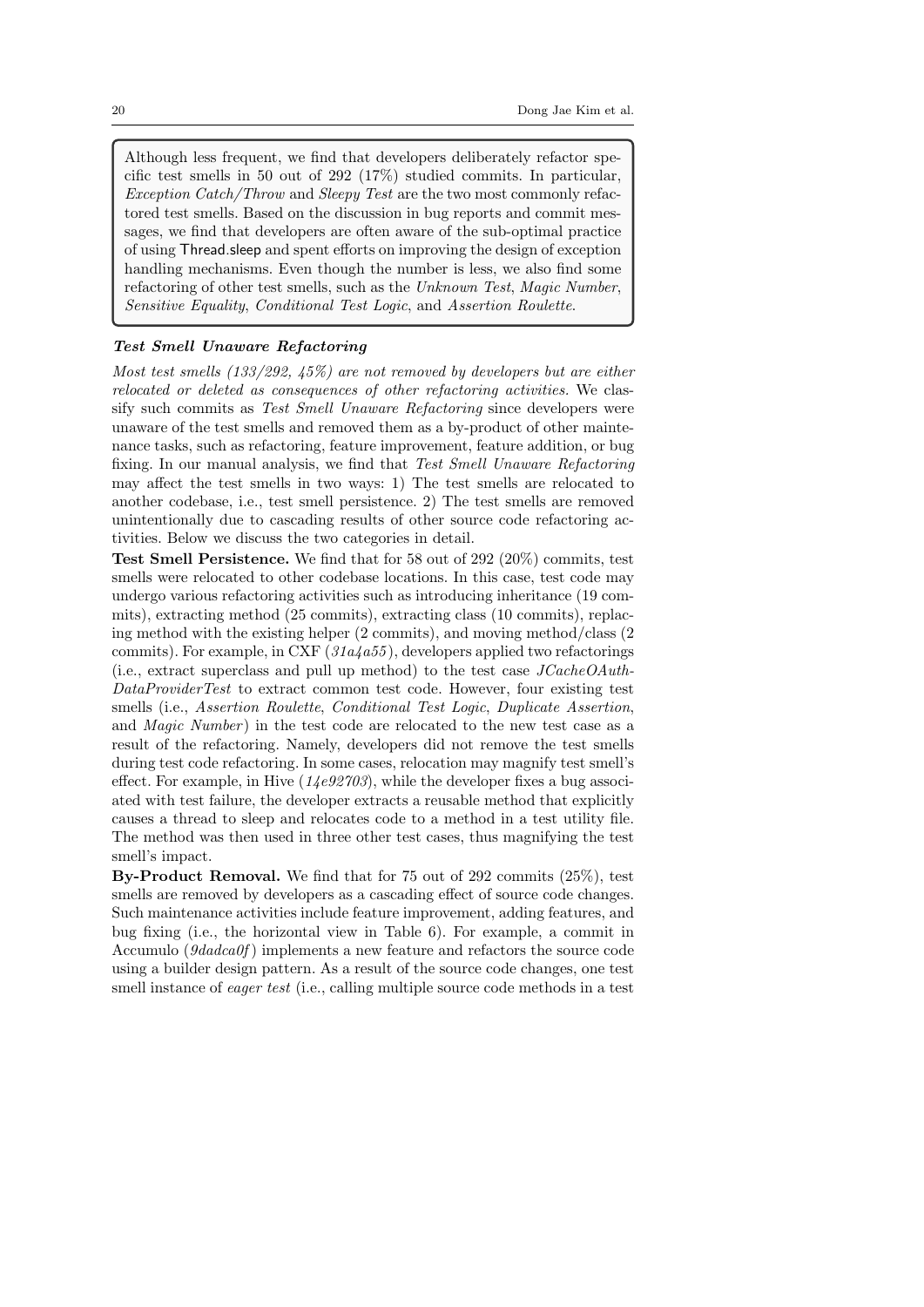case) is removed since the test case now calls the builder method instead of invoking four distinct methods.

In summary, we find that developers may refactor test code while performing other maintenance activities. Developers may refactor for future maintainability or as a necessary precursor for change in feature requirement. For example, to support new features in the source code, developers may refactor test code to accommodate common logic in test code and apply code reuse. However, in most cases, test smells were unintentionally removed by test code relocation or diffusion as a side-effect of these maintainability tasks. Our findings show that developers are unaware of test smells and may not actively remove test smells as systems evolve.

We find that developers often refactor test code, but they may not directly remove test smells. Many manually studied test smells (133/292, 45%) are relocated or removed unintentionally by developers while refactoring test code.

### Other Maintenance Activities

We find that test code may be deleted as a system evolves. The majority of test smell removals are related to test code deletion. 109 out of 292 (37%) commits belong to the category Other Code Changes. We classify a commit into this category when the removed test smell results from deleting test code, disabling test (ignoring/commenting out), or reverting a commit.

Test Code Deletion. In our study, we find that for a non-trivial number of commits (97/292 commits, 33%), the test smells are removed because the test code is deleted. Developers may delete a test case when it becomes redundant or obsolete. For example, in Flink  $(e671f34)$ , while porting source code to another file, developers discuss the removal of test cases since the other file already has similar test cases. Developers sometimes also delete test cases when they become obsolete or hard to maintain as the system evolves. For example, in Accumulo  $(c265ea5b)$ , the test code becomes irrelevant since the corresponding features under test are unstable and removed. Therefore, the test smells in the test code are also removed.

Add Comment/@Ignore. 7 out of 292 (2%) commits are related to commenting out or ignoring the test code. This category represents removing test smells as a result of temporarily disabling the test code. In general, we find that developers may comment out the entire test case to bypass test failure. For example, in Kafka (ca1f18e), developers commented out the test code to temporarily make the test pass since the test would only work after developers migrate to Java 9. As another example, in Camel  $(gad68066)$ , the test case is ignored due to test failure caused by a recent upgrade to jetty 9.3. Although the test smell is removed due to commenting or ignoring the test code, the test smell is not addressed. Lastly, we also see cases where the commented out test case was only brought back a few months later. Future studies should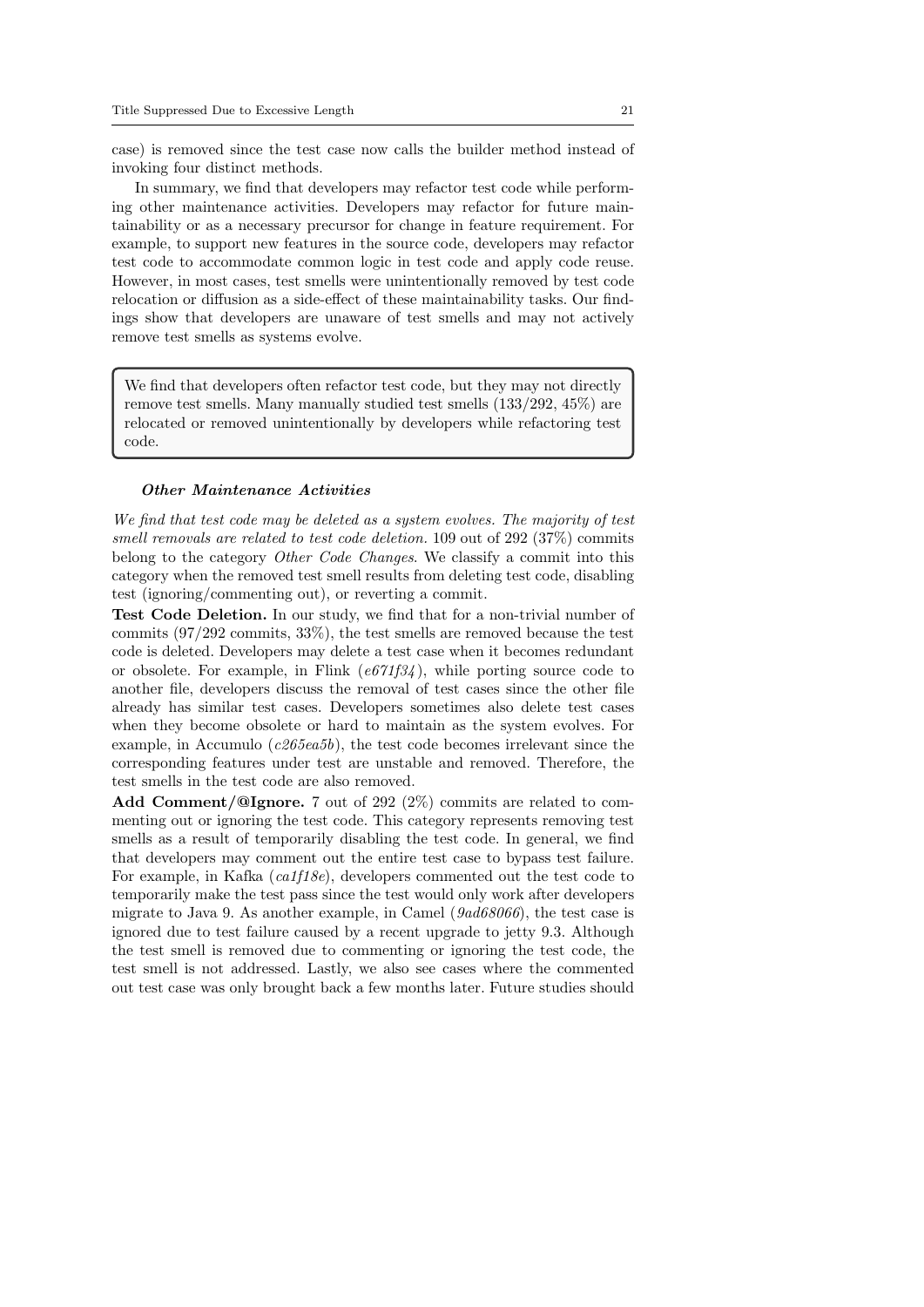also investigate if such commented out test cases are re-enabled or become a technical debt in the system [\(Pham and Yang, 2020\)](#page-36-7).

**Revert a Commit.** 5 out of 292  $\langle 2\% \rangle$  commits are related to reverting the test code. This category represents removing test smells as a result of temporarily reverting software to the previous versions. For example, in Wicket  $(266c90037)$ , the system was reverted due to a defect caused by adding new features. Thus, the newly introduced test smell was also reverted.

We find that as the system evolves, test code and its associated test smells may be deleted due to the obsoleteness and maintenance difficulty of the source/test code. Developers may also temporarily comment out test cases to bypass test failures caused by recent code changes. However, we see instances where developers only bring the commented out test code back after several months or years.

Summary & Implication. Our manual study shows that, in most cases, developers may not be aware of the test smells. We find that 82.9% of the studied test smells are removed, relocated, or disabled (e.g., commented out) as a by-product of other maintenance activities. During these refactoring activities, developers may relocate the test smell to another test case, and the test smell remains unchanged. In some cases, as discussed, the impact of test smell may become larger, as the test code that contains test smells is extracted to become a utility method. Nevertheless, we still find that developers deliberately removed test smells in 16% of the studied commits. In particular, we find that developers are more likely to remove Exception Catch/Throw and Sleepy Test. Our finding suggests that, although developers may refactor test code, they often do not deliberately remove test smells. In the next RQ, we further investigate the relationship between test smells and software quality.

3.4 RQ3: What is the relationship between test smells and software quality?

Motivation: Although researchers have made a necessary step towards un-derstanding the maintainability aspects of test smells [\(Bavota](#page-33-1) *et al.*, [2015;](#page-33-1) [Bleser](#page-34-6) et al., [2019;](#page-34-6) [Junior](#page-34-0) et al., [2020a;](#page-34-0) [Peruma](#page-36-0) et al., [2019\)](#page-36-0), it is still not clear whether removing test smells has an effect on the quality of software. In the previous RQ, we find that in addition to deliberately resolving test smells, test smells are commonly removed as by-products of other maintenance activities, such as deleting the test code entirely. Regardless of how the test smells are removed or relocated (RQ2), the removed test smells are no longer impacting the source code files. However, it remains unknown whether test smells have any relationship with the code quality. Hence, in this RQ, we aim to understand further the relationship between test smells and software quality, particularly the post-release defect. Our finding may help identify the types of test smells that correlate with a post-release defect and inspire future research that helps developers efficiently address more test smells.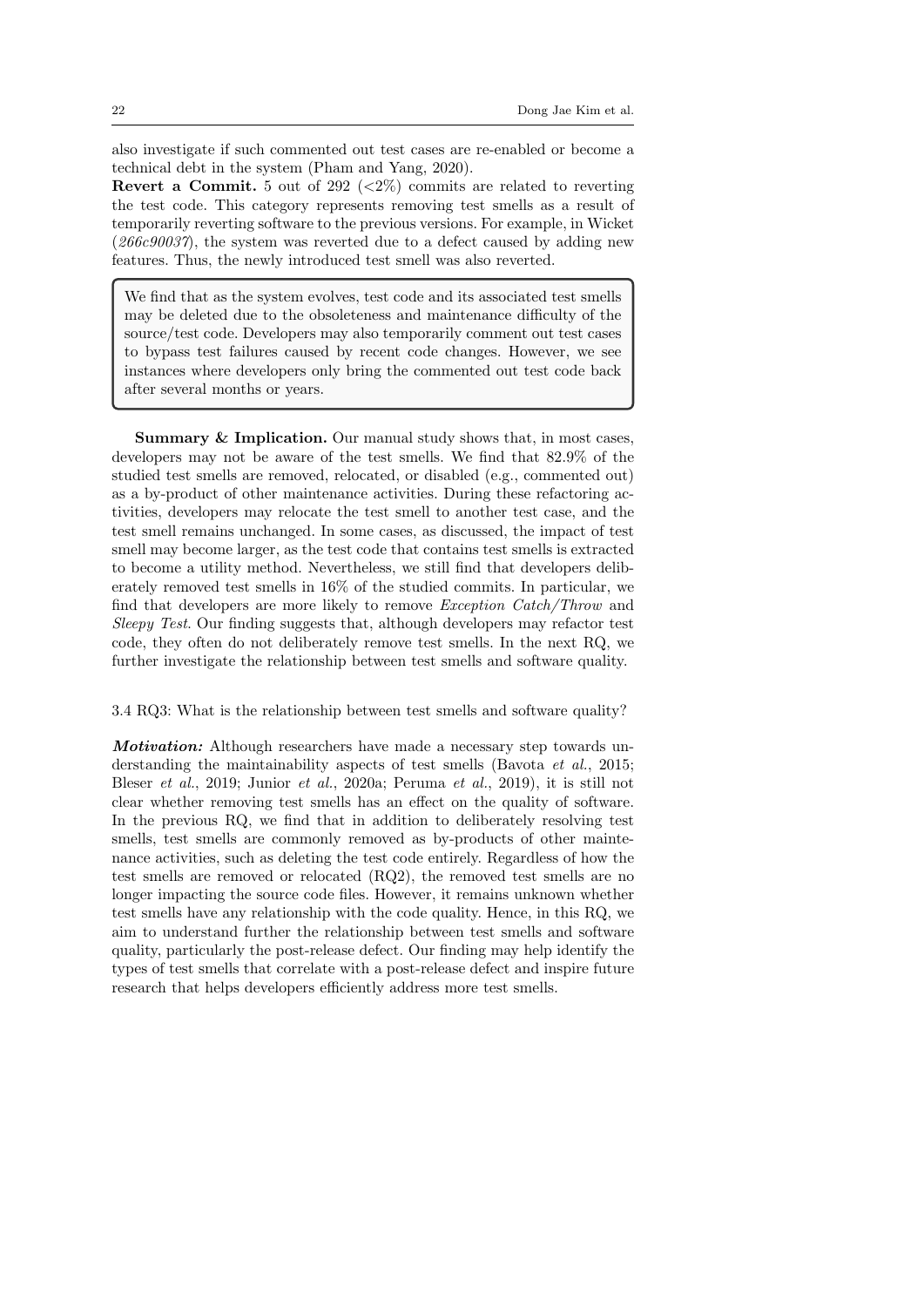Approach: Our goal is not to predict defects but to study the additive effect of test smell metrics on post-release defects over-controlled metrics using logistic regression models.[3](#page-22-0) Logistic regression models are commonly used in prior research to study the effect of various software metrics on post-release defect (Bird [et al.](#page-33-6), [2011;](#page-33-6) [Chen](#page-34-9) et al., [2012;](#page-34-9) de Pádua and Shang, 2018). Below, we define the metrics that we use and the model building process. The metrics are extracted from 197 total official releases.

### Studied Metrics & Data Collections

- $Post-Release Defects.$  The post-release defect is our response metric in the regression model. The post-release defect is defined as the defects reported within a fixed time frame after a certain version of a software is released [\(Moser](#page-35-2) et al., [2008;](#page-35-2) [Munson and Khoshgoftaar, 1992;](#page-35-3) [Piotrowski](#page-36-8) [and Madeyski, 2020\)](#page-36-8). For each source code file, we label it as defect prone if the file is modified at least once in bug fixing commits within six months after the release of the software system [\(Zimmermann](#page-37-9) et al., [2007\)](#page-37-9). Developers in the studied systems are required to enter the issue ID in commit messages. Thus, we first query the issue tracker to obtain a list of bug reporting issues within six-month of each release date. We then find all the bug-fixing commits based on whether the commit messages contain one of the obtained issue IDs. At the end of the step, we obtain the list of source code files that contain post-release defects (e.g., TRUE or FALSE). Finally, if a test file tests a source code file that contains a post-release defect, we label the test file as defect-prone.
- $-$  Traditional Product and Process Metric. Similar to prior studies, we control for traditional product and process metrics in our regression model. Previous studies found that traditional product metrics (e.g., lines of code) and process metrics (e.g., code churn and pre-release defect) are good explainers for post-release defects [\(Moser](#page-35-2) et al., [2008;](#page-35-2) [Nagappan and](#page-35-8) [Ball, 2005;](#page-35-8) [Nagappan](#page-35-9) et al., [2006\)](#page-35-9) and are commonly used as baseline metrics (Bird [et al.](#page-33-6), [2011;](#page-33-6) [Chen](#page-34-9) et al., [2012;](#page-34-9) [D'Ambros](#page-34-10) et al., [2010\)](#page-34-10). We collect these metrics at the test-file level and use them as a baseline to build a BASE model. We later add test smell metrics to the BASE model and study whether the test smell metrics may further explain a source code file's defect-proneness. Although our metrics may not represent all of the metrics, they are shown to have a high correlation with other complexity metrics and used for benchmarking in prior proposals of new metrics [\(Biyani](#page-33-7) [and Santhanam, 1998;](#page-33-7) [Chen](#page-34-3) et al., [2017;](#page-34-3) [D'Ambros](#page-34-10) et al., [2010\)](#page-34-10). For the traditional product metric, we used CLOC [\(AlDanial, 2019\)](#page-33-8) to extract the LOC metric in the test file. For traditional process metrics, we use commands "git follows" and "git diff" to extract three different code churn metrics: file churn, code churn, and deleted lines of code. File churn is the number of commits that modified the file. Code churn is the total number of code lines, such as code deletion, addition, and modification. Finally,

<span id="page-22-0"></span>Logistic Regression from Lrm R package.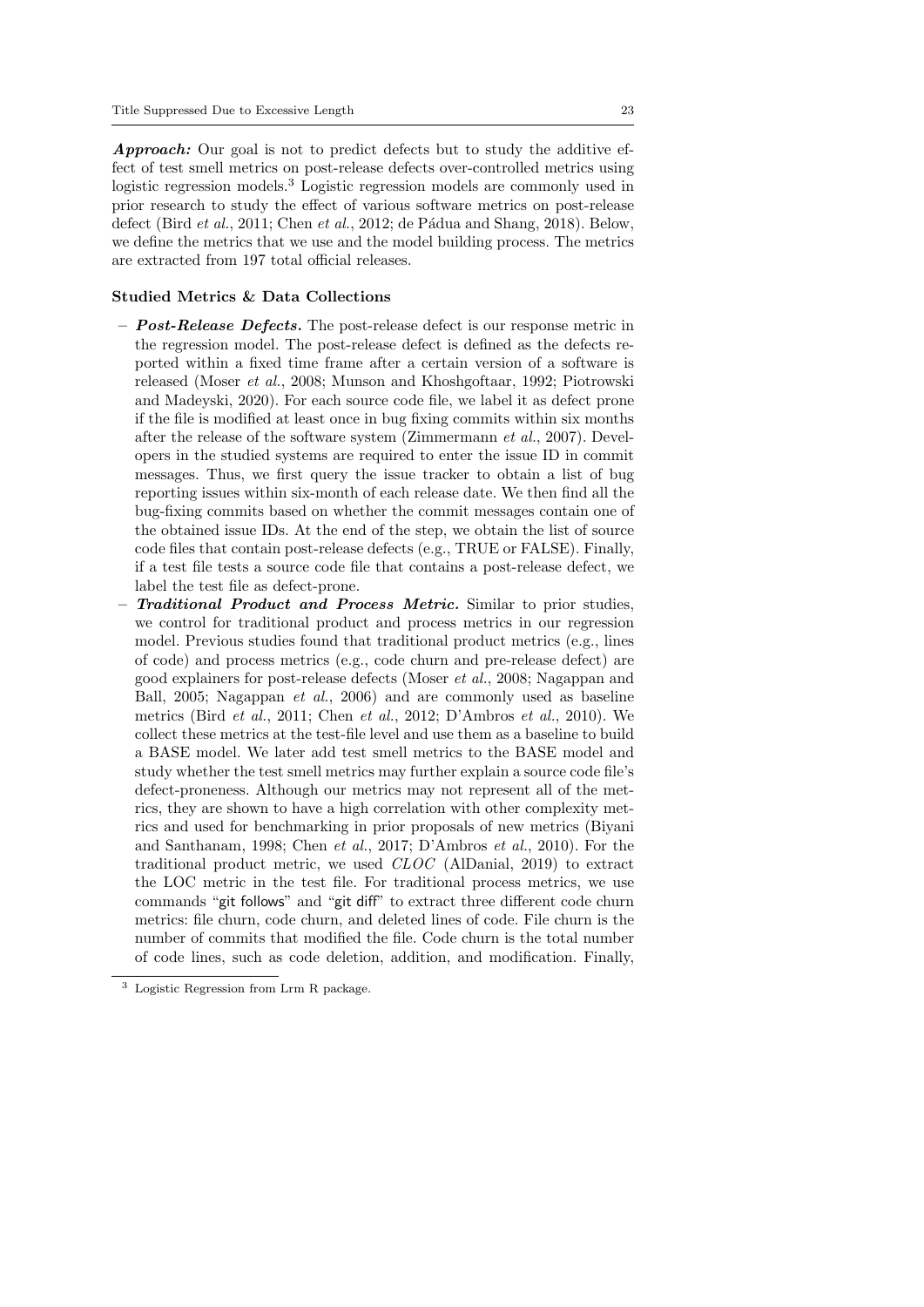code deletion is the total lines of code deleted. For the other process metric, namely the pre-release defect metric, we follow a similar approach to extracting post-release defects using a six-month time window before one software release.

- Coupling Metric. In addition to the traditional product and process metrics, we also add two coupling metrics (namely COUPLING) as our controlled metrics to the BASE model to reduce the effects of confounding variables. We measure two coupling metrics, ts coupling (i.e., a test case to source code) and  $tt\_coupling$  (i.e., test cases to test cases), in test cases, which are used in prior studies to assess the quality of test code design [\(Child](#page-34-11) *et al.*, [2019\)](#page-34-11). We exclude the dependencies with external frameworks or libraries when calculating the coupling metrics.
- Test Smell Product and Process Metrics. We consider both test smell product and process metrics. Test smell product metrics (TEST PROD-UCT) are the number of detected test smells present in the system's current release. Test smell process metrics (TEST PROCESS) are the number of test smells added and removed six months before releasing the system. Note that we extract the two metrics for each type of test smells (18 types in total). Calculating test smell process metrics can be challenging due to file deletion and rename. To address these challenges, we use the "git follow" to keep track of package change and file renaming. Since test smells are detected at different granularities, such as line, method, and class level, we aggregated the test smells at the file-level.

### Model Construction

We use a logistic regression model to model post-release defect because it is easier to interpret and is widely used in prior studies [\(Chen](#page-34-3) et al., [2017;](#page-34-3) [Har](#page-34-12)[rell Jr, 2015;](#page-34-12) [Kuhn and Johnson, 2013;](#page-35-10) [Nagappan and Ball, 2005\)](#page-35-8). Logistic regression can better isolate (with a predominantly additive effect) the effects of the test smell metrics on explaining post-release defect over the BASE model (i.e., an improvement on the model fitness) [\(Harrell Jr, 2015\)](#page-34-12). In particular, we build an initial model using the baseline metrics (i.e., traditional process and product metrics and coupling metrics). Then, we build a series of new models to add TEST PRODUCT and TEST PROCESS over the BASE model. By studying the explanatory power of a series of models and their additive effects of test smell metrics, we explore whether test smell contributes to a better explanation of post-release defect. We build three models for each studied system:

BASE (LOC+CHURN+PRE+COUPLING): The baseline model uses the traditional product, process, and coupling metrics.

BASE+TEST PRODUCT: We add TEST PRODUCT to the BASE model and measure the improvement in the explanatory power over the BASE model. BASE+TEST PRODUCT+TEST PROCESS: The third model measures the combined effect of TEST PRODUCT and TEST PROCESS metrics over the BASE model.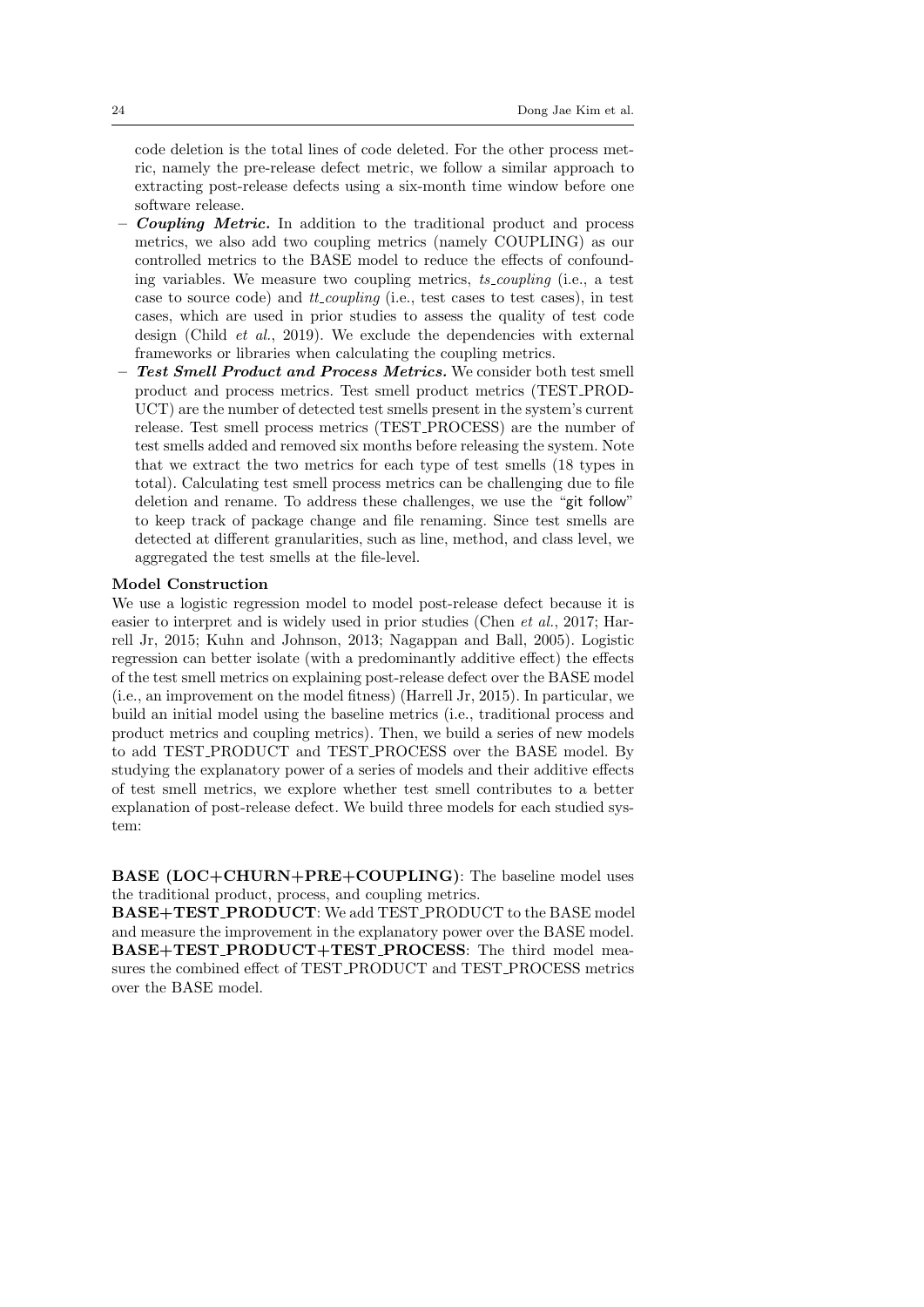For each model that we construct, we first apply data transformation to reduce the data skewness. We follow prior studies using log-transformation on the metrics to normalize the data [\(Chen](#page-34-9) *et al.*, [2012;](#page-34-9) de Pádua and Shang, [2018\)](#page-34-4). Second, we remove the metrics with a zero variance because these metrics do not contribute to the model (i.e., the values are constant). Third, we apply redundancy analysis to drop predictors that can be predicted based on a model composed of all other predictors with an adjusted R2 of higher than 0.9.[4](#page-24-0) Since some metrics may be correlated and cause the problem of multicollinearity and overfitting [\(Harrell Jr, 2015;](#page-34-12) [Jiarpakdee](#page-34-13) et al., [2018;](#page-34-13) [Wang](#page-37-10) [et al.](#page-37-10), [2018\)](#page-37-10), we use Variance Inflation Factors (VIFs) to detect the collinearity among the metrics [\(Kuhn and Johnson, 2013\)](#page-35-10). A high VIF value reflects an increase in the variance due to collinearity in the data. If a metric has a VIF value larger than 10, we remove the metric from the model [\(Kuhn and](#page-35-10) [Johnson, 2013\)](#page-35-10).<sup>[5](#page-24-1)</sup>

#### Model Assessment Process

Our goal is not to predict post-release defect, but rather to study the explanatory power of the test smell metrics. Thus, we adopt three different model assessment techniques (probability of defect-proneness, Wald  $\chi^2$  test, and area under the curve; AUC) to understand the relationship between test smell and post-release defect.

First, we study the contribution of individual TEST PRODUCT and TEST - PROCESS metric by looking at proportions of  $\chi^2$  for each metric relative to the total  $\chi^2$  of the model.  $\chi^2$  is a likelihood ratio test to identify how much a metric contributes to the model's fitness. The higher  $\chi^2$  indicates a higher explainability of the metric (i.e., more important) in the model (de Pádua and [Shang, 2018;](#page-34-4) [Harrell Jr, 2015\)](#page-34-12). Finally, we use AUC, the area under the Receiver Operating Characteristics (ROC), to compare nested logistic regression to capture the relationship between the explanatory metrics and the source code's defect-proneness file [\(Harrell Jr, 2015\)](#page-34-12). AUC measures the fitness of the model. An increase in AUC when new metrics are added to the model indicates that the new model has a higher ability to capture the relationship and a better fitness (i.e., there is a correlation between the added metrics and defect-proneness, after controlling for the baseline metrics).

Second, we study the effect size of test smell metrics on the probability of defect-proneness [\(Moser](#page-35-2) et al., [2008;](#page-35-2) [Shang](#page-36-9) et al., [2015\)](#page-36-9). To quantify the effect, we set all of the model's metric values to their mean value and record the probability of defect-proneness. Then, we increase the value of the metrics in which we want to measure the effect (i.e., test smell metrics). For each subject metric, we increase the value by 125% and 150% of its mean value and recalculate the probability of defect-proneness after the increase and report the percentage difference. A positive value indicates that increasing the metric's value increases the probability of the post-release defect. A negative value

<span id="page-24-0"></span><sup>4</sup> Redundancy analysis from the Hmisc R package.

<span id="page-24-1"></span><sup>5</sup> VIF analysis from RegClass R package.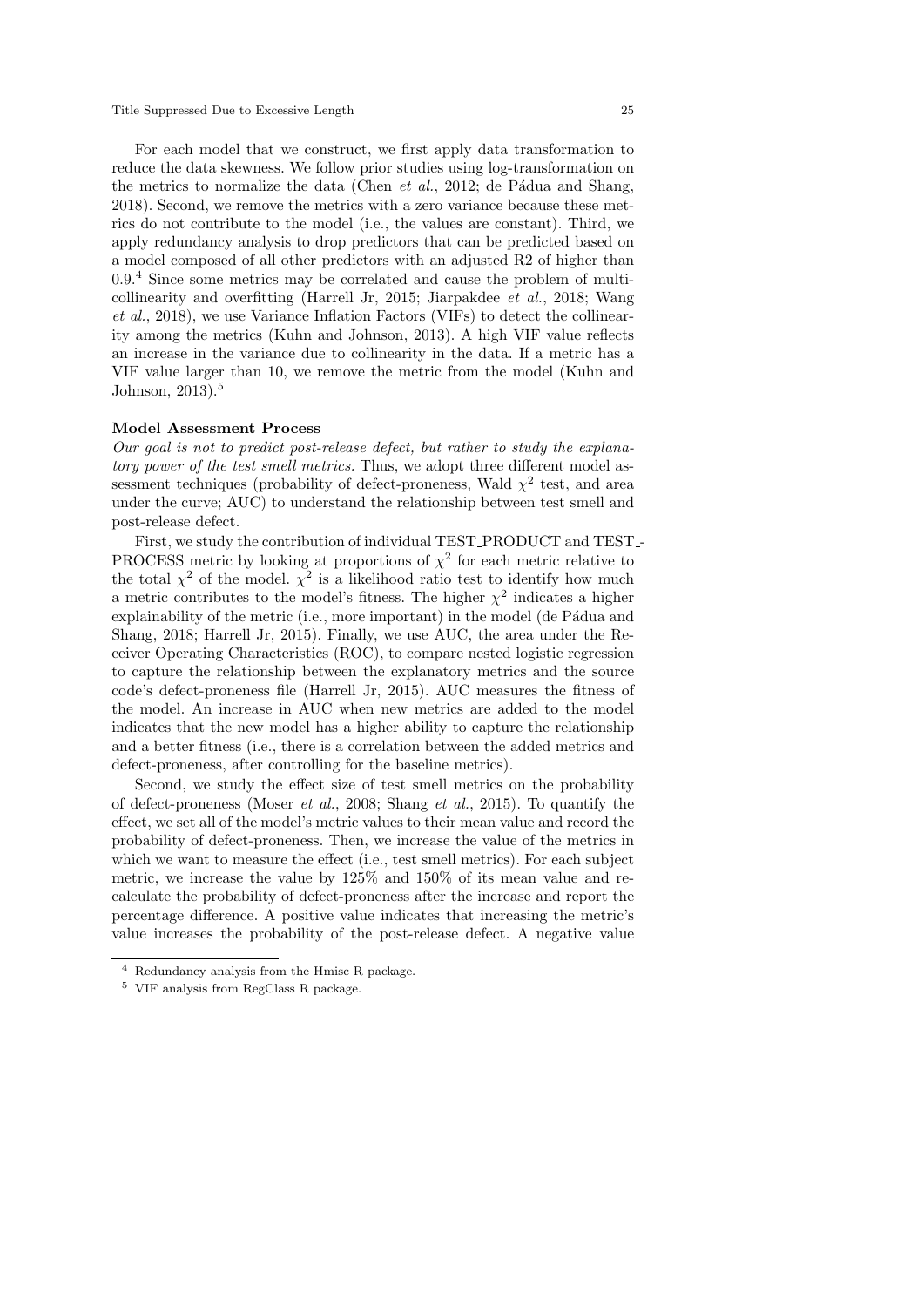indicates that increasing the value of the metric decreases the likelihood of the post-release defect. The intuition behind the analysis is to understand which metric contributes more to the explainability of the software defects while controlling for other metrics (de Pádua and Shang, 2018).

Results: The explanatory power of test smell metrics in regression models. Adding test smell metrics increase the AUC of the model by an average of 8.25% over the BASE model. Table  $9-13$  show the details of the regression models, where we show the additive effects of test smell features over the baseline metrics. We move the tables to the appendix to make the paper more concise. We show the proportion of  $\chi^2$  to understand the importance of including the metric on the model fitness. We show the AUC to understand whether our test smell metric contributes to a higher ability to capture the relationship on the post-release defect over baseline metrics. We find that in all of the models, the AUC increases by 5.1% over the baseline when adding TEST PRODUCT metrics; and there is around 8.25% increase in AUC over the baseline when adding both of the TEST PRODUCT and TEST PROCESS metrics. Although the increase is small, we see a consistent result in all the studied systems except Wicket (as discussed in RQ1, Wicket experienced major refactoring in 2019, which may affect the modeling results). Our results also show that adding TEST PROCESS metrics have only a small increase in the model's explainability after considering the baseline metrics and TEST - PRODUCT. The potential reason may be that, as shown in RQ2, developers may remove or add a test smell as a by-product of other refactoring activities. Therefore, there may be noises in the TEST PROCESS metrics. Lastly, for the proportion of  $\chi^2$ , we find that the explainability of test smell metrics varies from system to system. However, we see that test smell metrics such as Conditional Test Logic, Constructor Initialization, Exception Catch/Throw, Mystery Guest, Resource Optimism, Assertion Roulette, Eager Test, and Lazy Test have higher explainability across the studied systems. In short, these test smells may have a higher correlation with the defect-proneness of source code files.

The effect size of test smell metrics on defect-proneness. Most test smell metrics have minimal effect on defect-proneness. The analysis mentioned above shows the explainability of the metrics but not the effect. Hence, we further study the effect of each test smell metric. Table [14–](#page-45-0) [15](#page-46-0) show the effect size of the TEST PRODUCT and TEST PROCESS metrics on postrelease defects for the studied systems. As discussed in the approach section, we measure the effect size by increasing individual test smell metrics while keeping all other metrics at the mean value. We find that the effect size and direction (i.e., positive or negative) of the effect vary from system to system. However, the effects of most test metrics on the defect-proneness are minimal (i.e., less than 1% increase in the probability of defect-proneness when 150% increases the value of the test smell metric). Compared to TEST PROCESS metrics, TEST PRODUCT metrics, in general, have a slightly larger positive relationship with source code defect-proneness. Among all test smell metrics,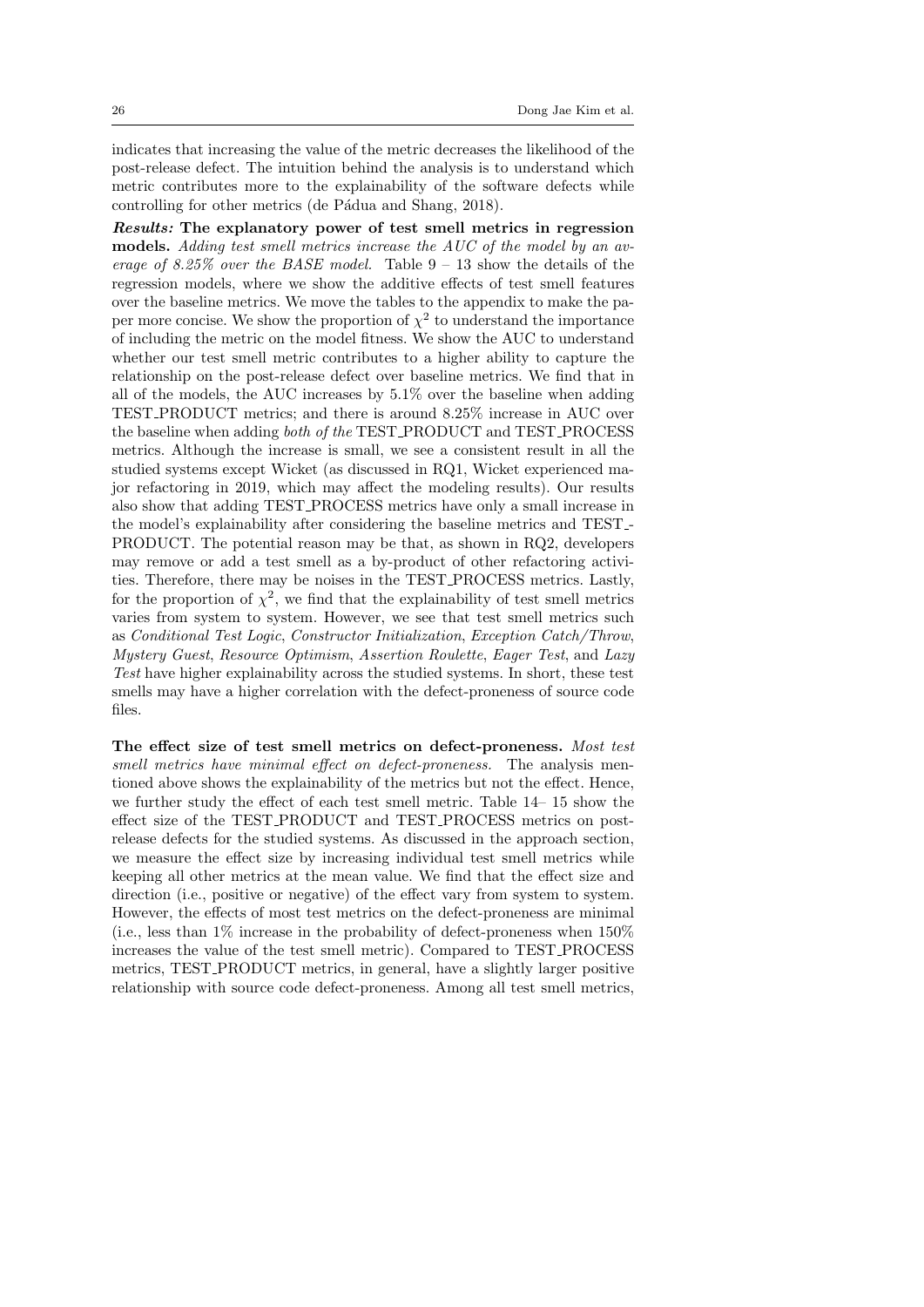we find that Exception Catch/Throw and Conditional Test Logic show the highest positive relationship in the majority of the studied systems. The findings imply that more Exception Catch/Throw and Conditional Test Logic in a test case may lead to a higher probability of having a post-release defect in its corresponding source code file. The analysis result on Exception Catch/Throw also echoes our finding in RQ2. We found that developers are more likely to refactor Exception Catch/Throw when maintaining test code. On the other hand, in RQ2, we only observed one commit that addressed *Conditional Test* Logic. Prior research [\(Peruma](#page-36-0) et al., [2019\)](#page-36-0) found that developers do not naturally think of Conditional Test Logic as a problem. Hence, future studies are needed to evaluate further the effect of this test smell on software quality. Finally, one possible reason for the high variability in effect size of the TEST PROCESS metric compared to the TEST PRODUCT metric could be that many of the test smells were removed as a by-product in the effort to improve test code maintainability (as found in RQ2). Thus, future research on test smell should consider those by-product removals and relocation when designing the study.

<span id="page-26-0"></span>Table 7: The comparison of the area under (a ROC) curve for the studied systems. The model is trained using the system in the first column, and AUC is calculated using the system depicted in the remaining columns.

|            | Accumulo | Bookkeeper | Cannel | Cassandra | $C^{\hat{\triangleright}}$ | Film | Groom | Fladoop | <b>Find</b> | <b>Halled</b> | Karak | Wicker | Zookeeper |
|------------|----------|------------|--------|-----------|----------------------------|------|-------|---------|-------------|---------------|-------|--------|-----------|
| Accumulo   | 0.73     | 0.61       | 0.52   | 0.68      | 0.62                       | 0.63 | 0.59  | 0.60    | 0.53        | 0.66          | 0.59  | 0.59   | 0.60      |
| Bookkeeper | 0.62     | 0.87       | 0.62   | 0.64      | 0.58                       | 0.64 | 0.71  | 0.54    | 0.58        | 0.61          | 0.61  | 0.58   | 0.51      |
| Camel      | 0.60     | 0.65       | 0.75   | 0.63      | 0.68                       | 0.64 | 0.51  | 0.61    | 0.52        | 0.66          | 0.49  | 0.69   | 0.62      |
| Cassandra  | 0.67     | 0.66       | 0.57   | 0.78      | 0.69                       | 0.64 | 0.55  | 0.65    | 0.55        | 0.59          | 0.53  | 0.67   | 0.61      |
| Cxf        | 0.62     | 0.50       | 0.69   | 0.63      | 0.78                       | 0.62 | 0.58  | 0.71    | 0.52        | 0.62          | 0.58  | 0.68   | 0.55      |
| Flink      | 0.66     | 0.80       | 0.65   | 0.72      | 0.67                       | 0.77 | 0.83  | 0.65    | 0.59        | 0.79          | 0.61  | 0.73   | 0.70      |
| Groovy     | 0.60     | 0.63       | 0.53   | 0.66      | 0.63                       | 0.64 | 0.97  | 0.58    | 0.51        | 0.65          | 0.60  | 0.57   | 0.63      |
| Hadoop     | 0.60     | 0.63       | 0.53   | 0.66      | 0.63                       | 0.64 | 0.97  | 0.58    | 0.51        | 0.65          | 0.60  | 0.57   | 0.63      |
| Hive       | 0.61     | 0.62       | 0.67   | 0.62      | 0.62                       | 0.64 | 0.81  | 0.61    | 0.67        | 0.61          | 0.64  | 0.67   | 0.56      |
| Kafka      | 0.64     | 0.77       | 0.55   | 0.71      | 0.67                       | 0.73 | 0.64  | 0.61    | 0.59        | 0.82          | 0.53  | 0.64   | 0.67      |
| Karaf      | 0.54     | 0.59       | 0.54   | 0.59      | 0.53                       | 0.57 | 0.49  | 0.63    | 0.54        | 0.58          | 0.82  | 0.60   | 0.65      |
| Wicket     | 0.53     | 0.56       | 0.49   | 0.53      | 0.52                       | 0.51 | 0.58  | 0.55    | 0.52        | 0.60          | 0.58  | 0.82   | 0.59      |
| Zookeeper  | 0.51     | 0.58       | 0.57   | 0.57      | 0.58                       | 0.56 | 0.73  | 0.71    | 0.53        | 0.52          | 0.61  | 0.55   | 0.83      |

The comparison of area under (a ROC) curve for the studied systems. The cross-system AUC is lower than within-system AUC. We further investigate whether different systems share a similar relationship between test smell and defect proneness (i.e., whether the models are applicable crosssystems). Table [7](#page-26-0) shows the results of our cross-system AUC using combined (i.e., product and process) test smell features. In general, we find that the results of cross-system AUC are lower than the within-system AUC. In particular, some models trained on one system (e.g., Accumulo) perform worse when applied on some systems (e.g., AUC is 0.53 when the model is applied on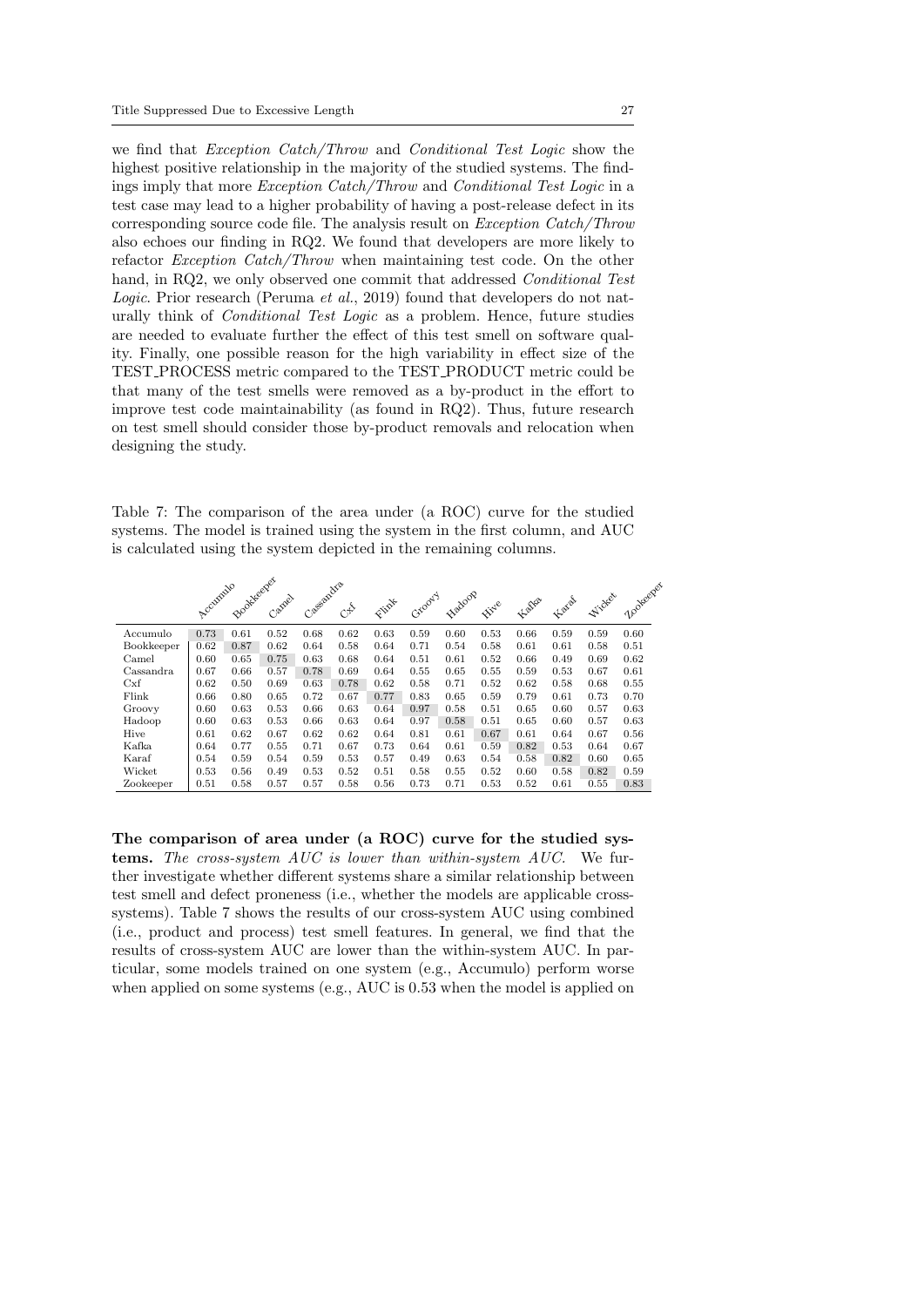Camel) but are relatively better when applied on other systems (e.g., AUC is 0.67 when applied on Cassandra and Kafka). Our results show that while different systems have different development characteristics, some systems may have a more similar relationship between test smells and defect-proneness. Future studies are needed to further study effect of test smells across systems from different domains.

The studied test smell metrics increase the AUC of the model by an average of 8.25% over the BASE model. The test smell product metrics such as Conditional Test Logic, Constructor Initialization, Exception Catch/Throw, Mystery Guest, Resource Optimism, Assertion Roulette, Eager Test, and Lazy Test may have a higher correlation with the defectproneness, while process metrics have little or no improvements to the model fitness. Contrarily, the effect size of test smell metrics have minimal effect on defect-proneness, and different test smell has a different effect on the defect-proneness of source code files across the studied systems.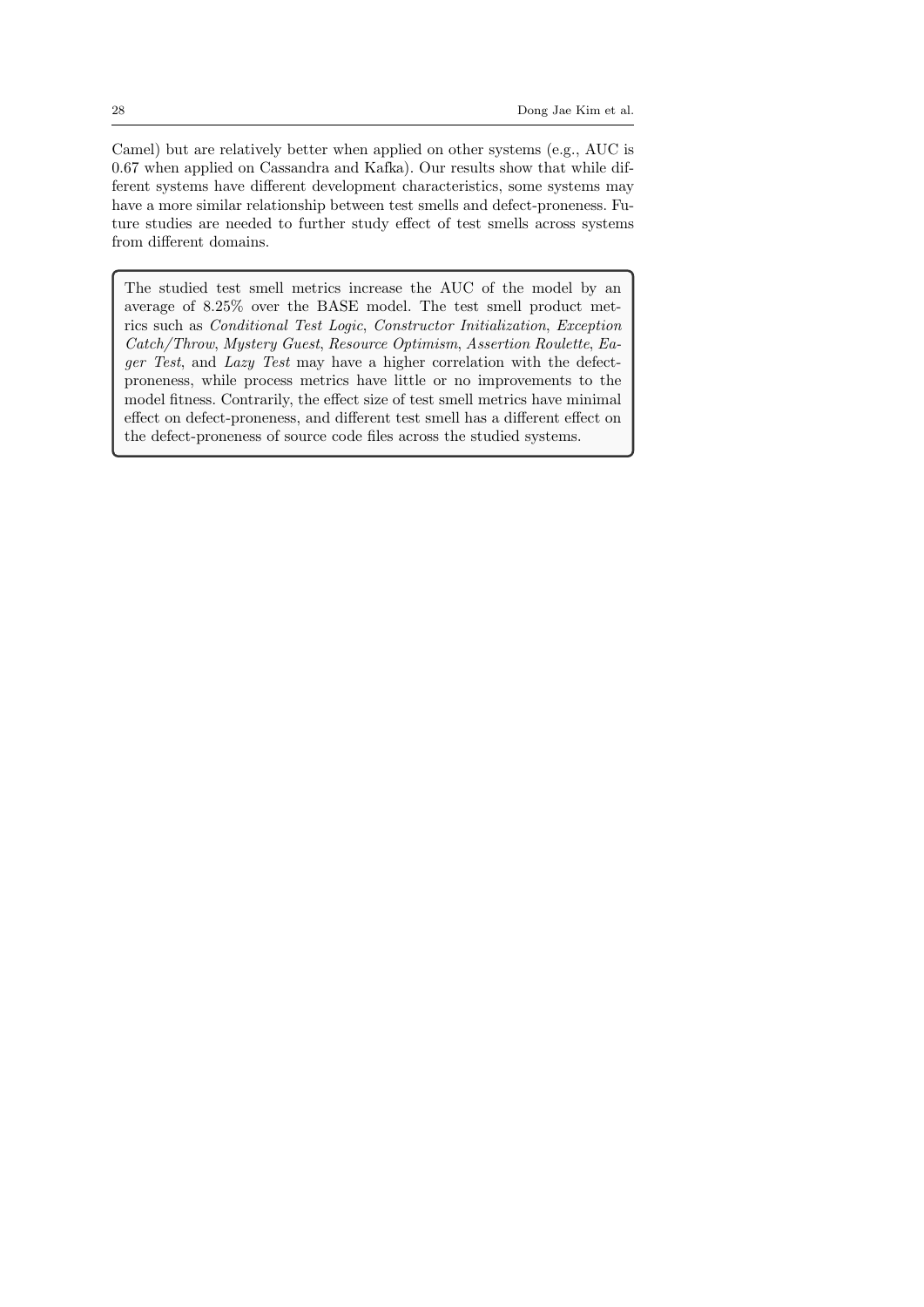# <span id="page-28-0"></span>4 Implications of our Findings

Table [8](#page-28-1) summarizes the results and implications for each research question.

# Table 8: Summary of our findings and their implications.

<span id="page-28-1"></span>

| Findings about how test smells evolve overtime                                                                                                                                                                                                                                                                                                                                                                                                         | Implications                                                                                                                                                                                                                                                                                                                                                            |
|--------------------------------------------------------------------------------------------------------------------------------------------------------------------------------------------------------------------------------------------------------------------------------------------------------------------------------------------------------------------------------------------------------------------------------------------------------|-------------------------------------------------------------------------------------------------------------------------------------------------------------------------------------------------------------------------------------------------------------------------------------------------------------------------------------------------------------------------|
| F.1 Although the total number of test smell increases<br>over time, after normalizing by the total number of<br>lines of test code, the test smell density remains rela-<br>tively stable in most of the 12 studied systems.                                                                                                                                                                                                                           | I.1 As software system evolves, test smell will likely co-evolve with<br>amount of added test code. However, our results suggest that de-<br>velopers may allocate some resources in maintaining test code that<br>results in removal of test smells.                                                                                                                   |
| Findings about test smell awareness refactor-<br>ings                                                                                                                                                                                                                                                                                                                                                                                                  | Implications                                                                                                                                                                                                                                                                                                                                                            |
| <b>F.1</b> Sleepy Test & Exception Catch/Throw are the<br>two test smells that developers directly address                                                                                                                                                                                                                                                                                                                                             | <b>I.1</b> Our results may help future research and tool builders to focus<br>on these two test smells for a better recommendation support on<br>addressing test smells.                                                                                                                                                                                                |
| <b>F.2</b> Developers sometimes refactor test smell to re-<br>move verbose statements. In particular, developers<br>may use better assertion style to remove test smells.                                                                                                                                                                                                                                                                              | <b>I.2</b> There are numerous testing frameworks that offer distinct as-<br>sertion syntax. However, due to lack of experience and knowledge,<br>developers may sometimes resort to verbose assertions. Future re-<br>search should investigate refactoring recommendation using better<br>assertion statements.                                                        |
| Findings about test smell unawareness refac-<br>torings                                                                                                                                                                                                                                                                                                                                                                                                | Implications                                                                                                                                                                                                                                                                                                                                                            |
| $\mathbf{F.1}$ 58 out of 292 (20%) commits relocated test smells<br>to another test case after some refactoring and main-<br>tenance activities. In such cases, developers pay atten-<br>tion to test code reusability and duplication instead of<br>addressing test smells. Subsequently, we find that in<br>some cases relocation can diffuse the impact of test<br>smells (e.g., relocated to a utility file).                                      | I.1 Although the maintenance test code has become a prominent<br>task in recent years, for the most part, test smell is not the reason<br>for refactoring, and developers may not pay attention to addressing<br>test smells.                                                                                                                                           |
| $\mathbf{F.2}$ 70 out of 292 (24%) commits remove test smells<br>while working on other maintenance tasks.                                                                                                                                                                                                                                                                                                                                             | I.2 Test smells are inherent problems, which may hinder test design<br>and comprehension. However, our result shows that developers may<br>not be aware of the test smells. Many test smells are indirectly re-<br>moved when developers deal with bug fixing or feature enhancement.                                                                                   |
| Findings about other maintenance activities<br>that removed test smells                                                                                                                                                                                                                                                                                                                                                                                | Implications                                                                                                                                                                                                                                                                                                                                                            |
| F.1 Most test smells are removed due to test code<br>deletion $(33\%)$ . We find that as test code evolves, there<br>may be substantial instances of ad-hoc manual test<br>code deletions caused by redundant or obsolete test<br>code, which remove test smells as a side-effect.                                                                                                                                                                     | <b>I.1</b> Our result suggests that developers often manually maintain<br>test code by deleting duplicate or obsolete test code, which may<br>be time consuming. Future studies should support the detection of<br>refactoring opportunities or even conduct automated refactoring to<br>reduce maintainability efforts.                                                |
| <b>F.2</b> Developer tends to disable (i.e., commenting out<br>or ignoring) test case $(2\%)$ to make a test pass.                                                                                                                                                                                                                                                                                                                                     | <b>I.2</b> Future studies should further investigate the causes for disabling<br>test cases, and whether disabled test cases become technical debts<br>in the systems (e.g., forget to re-enable) (Pham and Yang, 2020;<br>Spínola et al., 2019).                                                                                                                       |
| Findings about relationship between test smell<br>and software quality                                                                                                                                                                                                                                                                                                                                                                                 | Implications                                                                                                                                                                                                                                                                                                                                                            |
| <b>F.1</b> Test smell metrics complement traditional metrics<br>in explaining post-release defects, even though the ad-<br>dition is small (an average of 5.8% increase in AUC).<br>F.2 The test smells such as <i>Conditional Test Logic</i> ,<br>Constructor Initialization, Exception Catch/Throw,<br>Mystery Guest, Resource Optimism,<br>Assertion<br>Roulette, Eager Test, and Lazy Test have a higher<br>defect explanatory power in the model. | <b>I.1</b> Our result suggests that test smell metrics have a certain cor-<br>relation with post-release defect, even though the correlation (i.e.,<br>improvement in model fitness) is not large.<br>I.2 Future studies on test smells may focus more on the above-<br>mentioned test smell due to their higher explainability in post-release<br>defect in the model. |
| F.3 The effect sizes of most test smell metrics on<br>defect-proneness are small. Among all test smells,<br>Conditional Test Logic and Exception Catch/Throw<br>have the largest effect on a post-release defect.                                                                                                                                                                                                                                      | <b>I.3</b> Future studies should further investigate the effect of <i>Conditional</i><br>Test Logic and Exception Catch/Throw on software quality and help<br>practitioners prioritize their effort on addressing test smells.                                                                                                                                          |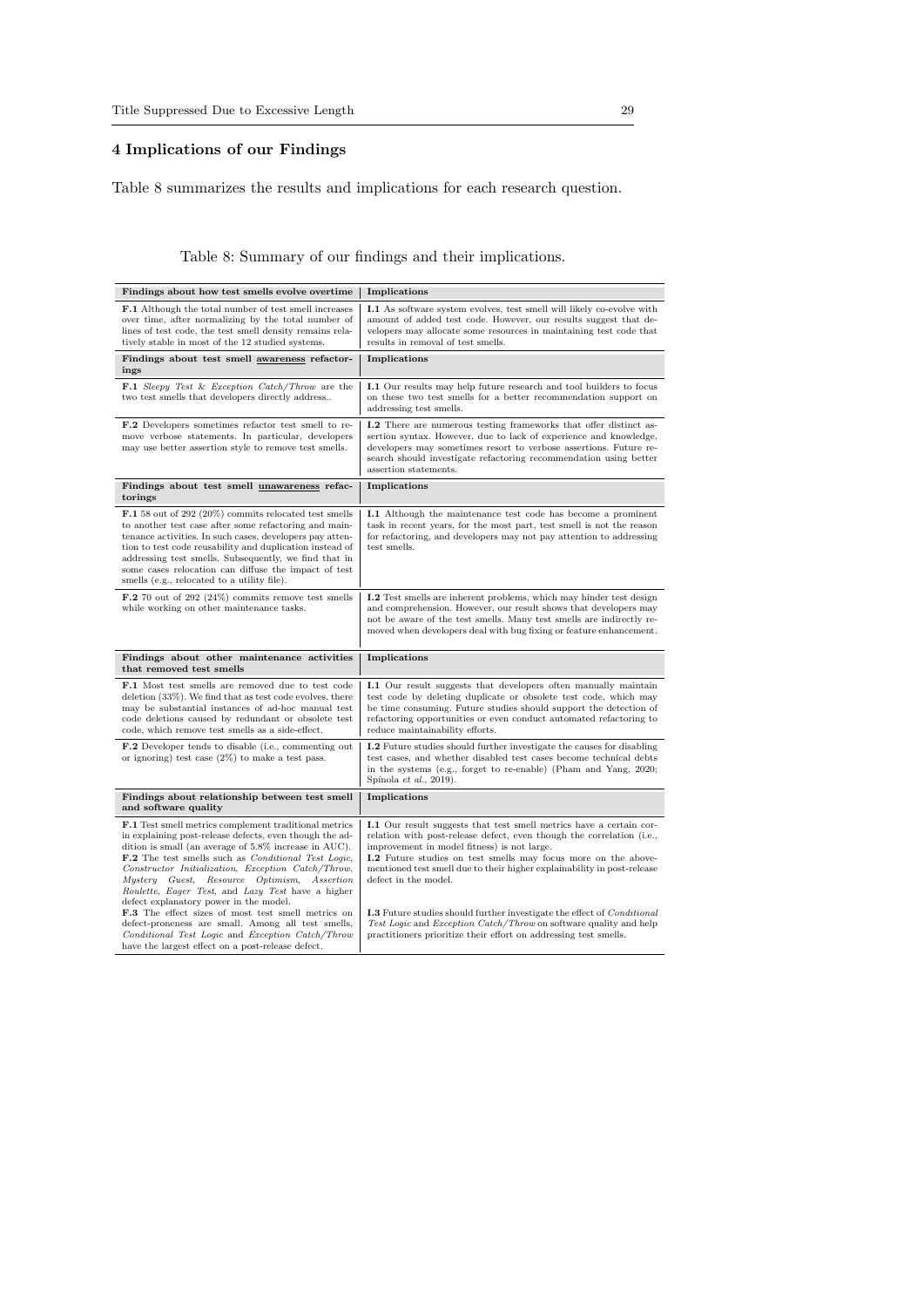### <span id="page-29-0"></span>5 Threats to Validity

External Validity: The studied systems are all open source implemented in Java, so the results may not be generalizable to all systems. To minimize the threat, we study systems that are large in scale, cover various domains, frequently used in commercial settings, and diversify the pool of test code under analysis based on the expertise of the developer. Even though our results are consistent among the studied systems, other developers/systems might exhibit a different awareness level about the test smells. Therefore, future studies must evaluate the results on additional systems and systems implemented in different programming languages.

Internal Validity: There may be confounding metrics that may affect the result of our logistic regression model. To mitigate this, we include baseline metrics, such as lines of test code, code churn, and two coupling metrics (i.e., source code to test code dependencies and test code to test code dependencies) in the model. Moreover, our model does not indicate a causal relationship, but rather that there is a possibility of a relationship that may be further investigated in future research. Furthermore, our study aims to understand the relationship between test smell metrics to software post-release defects by studying the effect of test smells on post-release defects. Therefore, we build a logistic regression model to study the relationship between test smell and post-release defects, because logistic regression models provide better interpretability compared to more advanced machine learning model. Future studies investigating the effect of test smell on prediction performance should study just-in-time prediction and cross-system prediction.

**Construct Validity:** There may be false positives in the tool, tsDetector, that we used for identifying test smells. However, we found that false positive rate to be low in our manual study. We found 12 false positives (4% false positive rate), which is consistent with the number reported in the prior study [\(Peruma](#page-36-0)  $et al.,$ [2019\)](#page-36-0). Moreover, there may be biases in our manual study on characterizing the commits that remove test smells. To minimize the biases, two authors independently inspect every commit and then merge the results. Furthermore, we examine all available software artifacts, such as commit messages, code changes, and bug reports. As for the reasons for removing test smells, many non-technical factors may play a role, such as a lack of knowledge and lack of time. However, in the bug report we analyzed, we did not find that developers mention such non-technical aspects that challenge test code's maintainability. Future studies should further dedicate studies on such non-technical factors. A recent paper [Spadini](#page-37-4) *et al.* [\(2020\)](#page-37-4) reported a severity threshold for *tsDetector* to make a recommendation when test smells are prevalent. Such results have a low impact on our results because we study test smells removal at a more general level, not only when there are too many tests smells. Finally, in our time series plot (RQ1), we plot the averaged test smell metrics of all systems. To ensure that one system does not overestimate the average, leading to false trends, we verified that the individual systems' time series has the same trend as the average.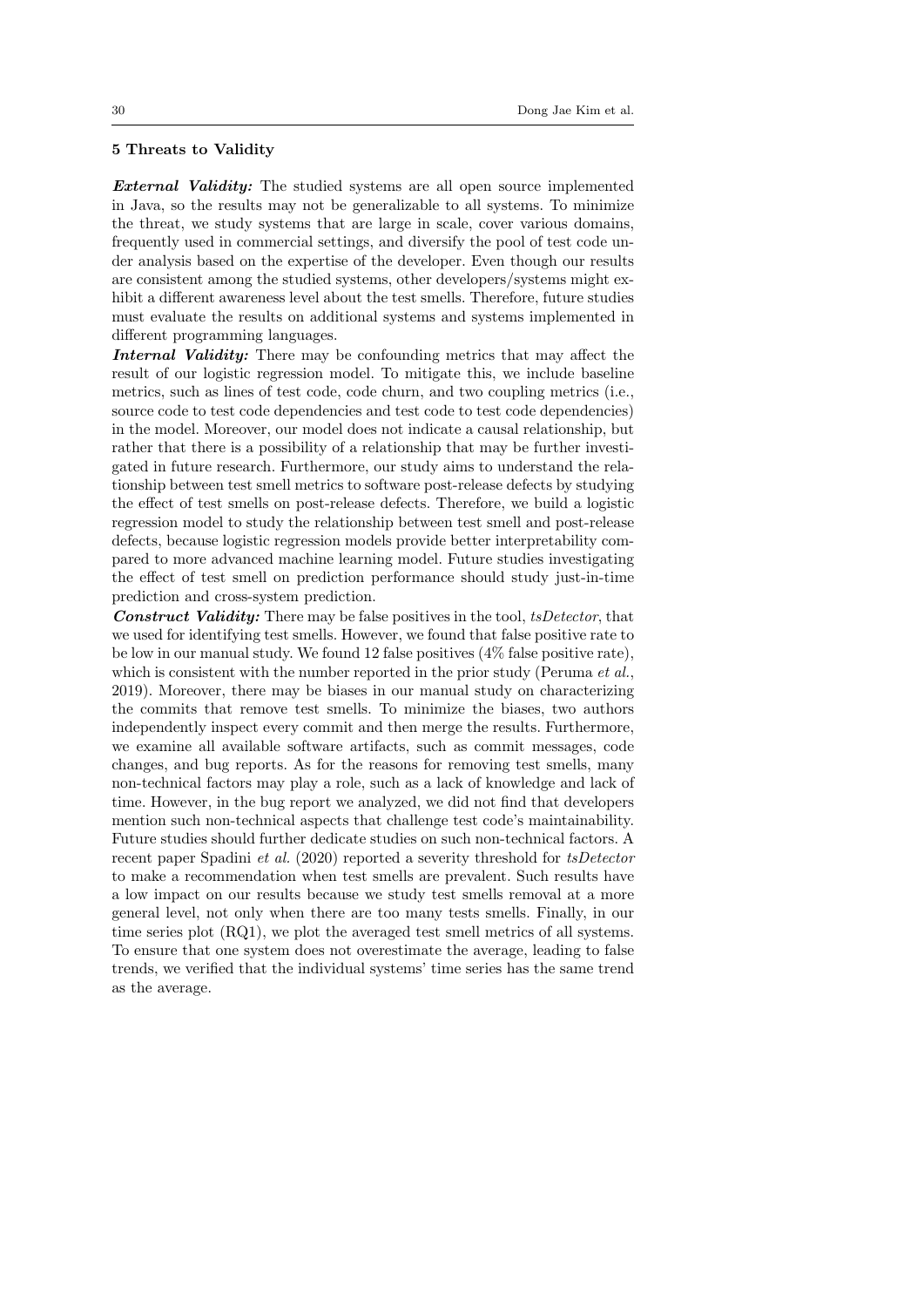### <span id="page-30-0"></span>6 Related Work

There is ongoing research into the discovery, classification of test smells, and their impact on software quality and maintainability [\(Athanasiou](#page-33-3) et al., [2014;](#page-33-3) [Bavota](#page-33-1) et al., [2015;](#page-33-1) Garousi and Küçük, 2018; [Junior](#page-34-0) et al., [2020a;](#page-34-0) [Levin and](#page-35-4) [Yehudai, 2017;](#page-35-4) [Spadini](#page-37-0) et al., [2018;](#page-37-0) [Tufano](#page-37-2) et al., [2016\)](#page-37-2). In this section, we describe related prior research in two areas: (1) awareness and maintenance of test smells, and (2) software defect modelling.

Awareness and Maintenance of Test Smells. [Akiyama](#page-33-9) [\(1971\)](#page-33-9) discuss the importance of having a well-designed test code. He argued that welldesigned test cases are easier to comprehend and maintain. He proposed that refactoring production code is different from refactoring test code and suggested different types of test smell refactoring operations, such as removing dependencies and making resources unique. Motivated by this work, [Deursen](#page-34-5) [et al.](#page-34-5) [\(2001\)](#page-34-5) introduced 11 catalogs of test smells, which are patterns of poor design decisions associated with test code. Since the proposal of test smells, a study by [Tufano](#page-37-2) et al. [\(2016\)](#page-37-2) surveyed developers' awareness of test smells. The result shows that most developers do not recognize design problems in test code and do not perceive test smells as actual problems. Furthermore, to understand what kind of tool support is required, the study also conducted quantitative research to observe when test smells are introduced and fixed. The result shows that test smells have long survivability (i.e., 100 days) and are mostly introduced the first time the test code is written. Similar to our work, [Tufano](#page-37-11) et al. [\(2017\)](#page-37-11) studied the reasons behind code smells in production code. They also find that code smell is no removed as a by-product of code deletion or comment. Another survey by [Junior](#page-34-0) et al. [\(2020a\)](#page-34-0) suggests that developers' professional experience cannot be considered a root cause for the insertion of test smells in test code. Similarly, we believe that not all test smells may result in problems, and perhaps there may be specific types of test smells that may require more attention as a result of other factors. We also study the reasons that prompt developers to remove test smells. [Peruma](#page-36-0) et al. [\(2019\)](#page-36-0) propose a new catalog of test smells and a detection tool, elucidate a lack of investigation of test smells in Android applications. They concluded that test smells are widely distributed and are similar in both mobile and non-mobile application domains. Subsequently, they surveyed developers' awareness of these detected test smells. They found that developers are often aware of the negative consequences of test smells in the software system. Similarly, our study uses the tool devised by [Peruma](#page-36-0) et al. [\(2019\)](#page-36-0) to mine test smell removing commits from the 12 large-scale software systems. In particular, our study attempts to uncover different types of test smells that developers may pay attention to the most in software development and what may be the reasons for removing test smells. We uncover these by studying the code review artifacts (i.e., bug report, commit message, pull request) and code context (manual code analysis). Consequently, we believe this is a necessary step towards understanding the impact of test smells and building a better test smell refactoring tool that reflects developers' needs. [Spadini](#page-37-4) et al. [\(2020\)](#page-37-4) uses tsDetector to propose a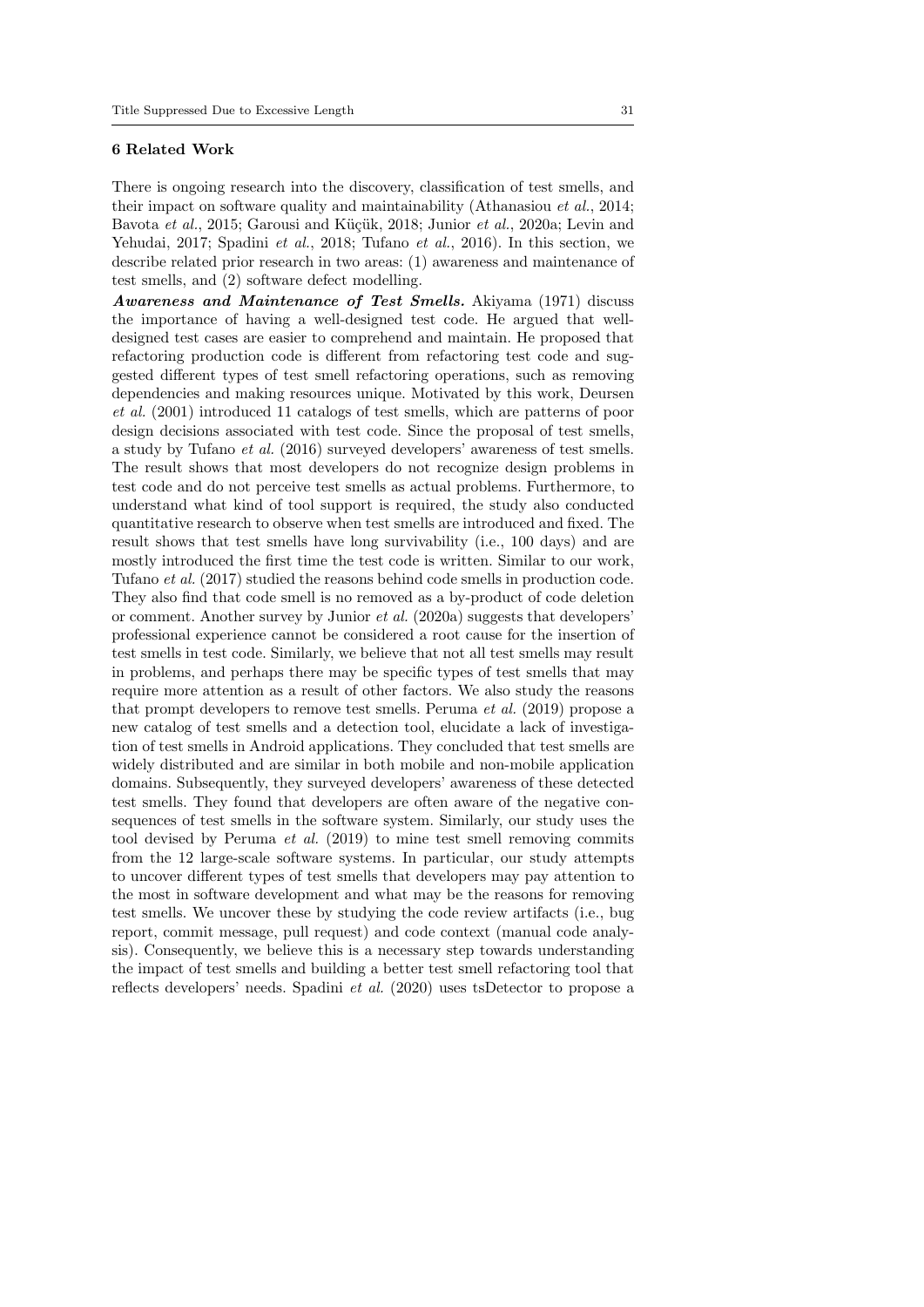severity threshold for detection rules. The new thresholds have been determined after investigating developers' perception of test smell severity. Unlike their work, we study the general trend on how developers remove test smells. Using such a threshold may under-estimate situations where developers may remove test smells. Due to the increasing importance of test code mainte-nance, Garousi and Küçük [\(2018\)](#page-34-2) conducted a large-scale systematic study to summarize a catalog of 196 test smell instances. However, most of the studied test smells are related to general code smells (e.g., long parameter list, god class, no comments, and bad naming), code smells specific to TCN language, and code smells from grey literature (i.e., blog posts) or difficult to generalize (e.g., complicated setup, long-running test, long test file). Different from their research, we focus on 18 other test smells because they are related to unit testing practices in Java [\(Peruma](#page-36-4) et al., [2020\)](#page-36-4) and advocated in xUnit guidelines [Meszaros](#page-35-7) [\(2007\)](#page-35-7). These 18 test smells have also been highlighted as problematic and extensively studied in prior research in test code main-tainability and developers' awareness about test smells [Bavota](#page-33-4) *et al.* [\(2012\)](#page-33-4); [Junior](#page-34-0) et al. [\(2020a\)](#page-34-0).

Yu [et al.](#page-37-12) [\(2019\)](#page-37-12) is the first work to investigate the process involved in comprehending test code. They surveyed developers' time spent reading and extending the test code at various test case design steps. Although their research place a necessary step towards understanding factors that influence test code comprehension, it is difficult to gain actionable insights for tool support. The study does not provide empirical evidence on the complex characteristics of test code evolution. Motivated by limitations of current repair techniques to design test cases accurately, the study by [Pinto](#page-36-2) et al. [\(2012\)](#page-36-2) analyzes test code evolution in terms of their modification, addition and deletion to elucidate complicated evolution of test cases to suggest better repair techniques in the future. Similarly, we attempt to fill the missing empirical evidence in how developers may remove test smells in practice. We also analyze the relationship between test smell metrics and software quality. Our modeling analysis identifies types of test smells that have a higher relationship with defect-proneness.

Software Defect Modelling. Software defect modeling has been proposed to ensure high quality by understanding the relationship between various software metrics (e.g., lines of code, McCabe's Cyclomatic complexity) and the software defects [\(Moser](#page-35-2) et al., [2008;](#page-35-2) [Munson and Khoshgoftaar, 1992\)](#page-35-3). So far, there are two main approaches in software defect modeling. The first is to use quality metrics to predict where the defect may occur, allocating maintenance efforts in the specific code artifacts [\(Moser](#page-35-2) et al., [2008;](#page-35-2) [Piotrowski and Madeyski,](#page-36-8) [2020\)](#page-36-8). Another approach is by studying the relationship between the studied metrics and the probability of a post-release defect (de Pádua and Shang, [2018;](#page-34-4) [Shang](#page-36-9) et al., [2015;](#page-36-9) [Shihab](#page-36-10) et al., [2010\)](#page-36-10). The two share a different defect labeling process in the model. SZZ is used in the formal approach to predict defect introducing code changes [\(Kamei](#page-35-11) et al., [2016;](#page-35-11) Rodríguez-Pérez et al., [2020\)](#page-36-11). Since defect modeling at the commit-level may miss relevant bugs (i.e., bugs introduced in one version but not found until much later), we use a more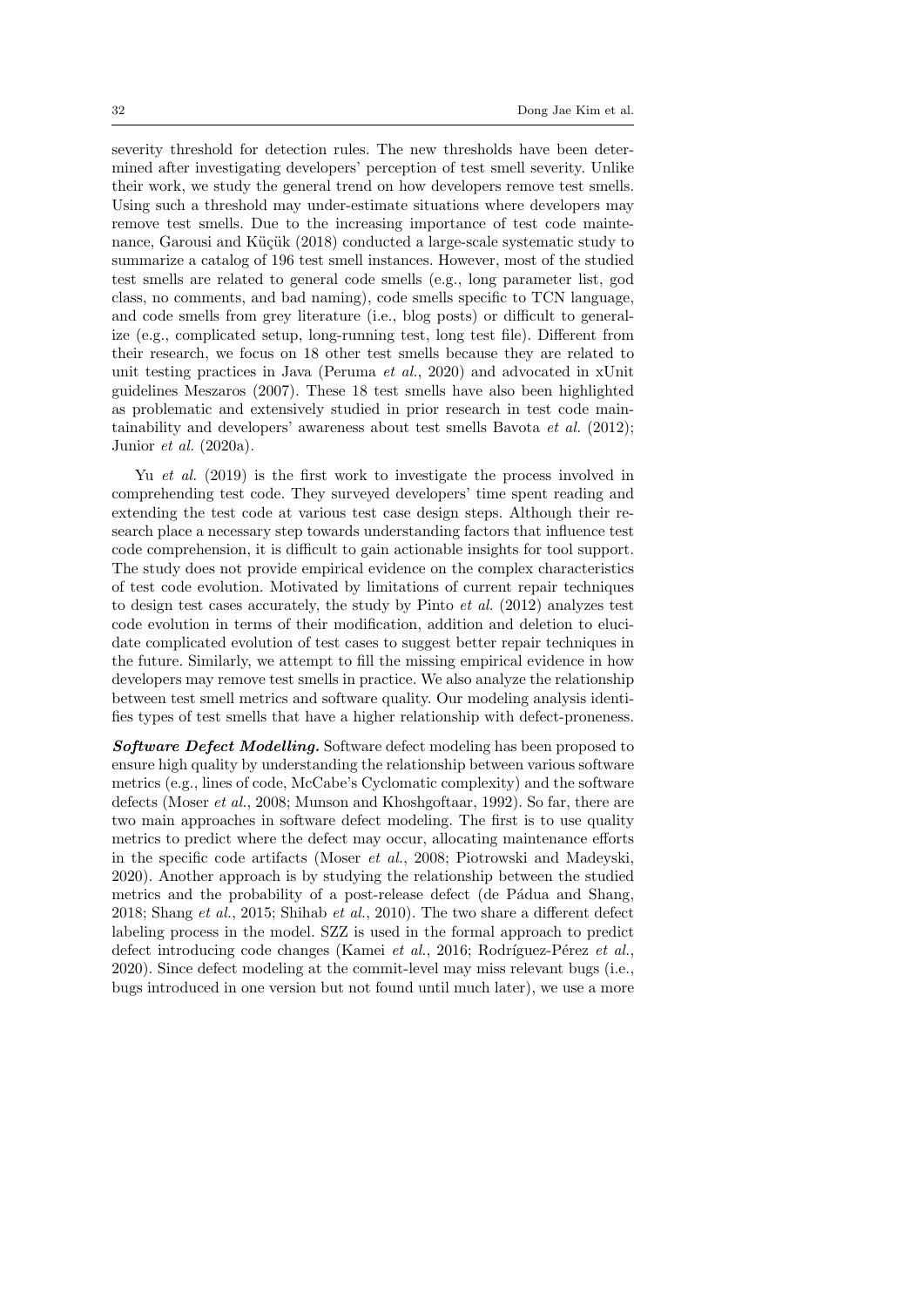interpretable process like the post-release defect to label our defect data. The post-release defects provide a different indication of the software quality.

Motivated by their work, numerous researchers have begun to use antipattern or code smells as a quality metric for defect modeling. For instance, the work by de Pádua and Shang [\(2018\)](#page-34-4) uses exception handling anti-pattern to characterize post-release defect. [Palomba](#page-35-12)  $et \, al.$  [\(2014\)](#page-35-12) found that there is a correlation between code smell removal and defect-proneness. Since test smell is becoming an important and ongoing research interest, researchers have also started to investigate test smell metrics in the defect modelling [\(Qusef](#page-36-1) [et al.](#page-36-1), [2019;](#page-36-1) [Spadini](#page-37-0) et al., [2018\)](#page-37-0). In particular, prior researches study the relationship by looking only at the test smell product metric, which is the presence of test smells in software systems [\(Spadini](#page-37-0) et al., [2018\)](#page-37-0). However, this may not be an accurate assessment as software evolution involve complex code changes. To fill this gap, [Palomba](#page-35-13) et al. [\(2019\)](#page-35-13) proposed a defect prediction model based on both process and product metrics. They claimed that their combined metrics improve the performance of prediction accuracy. Similarly, we study test process metrics to gain further insights into how the test smell addition and removal in software evolution may provide additional explanatory power to the probability of a post-release defect. We also control for various baseline metrics (e.g., traditional process, product, and coupling metrics) in our model. We found that test smell process metrics provide less explanatory power than test smell product metrics. We also found that some test smells, such as Conditional Test Logic and Exception Catch/Throw, have a larger correlation with software defect-proneness.

### <span id="page-32-0"></span>7 Conclusion

First and foremost, the primary value of our research work comes from recognizing the importance of understanding why developers remove test smells and the mechanisms in which they are addressed. We believe this is a necessary corequisite to validate current perception of test smells towards developing a more useful refactoring recommendation tool. Without such knowledge, future studies may progress to propose new test smells and detection tools with minor applicability in the wild and may even hamper software maintenance effort. To that end, we attempt to tackle this problem in three folds. First, we find that developers may allocate resources in the maintenance of test code. The test smell density decreases over time, even though the total number of test smell increases in the software systems. Second, we find that developers are more likely to address a subset of test smells (i.e., Exception Catch/Throw and Sleepy Test) and the rest were usually removed indirectly as a side-effect of accomplishing other non-trivial maintenance tasks related to fixing bugs or change in feature requirements. Similarly, we identify other code changes besides refactoring that relocate, diffuse, delete, disable and revert test code that caused the removal of test smells. Finally, we apply regression models to understand the relationship between test smell metrics and post-release defect.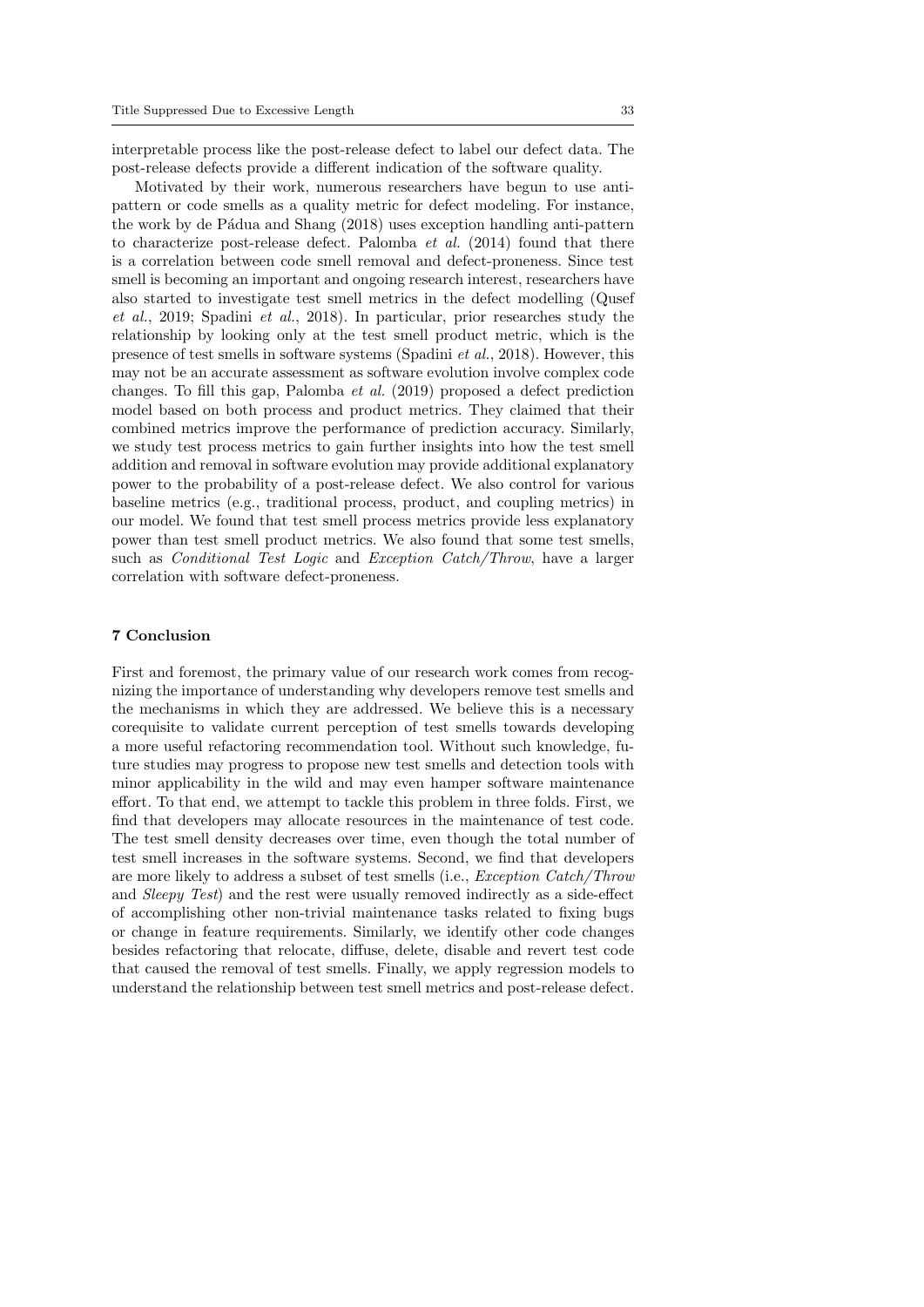After controlling for baseline metrics (i.e., LOC, code churn, pre-release defect, and coupling in test code), we find that test smell metrics provide additional defect explanatory power, although the increase is small. Our model also finds that test smells such as Exception Catch/Throw and Conditional Test Logic have a larger effect on post-release defect. In summary, our study highlights that developers may allocate resources on maintaining test code, but they often do not address test smells. However, we find that some test smells do have some relationship between post-release defect. Future studies are needed to better assist developers with prioritizing the resources to address test smells and refactoring test code.

#### References

- <span id="page-33-9"></span>Akiyama, F. (1971). An example of software system debugging. In C. V. Freiman, J. E. Griffith, and J. L. Rosenfeld, editors, Information Processing, Proceedings of IFIP, 1971 , pages 353–359. North-Holland.
- <span id="page-33-8"></span>AlDanial (2019). Count lines of code. <https://github.com/AlDanial/cloc>.
- <span id="page-33-0"></span>Ali, N. B., Engström, E., Taromirad, M., Mousavi, M. R., Minhas, N. M., Helgesson, D., Kunze, S., and Varshosaz, M. (2019). On the search for industry-relevant regression testing research. Empirical Software Engineer $ing, 24(4), 2020-2055.$
- <span id="page-33-5"></span>Apache (2020). Apache jenkins. <https://builds.apache.org/>. Last accessed April 3 2020.
- <span id="page-33-3"></span>Athanasiou, D., Nugroho, A., Visser, J., and Zaidman, A. (2014). Test code quality and its relation to issue handling performance. IEEE Transactions on Software Engineering,  $40(11)$ ,  $1100-1125$ .
- <span id="page-33-2"></span>Bavota, G., Qusef, A., Oliveto, R., Lucia, A. D., and Binkley, D. W. (2012). An empirical analysis of the distribution of unit test smells and their impact on software maintenance. In 28th IEEE International Conference on Software Maintenance, ICSM , pages 56–65. IEEE Computer Society.
- <span id="page-33-4"></span>Bavota, G., Qusef, A., Oliveto, R., De Lucia, A., and Binkley, D. (2012). An empirical analysis of the distribution of unit test smells and their impact on software maintenance. In 2012 28th IEEE International Conference on Software Maintenance (ICSM), pages 56–65.
- <span id="page-33-1"></span>Bavota, G., Qusef, A., Oliveto, R., De Lucia, A., and Binkley, D. (2015). Are test smells really harmful? an empirical study. Empirical Software Engineering,  $20(4)$ ,  $1052-1094$ .
- <span id="page-33-6"></span>Bird, C., Nagappan, N., Murphy, B., Gall, H., and Devanbu, P. (2011). Don't touch my code!: Examining the effects of ownership on software quality. In Proceedings of the 19th ACM SIGSOFT symposium and the 13th European conference on Foundations of software engineering, SIGSOFT/FSE '11, pages 4–14.
- <span id="page-33-7"></span>Biyani, S. and Santhanam, P. (1998). Exploring defect data from development and customer usage on software modules over multiple releases. In Ninth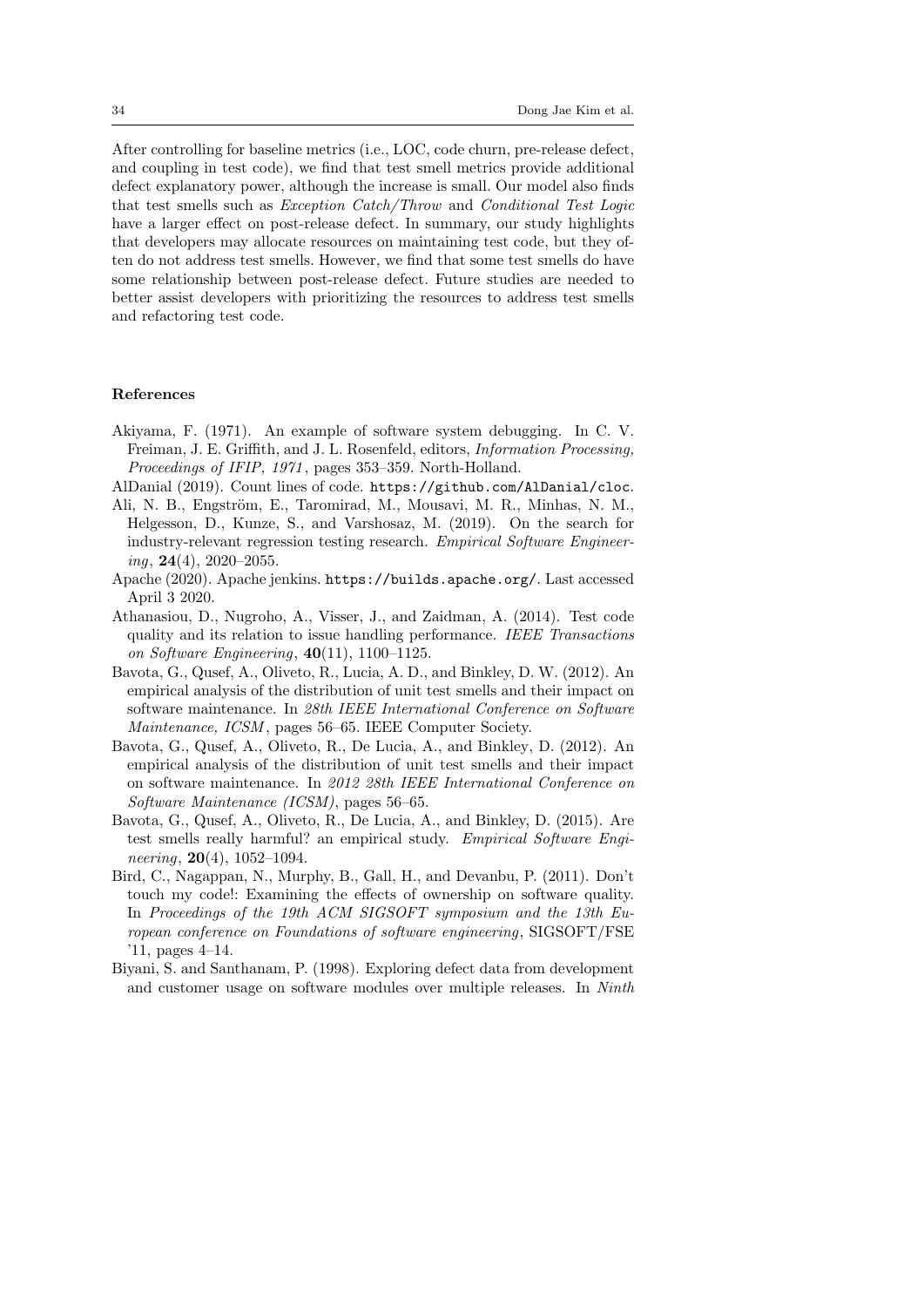International Symposium on Software Reliability Engineering, ISSRE, pages 316–320. IEEE Computer Society.

- <span id="page-34-6"></span>Bleser, J. D., Nucci, D. D., and Roover, C. D. (2019). Assessing diffusion and perception of test smells in scala projects. In M. D. Storey, B. Adams, and S. Haiduc, editors, Proceedings of the 16th International Conference on Mining Software Repositories, MSR, pages 457–467. IEEE / ACM.
- <span id="page-34-7"></span>Chen, T., Thomas, S. W., Hemmati, H., Nagappan, M., and Hassan, A. E. (2017). An empirical study on the effect of testing on code quality using topic models: A case study on software development systems. IEEE Transactions on Reliability, 66(3), 806–824.
- <span id="page-34-3"></span>Chen, T., Shang, W., Nagappan, M., Hassan, A. E., and Thomas, S. W. (2017). Topic-based software defect explanation. J. Syst. Softw., 129, 79–106.
- <span id="page-34-9"></span>Chen, T.-H., Thomas, S. W., Nagappan, M., and Hassan, A. (2012). Explaining software defects using topic models. In Proceedings of the 9th Working Conference on Mining Software Repositories, MSR '12.
- <span id="page-34-11"></span>Child, M., Rosner, P., and Counsell, S. (2019). A comparison and evaluation of variants in the coupling between objects metric. J. Syst. Softw., 151, 120–132.
- <span id="page-34-10"></span>D'Ambros, M., Lanza, M., and Robbes, R. (2010). An extensive comparison of bug prediction approaches. In J. Whitehead and T. Zimmermann, editors, Proceedings of the 7th International Working Conference on Mining Software Repositories, MSR 2010 (Co-located with ICSE), Cape Town, South Africa, May 2-3, 2010, Proceedings, pages 31–41. IEEE Computer Society.
- <span id="page-34-4"></span>de Pádua, G. B. and Shang, W. (2018). Studying the relationship between exception handling practices and post-release defects. In Proceedings of the 15th International Conference on Mining Software Repositories, MSR, pages 564–575.
- <span id="page-34-5"></span>Deursen, A., Moonen, L. M., Bergh, A., and Kok, G. (2001). Refactoring test code. Technical report, Amsterdam, The Netherlands, The Netherlands.
- <span id="page-34-8"></span>Eck, M., Palomba, F., Castelluccio, M., and Bacchelli, A. (2019). Understanding flaky tests: the developer's perspective. In M. Dumas, D. Pfahl, S. Apel, and A. Russo, editors, Proceedings of the ACM Joint Meeting on European Software Engineering Conference and Symposium on the Foundations of Software Engineering, ESEC/SIGSOFT FSE, pages 830–840. ACM.
- <span id="page-34-2"></span>Garousi, V. and Küçük, B. (2018). Smells in software test code: A survey of knowledge in industry and academia. Journal of Systems and Software, 138, 52–81.
- <span id="page-34-12"></span>Harrell Jr, F. E. (2015). Regression modeling strategies: with applications to linear models, logistic and ordinal regression, and survival analysis . Springer.
- <span id="page-34-13"></span>Jiarpakdee, J., Tantithamthavorn, C., and Hassan, A. E. (2018). The impact of correlated metrics on defect models. CoRR, abs/1801.10271.
- <span id="page-34-0"></span>Junior, N. S., Soares, L. R., Martins, L. A., and Machado, I. (2020a). A survey on test practitioners' awareness of test smells. CoRR, abs/2003.05613.
- <span id="page-34-1"></span>Junior, N. S., Soares, L. R., Martins, L. A., and Machado, I. (2020b). A survey on test practitioners' awareness of test smells. CoRR, abs/2003.05613.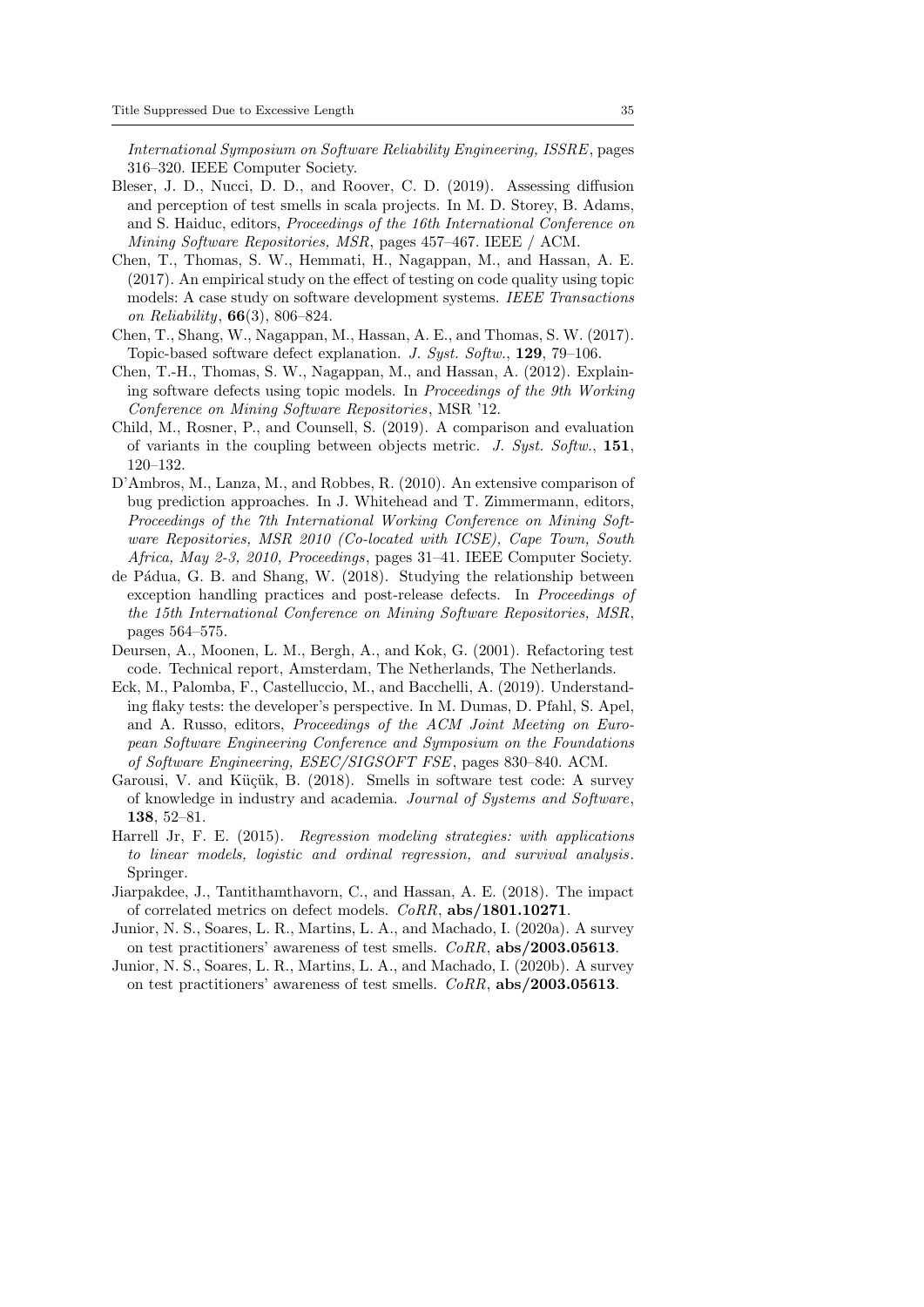- <span id="page-35-11"></span>Kamei, Y., Fukushima, T., McIntosh, S., Yamashita, K., Ubayashi, N., and Hassan, A. E. (2016). Studying just-in-time defect prediction using crossproject models. Empir. Softw. Eng., 21(5), 2072–2106.
- <span id="page-35-6"></span>Knuth, D. E. (1981). Seminumerical Algorithms, volume 2 of The Art of Computer Programming. Addison-Wesley, Reading, MA, 2nd edition.
- <span id="page-35-10"></span>Kuhn, M. and Johnson, K. (2013). Applied predictive modeling, volume 26. Springer.
- <span id="page-35-0"></span>Lam, W., Godefroid, P., Nath, S., Santhiar, A., and Thummalapenta, S. (2019). Root causing flaky tests in a large-scale industrial setting. In D. Zhang and A. Møller, editors, Proceedings of the 28th ACM SIGSOFT International Symposium on Software Testing and Analysis, ISSTA, pages 101–111. ACM.
- <span id="page-35-4"></span>Levin, S. and Yehudai, A. (2017). The co-evolution of test maintenance and code maintenance through the lens of fine-grained semantic changes. In 2017 IEEE International Conference on Software Maintenance and Evolution, ICSME, pages 35–46. IEEE Computer Society.
- <span id="page-35-1"></span>Luo, Q., Hariri, F., Eloussi, L., and Marinov, D. (2014). An empirical analysis of flaky tests. In S. Cheung, A. Orso, and M. D. Storey, editors, Proceedings of the 22nd ACM SIGSOFT International Symposium on Foundations of Software Engineering, (FSE-22), pages 643–653. ACM.
- <span id="page-35-7"></span>Meszaros, G. (2007). xUnit test patterns: Refactoring test code. Pearson Education.
- <span id="page-35-2"></span>Moser, R., Pedrycz, W., and Succi, G. (2008). A comparative analysis of the efficiency of change metrics and static code attributes for defect prediction. In W. Schäfer, M. B. Dwyer, and V. Gruhn, editors, 30th International Conference on Software Engineering (ICSE ),, pages 181–190. ACM.
- <span id="page-35-3"></span>Munson, J. C. and Khoshgoftaar, T. M. (1992). The detection of fault-prone programs. IEEE Trans. Software Eng., 18(5), 423–433.
- <span id="page-35-8"></span>Nagappan, N. and Ball, T. (2005). Use of relative code churn measures to predict system defect density. In Proceedings of the 27th international conference on Software engineering, pages 284–292.
- <span id="page-35-9"></span>Nagappan, N., Ball, T., and Zeller, A. (2006). Mining metrics to predict component failures. In L. J. Osterweil, H. D. Rombach, and M. L. Soffa, editors, 28th International Conference on Software Engineering (ICSE). pages 452–461. ACM.
- <span id="page-35-12"></span>Palomba, F., Bavota, G., Penta, M. D., Oliveto, R., and Lucia, A. D. (2014). Do they really smell bad? A study on developers' perception of bad code smells. In 30th IEEE International Conference on Software Maintenance and Evolution, pages 101–110. IEEE Computer Society.
- <span id="page-35-5"></span>Palomba, F., Nucci, D. D., Panichella, A., Oliveto, R., and Lucia, A. D. (2016). On the diffusion of test smells in automatically generated test code: an empirical study. In Proceedings of the 9th International Workshop on Search-Based Software Testing, SBST@ICSE, pages 5–14. ACM.
- <span id="page-35-13"></span>Palomba, F., Zanoni, M., Fontana, F. A., Lucia, A. D., and Oliveto, R. (2019). Toward a smell-aware bug prediction model. IEEE Trans. Software Eng., 45(2), 194–218.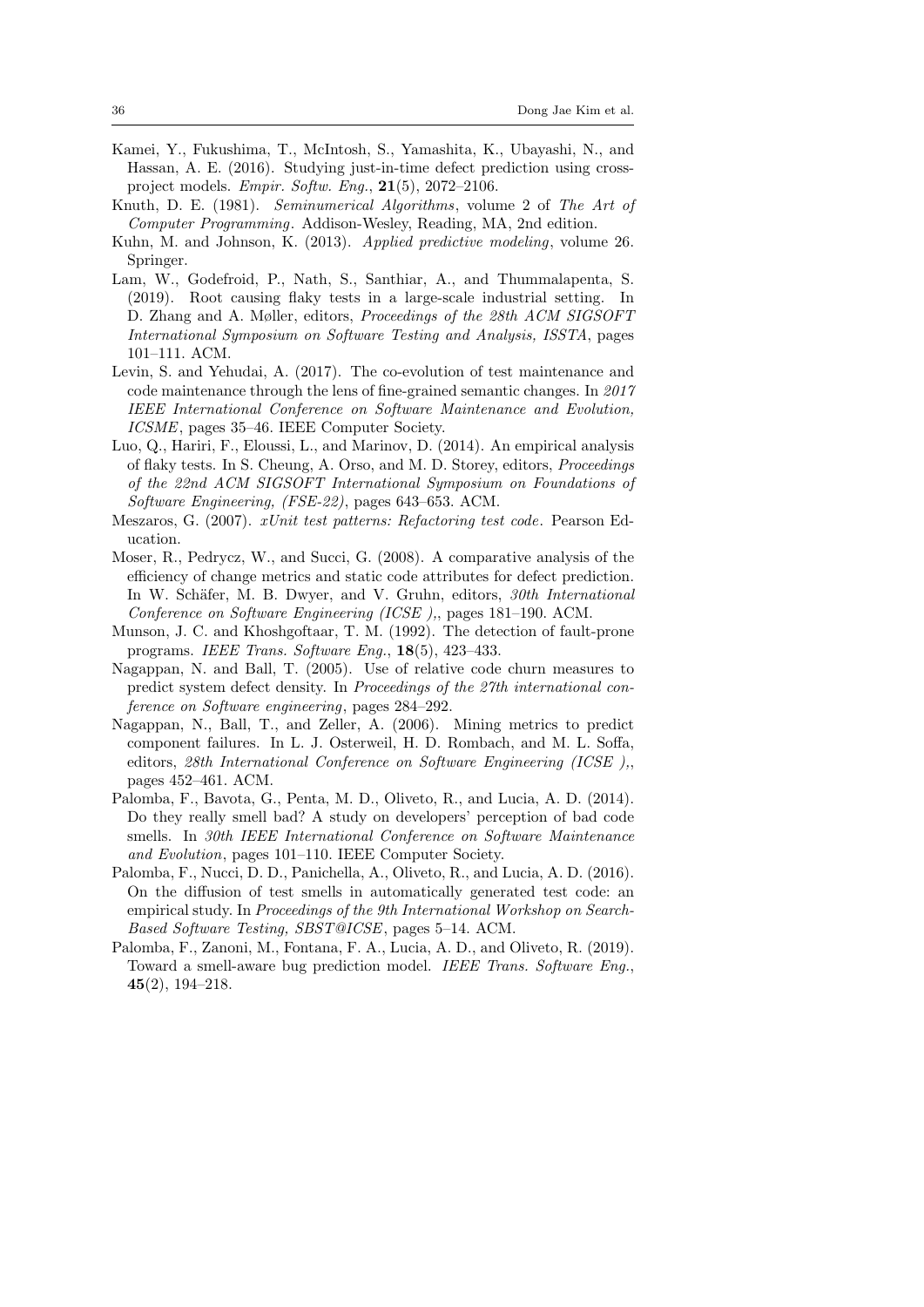- <span id="page-36-0"></span>Peruma, A., Almalki, K., Newman, C. D., Mkaouer, M. W., Ouni, A., and Palomba, F. (2019). On the distribution of test smells in open source android applications: An exploratory study. In Proceedings of the 29th Annual International Conference on Computer Science and Software Engineering, CASCON '19, pages 193–202.
- <span id="page-36-4"></span>Peruma, A., Almalki, K., Newman, C. D., Mkaouer, M. W., Ouni, A., and Palomba, F. (2020). tsdetect: An open source test smells detection tool. In Proceedings of the 2020 28th ACM Joint Meeting on European Software Engineering Conference and Symposium on the Foundations of Software Engineering, ESEC/FSE 2020, New York, NY, USA. Association for Computing Machinery.
- <span id="page-36-7"></span>Pham, T. M.-T. and Yang, J. (2020). The secret life of commented-out source code. In 28th IEEE/ACM International Conference on Program Comprehension, ICSE.
- <span id="page-36-2"></span>Pinto, L. S., Sinha, S., and Orso, A. (2012). Understanding myths and realities of test-suite evolution. In W. Tracz, M. P. Robillard, and T. Bultan, editors, 20th ACM SIGSOFT Symposium on the Foundations of Software Engineering (FSE-20), page 33. ACM.
- <span id="page-36-8"></span>Piotrowski, P. and Madeyski, L. (2020). Software defect prediction using bad code smells: A systematic literature review. In Data-Centric Business and Applications, pages 77–99.
- <span id="page-36-1"></span>Qusef, A., Elish, M. O., and Binkley, D. W. (2019). An exploratory study of the relationship between software test smells and fault-proneness. IEEE Access, 7, 139526–139536.
- <span id="page-36-5"></span>Rahman, F. and Devanbu, P. T. (2011). Ownership, experience and defects: a fine-grained study of authorship. In R. N. Taylor, H. C. Gall, and N. Medvidovic, editors, Proceedings of the 33rd International Conference on Software Engineering, ICSE 2011, Waikiki, Honolulu , HI, USA, May 21-28, 2011 , pages 491–500. ACM.
- <span id="page-36-11"></span>Rodríguez-Pérez, G., Robles, G., Serebrenik, A., Zaidman, A., Germán, D. M., and González-Barahona, J. M. (2020). How bugs are born: a model to identify how bugs are introduced in software components. Empir. Softw.  $Enq., 25(2), 1294-1340.$
- <span id="page-36-3"></span>Shamshiri, S., Rojas, J. M., Galeotti, J. P., Walkinshaw, N., and Fraser, G. (2018). How do automatically generated unit tests influence software maintenance? In 11th IEEE International Conference on Software Testing, Verification and Validation, ICST, pages 250–261. IEEE Computer Society.
- <span id="page-36-9"></span>Shang, W., Nagappan, M., and Hassan, A. E. (2015). Studying the relationship between logging characteristics and the code quality of platform software. Empirical Software Engineering, 20(1), 1–27.
- <span id="page-36-6"></span>Shi, A., Bell, J., and Marinov, D. (2019). Mitigating the effects of flaky tests on mutation testing. In D. Zhang and A. Møller, editors, Proceedings of the 28th ACM SIGSOFT International Symposium on Software Testing and Analysis, ISSTA, pages 112–122. ACM.
- <span id="page-36-10"></span>Shihab, E., Jiang, Z. M., Ibrahim, W. M., Adams, B., and Hassan, A. E. (2010). Understanding the impact of code and process metrics on post-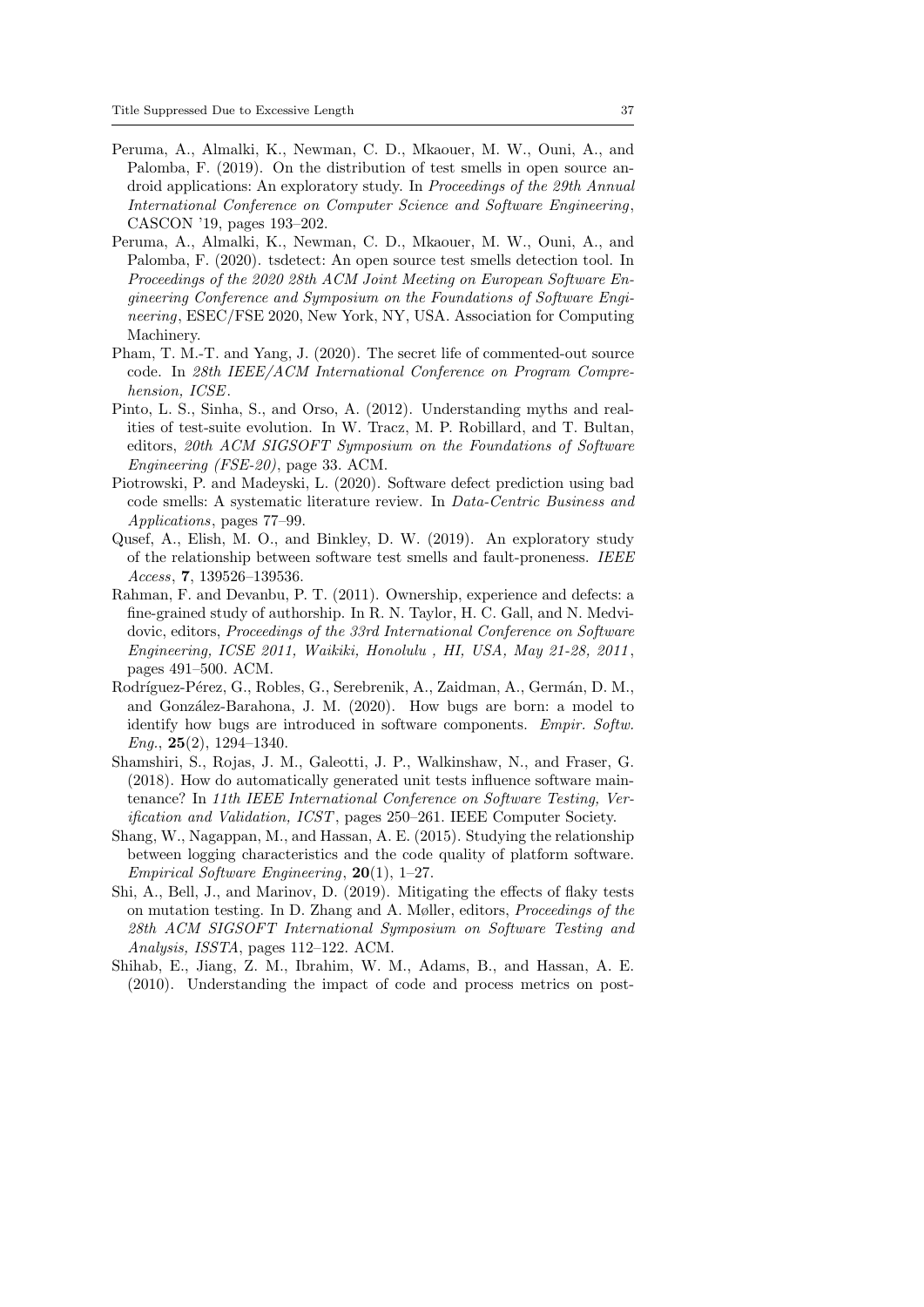release defects: A case study on the eclipse project. In Proceedings of the 2010 ACM-IEEE International Symposium on Empirical Software Engineering and Measurement, page 4. ACM.

- <span id="page-37-0"></span>Spadini, D., Palomba, F., Zaidman, A., Bruntink, M., and Bacchelli, A. (2018). On the relation of test smells to software code quality. In 2018 IEEE International Conference on Software Maintenance and Evolution (ICSME), pages 1–12.
- <span id="page-37-4"></span>Spadini, D., Schvarcbacher, M., Oprescu, A., Bruntink, M., and Bacchelli, A. (2020). Investigating severity thresholds for test smells. In S. Kim, G. Gousios, S. Nadi, and J. Hejderup, editors, MSR '20: 17th International Conference on Mining Software Repositories, Seoul, Republic of Korea, 29- 30 June, 2020 , pages 311–321. ACM.
- <span id="page-37-3"></span>Spínola, R. O., Zazworka, N., Vetro, A., Shull, F., and Seaman, C. B. (2019). Understanding automated and human-based technical debt identification approaches-a two-phase study. J. Braz. Comp. Soc., 25(1), 5:1–5:21.
- <span id="page-37-8"></span>Tsantalis, N., Mansouri, M., Eshkevari, L. M., Mazinanian, D., and Dig, D. (2018). Accurate and efficient refactoring detection in commit history. In Proceedings of the 40th International Conference on Software Engineering, ICSE '18, pages 483–494, New York, NY, USA. ACM.
- <span id="page-37-2"></span>Tufano, M., Palomba, F., Bavota, G., Penta, M. D., Oliveto, R., Lucia, A. D., and Poshyvanyk, D. (2016). An empirical investigation into the nature of test smells. In Proceedings of the 31st IEEE/ACM International Conference on Automated Software Engineering, pages 4–15.
- <span id="page-37-11"></span>Tufano, M., Palomba, F., Bavota, G., Oliveto, R., Penta, M. D., Lucia, A. D., and Poshyvanyk, D. (2017). When and why your code starts to smell bad (and whether the smells go away). IEEE Trans. Software Enq.,  $43(11)$ , 1063–1088.
- <span id="page-37-1"></span>Van Deursen, A., Moonen, L., Van Den Bergh, A., and Kok, G. (2001). Refactoring test code. In Proceedings of the 2nd international conference on extreme programming and flexible processes in software engineering (XP2001), pages 92–95.
- <span id="page-37-10"></span>Wang, S., Chen, T.-H., and Hassan, A. E. (2018). Understanding the factors for fast answers in technical q&a websites. Empirical Software Engineering,  $23(3)$ , 1552–1593.
- <span id="page-37-12"></span>Yu, C. S., Treude, C., and Aniche, M. F. (2019). Comprehending test code: An empirical study. CoRR, abs/1907.13365.
- <span id="page-37-5"></span>Zaidman, A., Rompaey, B. V., Demeyer, S., and v. Deursen, A. (2008). Mining software repositories to study co-evolution of production test code. In 2008 1st International Conference on Software Testing, Verification, and Validation, pages 220–229.
- <span id="page-37-6"></span>Zeller, A. (2009). Why Programs Fail - A Guide to Systematic Debugging, 2nd Edition. Academic Press.
- <span id="page-37-7"></span>Zhao, X., Liang, J., and Dang, C. (2019). A stratified sampling based clustering algorithm for large-scale data. Knowl. Based Syst., 163, 416–428.
- <span id="page-37-9"></span>Zimmermann, T., Premraj, R., and Zeller, A. (2007). Predicting defects for eclipse. In Proceedings of the Third International Workshop on Predictor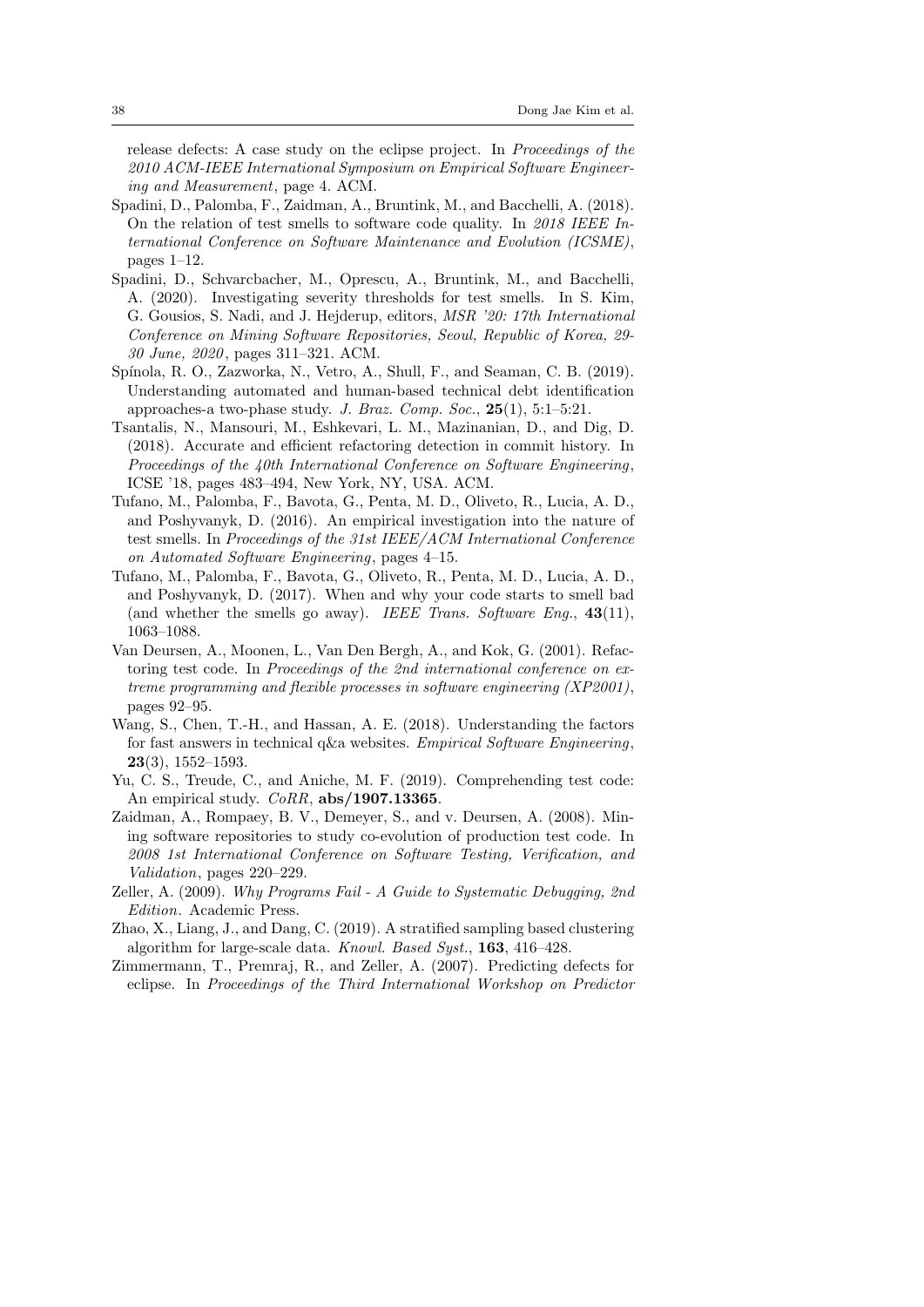Models in Software Engineering, PROMISE 07, page 9.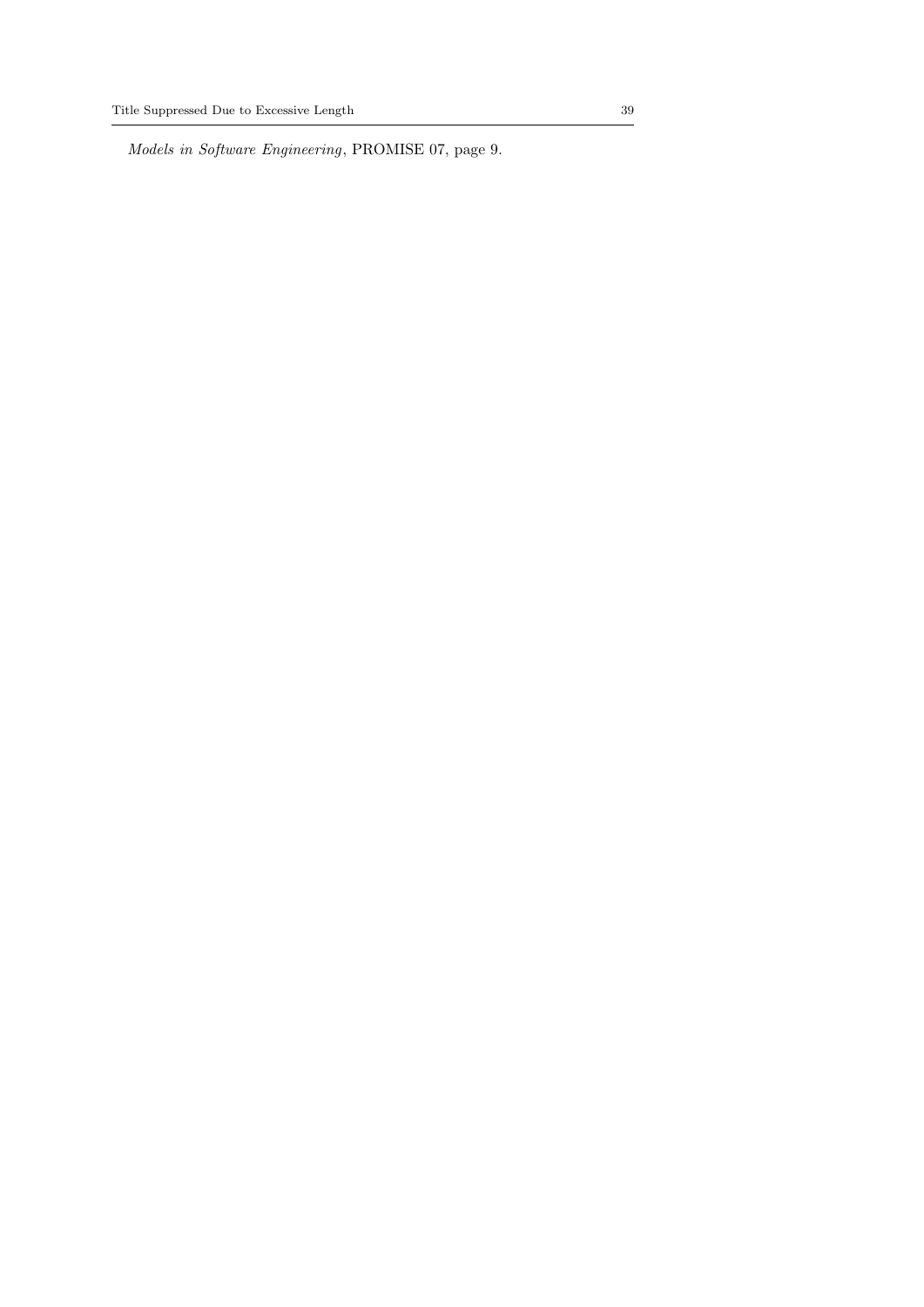40 Dong Jae Kim et al.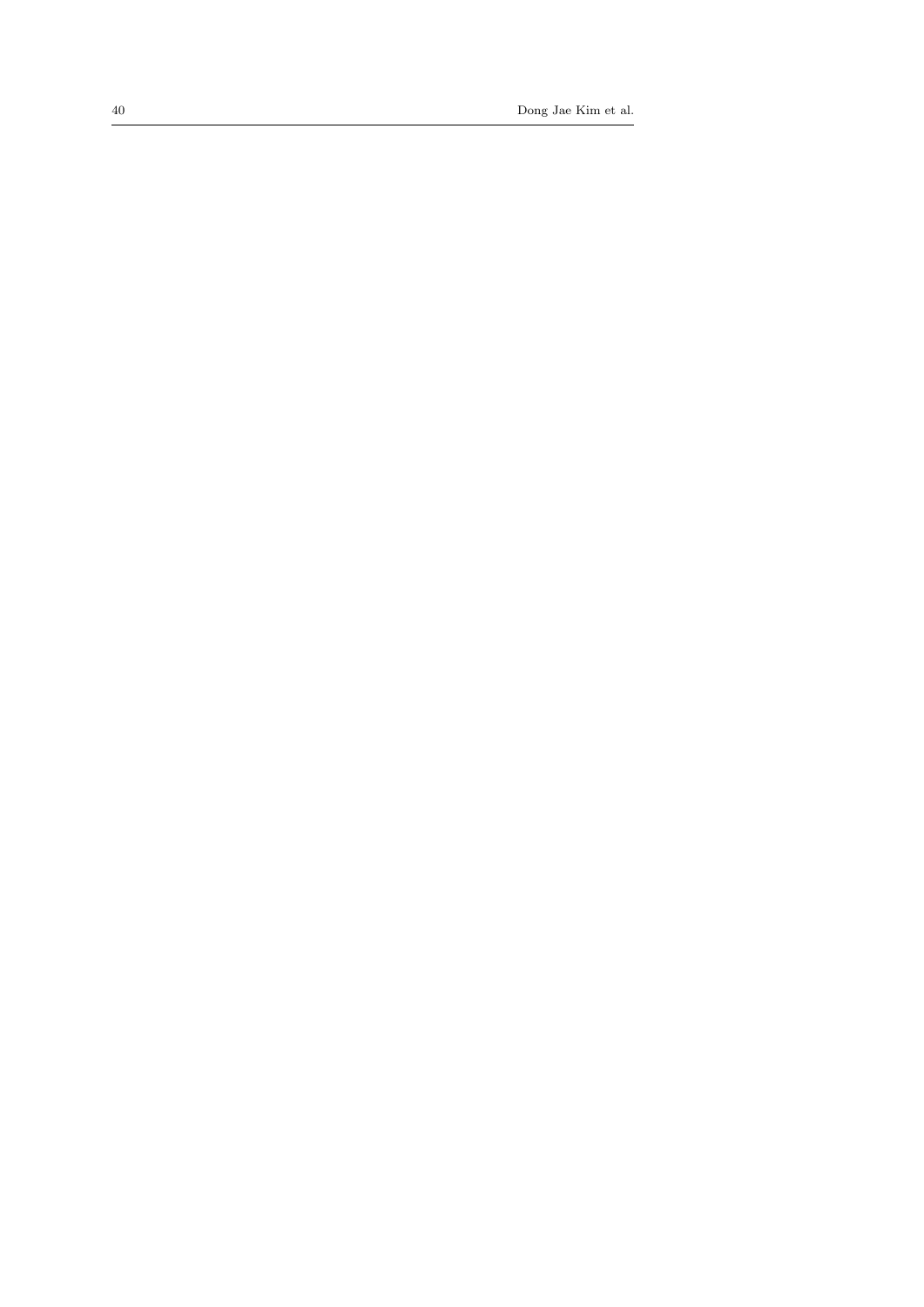### 8 Appendix

<span id="page-40-0"></span>Table 9: The statistics of the regression models showing additive defect explainability of PD(TEST PRODUCT) + PR(TEST PROCESS) metrics over the BASE(LOC+CHURNS+PRE+COUPLING). Tot.  $\chi^2$  shows the total explanatory power of the studied model. We also show the proportion of  $\chi^2$ contributed by each metric.

| LOC<br>276.76<br>Camel<br><b>BASE</b><br>76.33%<br>0.74<br>4.76%<br>pre_bug<br>7.79%<br>codeChurn<br>ts_coupling<br>11.12%<br>BASE+PD<br>ts_coupling<br>34.6%<br>88.98<br>$0.75(1.3\%)$<br>Assertion.Roulette<br>15.11%<br>Conditional.Test.Logic<br>$6.02\%$<br>$8.2\%$<br>General.Fixture<br>14.6%<br>Mystery.Guest<br>8.01%<br>Redundant.Assertion<br>Duplicate.Assert<br>$7.82\%$<br>Resource.Optimism<br>5.64%<br>BASE+PD+PR<br>31.38%<br>$0.75~(1.6\%)$<br>ts_coupling<br>104.29<br>Assertion.Roulette<br>12.57%<br>Conditional.Test.Logic<br>$5.59\%$<br>General.Fixture<br>7.23%<br>Mystery.Guest<br>12.42%<br>Redundant.Assertion<br>5.82%<br>Duplicate.Assert<br>5.81%<br>Resource.Optimism<br>4.86%<br>Print.Statement.Added<br>4.47%<br>Print.Statement.Removed<br>4.86%<br>4.99%<br>Eager.Test.Removed<br>Cassandra<br><b>BASE</b><br>LOC<br>43.38%<br>228.50<br>0.75<br>pre_bug<br>33.02%<br>codeChurn<br>6.37%<br>fileChurn<br>$8.95\%$<br>ts_coupling<br>5.72%<br>2.57%<br>tt_coupling<br>BASE+PD<br>ts_coupling<br>69.01%<br>18.93<br>$0.76(1.1\%)$<br>tt_coupling<br>30.99%<br>BASE+PD+PR<br>ts_coupling<br>30.73%<br>$0.78(3.3\%)$<br>42.50<br>tt_coupling<br>13.8%<br>IgnoredTest.Added<br>11.15%<br>Conditional.Test.Logic.Removed<br>33.06%<br>Exception.Catching.Throwing.Removed<br>11.25%<br>Flink<br><b>BASE</b><br>LOC<br>1396.14<br>0.76<br>46.04%<br>pre_bug<br>35.08%<br>codeChurn<br>6.61%<br>deletedLine<br>0.29%<br>fileChurn<br>10.41%<br>ts_coupling<br>$1.56\%$<br>BASE+PD<br>ts_coupling<br>19.61%<br>$0.77(1.0\%)$<br>111.28<br>Conditional.Test.Logic<br>9.81%<br>Exception.Catching.Throwing<br>4.96%<br>General.Fixture<br>12.99%<br>Mystery.Guest<br>22.05%<br>3.62%<br>Lazy.Test<br>Unknown.Test<br>20.69%<br>Magic.Number.Test<br>6.27%<br>16.27%<br>$BASE+PD+PR$<br>ts_coupling<br>134.14<br>$0.77(1.5\%)$<br>Conditional.Test.Logic<br>$8.14\%$<br>Exception.Catching.Throwing<br>4.12%<br>General.Fixture<br>10.77%<br>Mystery.Guest<br>18.29%<br>Lazy.Test<br>3.0%<br>17.16%<br>Unknown.Test<br>Magic.Number.Test<br>5.2%<br>4.28%<br>EmptyTest.Added<br>3.67%<br>Mystery.Guest.Added<br>3.08%<br>Duplicate.Assert.Removed<br>Magic.Number.Test.Removed<br>6.01% | project | modelType | Metrics | $\chi^2$ | Tot. $\chi^2$ | AUC $(\%)$ |
|------------------------------------------------------------------------------------------------------------------------------------------------------------------------------------------------------------------------------------------------------------------------------------------------------------------------------------------------------------------------------------------------------------------------------------------------------------------------------------------------------------------------------------------------------------------------------------------------------------------------------------------------------------------------------------------------------------------------------------------------------------------------------------------------------------------------------------------------------------------------------------------------------------------------------------------------------------------------------------------------------------------------------------------------------------------------------------------------------------------------------------------------------------------------------------------------------------------------------------------------------------------------------------------------------------------------------------------------------------------------------------------------------------------------------------------------------------------------------------------------------------------------------------------------------------------------------------------------------------------------------------------------------------------------------------------------------------------------------------------------------------------------------------------------------------------------------------------------------------------------------------------------------------------------------------------------------------------------------------------------------------------------------------------------------------------------------------------------------------------------------------------------------------------------------------------------------------------|---------|-----------|---------|----------|---------------|------------|
|                                                                                                                                                                                                                                                                                                                                                                                                                                                                                                                                                                                                                                                                                                                                                                                                                                                                                                                                                                                                                                                                                                                                                                                                                                                                                                                                                                                                                                                                                                                                                                                                                                                                                                                                                                                                                                                                                                                                                                                                                                                                                                                                                                                                                  |         |           |         |          |               |            |
|                                                                                                                                                                                                                                                                                                                                                                                                                                                                                                                                                                                                                                                                                                                                                                                                                                                                                                                                                                                                                                                                                                                                                                                                                                                                                                                                                                                                                                                                                                                                                                                                                                                                                                                                                                                                                                                                                                                                                                                                                                                                                                                                                                                                                  |         |           |         |          |               |            |
|                                                                                                                                                                                                                                                                                                                                                                                                                                                                                                                                                                                                                                                                                                                                                                                                                                                                                                                                                                                                                                                                                                                                                                                                                                                                                                                                                                                                                                                                                                                                                                                                                                                                                                                                                                                                                                                                                                                                                                                                                                                                                                                                                                                                                  |         |           |         |          |               |            |
|                                                                                                                                                                                                                                                                                                                                                                                                                                                                                                                                                                                                                                                                                                                                                                                                                                                                                                                                                                                                                                                                                                                                                                                                                                                                                                                                                                                                                                                                                                                                                                                                                                                                                                                                                                                                                                                                                                                                                                                                                                                                                                                                                                                                                  |         |           |         |          |               |            |
|                                                                                                                                                                                                                                                                                                                                                                                                                                                                                                                                                                                                                                                                                                                                                                                                                                                                                                                                                                                                                                                                                                                                                                                                                                                                                                                                                                                                                                                                                                                                                                                                                                                                                                                                                                                                                                                                                                                                                                                                                                                                                                                                                                                                                  |         |           |         |          |               |            |
|                                                                                                                                                                                                                                                                                                                                                                                                                                                                                                                                                                                                                                                                                                                                                                                                                                                                                                                                                                                                                                                                                                                                                                                                                                                                                                                                                                                                                                                                                                                                                                                                                                                                                                                                                                                                                                                                                                                                                                                                                                                                                                                                                                                                                  |         |           |         |          |               |            |
|                                                                                                                                                                                                                                                                                                                                                                                                                                                                                                                                                                                                                                                                                                                                                                                                                                                                                                                                                                                                                                                                                                                                                                                                                                                                                                                                                                                                                                                                                                                                                                                                                                                                                                                                                                                                                                                                                                                                                                                                                                                                                                                                                                                                                  |         |           |         |          |               |            |
|                                                                                                                                                                                                                                                                                                                                                                                                                                                                                                                                                                                                                                                                                                                                                                                                                                                                                                                                                                                                                                                                                                                                                                                                                                                                                                                                                                                                                                                                                                                                                                                                                                                                                                                                                                                                                                                                                                                                                                                                                                                                                                                                                                                                                  |         |           |         |          |               |            |
|                                                                                                                                                                                                                                                                                                                                                                                                                                                                                                                                                                                                                                                                                                                                                                                                                                                                                                                                                                                                                                                                                                                                                                                                                                                                                                                                                                                                                                                                                                                                                                                                                                                                                                                                                                                                                                                                                                                                                                                                                                                                                                                                                                                                                  |         |           |         |          |               |            |
|                                                                                                                                                                                                                                                                                                                                                                                                                                                                                                                                                                                                                                                                                                                                                                                                                                                                                                                                                                                                                                                                                                                                                                                                                                                                                                                                                                                                                                                                                                                                                                                                                                                                                                                                                                                                                                                                                                                                                                                                                                                                                                                                                                                                                  |         |           |         |          |               |            |
|                                                                                                                                                                                                                                                                                                                                                                                                                                                                                                                                                                                                                                                                                                                                                                                                                                                                                                                                                                                                                                                                                                                                                                                                                                                                                                                                                                                                                                                                                                                                                                                                                                                                                                                                                                                                                                                                                                                                                                                                                                                                                                                                                                                                                  |         |           |         |          |               |            |
|                                                                                                                                                                                                                                                                                                                                                                                                                                                                                                                                                                                                                                                                                                                                                                                                                                                                                                                                                                                                                                                                                                                                                                                                                                                                                                                                                                                                                                                                                                                                                                                                                                                                                                                                                                                                                                                                                                                                                                                                                                                                                                                                                                                                                  |         |           |         |          |               |            |
|                                                                                                                                                                                                                                                                                                                                                                                                                                                                                                                                                                                                                                                                                                                                                                                                                                                                                                                                                                                                                                                                                                                                                                                                                                                                                                                                                                                                                                                                                                                                                                                                                                                                                                                                                                                                                                                                                                                                                                                                                                                                                                                                                                                                                  |         |           |         |          |               |            |
|                                                                                                                                                                                                                                                                                                                                                                                                                                                                                                                                                                                                                                                                                                                                                                                                                                                                                                                                                                                                                                                                                                                                                                                                                                                                                                                                                                                                                                                                                                                                                                                                                                                                                                                                                                                                                                                                                                                                                                                                                                                                                                                                                                                                                  |         |           |         |          |               |            |
|                                                                                                                                                                                                                                                                                                                                                                                                                                                                                                                                                                                                                                                                                                                                                                                                                                                                                                                                                                                                                                                                                                                                                                                                                                                                                                                                                                                                                                                                                                                                                                                                                                                                                                                                                                                                                                                                                                                                                                                                                                                                                                                                                                                                                  |         |           |         |          |               |            |
|                                                                                                                                                                                                                                                                                                                                                                                                                                                                                                                                                                                                                                                                                                                                                                                                                                                                                                                                                                                                                                                                                                                                                                                                                                                                                                                                                                                                                                                                                                                                                                                                                                                                                                                                                                                                                                                                                                                                                                                                                                                                                                                                                                                                                  |         |           |         |          |               |            |
|                                                                                                                                                                                                                                                                                                                                                                                                                                                                                                                                                                                                                                                                                                                                                                                                                                                                                                                                                                                                                                                                                                                                                                                                                                                                                                                                                                                                                                                                                                                                                                                                                                                                                                                                                                                                                                                                                                                                                                                                                                                                                                                                                                                                                  |         |           |         |          |               |            |
|                                                                                                                                                                                                                                                                                                                                                                                                                                                                                                                                                                                                                                                                                                                                                                                                                                                                                                                                                                                                                                                                                                                                                                                                                                                                                                                                                                                                                                                                                                                                                                                                                                                                                                                                                                                                                                                                                                                                                                                                                                                                                                                                                                                                                  |         |           |         |          |               |            |
|                                                                                                                                                                                                                                                                                                                                                                                                                                                                                                                                                                                                                                                                                                                                                                                                                                                                                                                                                                                                                                                                                                                                                                                                                                                                                                                                                                                                                                                                                                                                                                                                                                                                                                                                                                                                                                                                                                                                                                                                                                                                                                                                                                                                                  |         |           |         |          |               |            |
|                                                                                                                                                                                                                                                                                                                                                                                                                                                                                                                                                                                                                                                                                                                                                                                                                                                                                                                                                                                                                                                                                                                                                                                                                                                                                                                                                                                                                                                                                                                                                                                                                                                                                                                                                                                                                                                                                                                                                                                                                                                                                                                                                                                                                  |         |           |         |          |               |            |
|                                                                                                                                                                                                                                                                                                                                                                                                                                                                                                                                                                                                                                                                                                                                                                                                                                                                                                                                                                                                                                                                                                                                                                                                                                                                                                                                                                                                                                                                                                                                                                                                                                                                                                                                                                                                                                                                                                                                                                                                                                                                                                                                                                                                                  |         |           |         |          |               |            |
|                                                                                                                                                                                                                                                                                                                                                                                                                                                                                                                                                                                                                                                                                                                                                                                                                                                                                                                                                                                                                                                                                                                                                                                                                                                                                                                                                                                                                                                                                                                                                                                                                                                                                                                                                                                                                                                                                                                                                                                                                                                                                                                                                                                                                  |         |           |         |          |               |            |
|                                                                                                                                                                                                                                                                                                                                                                                                                                                                                                                                                                                                                                                                                                                                                                                                                                                                                                                                                                                                                                                                                                                                                                                                                                                                                                                                                                                                                                                                                                                                                                                                                                                                                                                                                                                                                                                                                                                                                                                                                                                                                                                                                                                                                  |         |           |         |          |               |            |
|                                                                                                                                                                                                                                                                                                                                                                                                                                                                                                                                                                                                                                                                                                                                                                                                                                                                                                                                                                                                                                                                                                                                                                                                                                                                                                                                                                                                                                                                                                                                                                                                                                                                                                                                                                                                                                                                                                                                                                                                                                                                                                                                                                                                                  |         |           |         |          |               |            |
|                                                                                                                                                                                                                                                                                                                                                                                                                                                                                                                                                                                                                                                                                                                                                                                                                                                                                                                                                                                                                                                                                                                                                                                                                                                                                                                                                                                                                                                                                                                                                                                                                                                                                                                                                                                                                                                                                                                                                                                                                                                                                                                                                                                                                  |         |           |         |          |               |            |
|                                                                                                                                                                                                                                                                                                                                                                                                                                                                                                                                                                                                                                                                                                                                                                                                                                                                                                                                                                                                                                                                                                                                                                                                                                                                                                                                                                                                                                                                                                                                                                                                                                                                                                                                                                                                                                                                                                                                                                                                                                                                                                                                                                                                                  |         |           |         |          |               |            |
|                                                                                                                                                                                                                                                                                                                                                                                                                                                                                                                                                                                                                                                                                                                                                                                                                                                                                                                                                                                                                                                                                                                                                                                                                                                                                                                                                                                                                                                                                                                                                                                                                                                                                                                                                                                                                                                                                                                                                                                                                                                                                                                                                                                                                  |         |           |         |          |               |            |
|                                                                                                                                                                                                                                                                                                                                                                                                                                                                                                                                                                                                                                                                                                                                                                                                                                                                                                                                                                                                                                                                                                                                                                                                                                                                                                                                                                                                                                                                                                                                                                                                                                                                                                                                                                                                                                                                                                                                                                                                                                                                                                                                                                                                                  |         |           |         |          |               |            |
|                                                                                                                                                                                                                                                                                                                                                                                                                                                                                                                                                                                                                                                                                                                                                                                                                                                                                                                                                                                                                                                                                                                                                                                                                                                                                                                                                                                                                                                                                                                                                                                                                                                                                                                                                                                                                                                                                                                                                                                                                                                                                                                                                                                                                  |         |           |         |          |               |            |
|                                                                                                                                                                                                                                                                                                                                                                                                                                                                                                                                                                                                                                                                                                                                                                                                                                                                                                                                                                                                                                                                                                                                                                                                                                                                                                                                                                                                                                                                                                                                                                                                                                                                                                                                                                                                                                                                                                                                                                                                                                                                                                                                                                                                                  |         |           |         |          |               |            |
|                                                                                                                                                                                                                                                                                                                                                                                                                                                                                                                                                                                                                                                                                                                                                                                                                                                                                                                                                                                                                                                                                                                                                                                                                                                                                                                                                                                                                                                                                                                                                                                                                                                                                                                                                                                                                                                                                                                                                                                                                                                                                                                                                                                                                  |         |           |         |          |               |            |
|                                                                                                                                                                                                                                                                                                                                                                                                                                                                                                                                                                                                                                                                                                                                                                                                                                                                                                                                                                                                                                                                                                                                                                                                                                                                                                                                                                                                                                                                                                                                                                                                                                                                                                                                                                                                                                                                                                                                                                                                                                                                                                                                                                                                                  |         |           |         |          |               |            |
|                                                                                                                                                                                                                                                                                                                                                                                                                                                                                                                                                                                                                                                                                                                                                                                                                                                                                                                                                                                                                                                                                                                                                                                                                                                                                                                                                                                                                                                                                                                                                                                                                                                                                                                                                                                                                                                                                                                                                                                                                                                                                                                                                                                                                  |         |           |         |          |               |            |
|                                                                                                                                                                                                                                                                                                                                                                                                                                                                                                                                                                                                                                                                                                                                                                                                                                                                                                                                                                                                                                                                                                                                                                                                                                                                                                                                                                                                                                                                                                                                                                                                                                                                                                                                                                                                                                                                                                                                                                                                                                                                                                                                                                                                                  |         |           |         |          |               |            |
|                                                                                                                                                                                                                                                                                                                                                                                                                                                                                                                                                                                                                                                                                                                                                                                                                                                                                                                                                                                                                                                                                                                                                                                                                                                                                                                                                                                                                                                                                                                                                                                                                                                                                                                                                                                                                                                                                                                                                                                                                                                                                                                                                                                                                  |         |           |         |          |               |            |
|                                                                                                                                                                                                                                                                                                                                                                                                                                                                                                                                                                                                                                                                                                                                                                                                                                                                                                                                                                                                                                                                                                                                                                                                                                                                                                                                                                                                                                                                                                                                                                                                                                                                                                                                                                                                                                                                                                                                                                                                                                                                                                                                                                                                                  |         |           |         |          |               |            |
|                                                                                                                                                                                                                                                                                                                                                                                                                                                                                                                                                                                                                                                                                                                                                                                                                                                                                                                                                                                                                                                                                                                                                                                                                                                                                                                                                                                                                                                                                                                                                                                                                                                                                                                                                                                                                                                                                                                                                                                                                                                                                                                                                                                                                  |         |           |         |          |               |            |
|                                                                                                                                                                                                                                                                                                                                                                                                                                                                                                                                                                                                                                                                                                                                                                                                                                                                                                                                                                                                                                                                                                                                                                                                                                                                                                                                                                                                                                                                                                                                                                                                                                                                                                                                                                                                                                                                                                                                                                                                                                                                                                                                                                                                                  |         |           |         |          |               |            |
|                                                                                                                                                                                                                                                                                                                                                                                                                                                                                                                                                                                                                                                                                                                                                                                                                                                                                                                                                                                                                                                                                                                                                                                                                                                                                                                                                                                                                                                                                                                                                                                                                                                                                                                                                                                                                                                                                                                                                                                                                                                                                                                                                                                                                  |         |           |         |          |               |            |
|                                                                                                                                                                                                                                                                                                                                                                                                                                                                                                                                                                                                                                                                                                                                                                                                                                                                                                                                                                                                                                                                                                                                                                                                                                                                                                                                                                                                                                                                                                                                                                                                                                                                                                                                                                                                                                                                                                                                                                                                                                                                                                                                                                                                                  |         |           |         |          |               |            |
|                                                                                                                                                                                                                                                                                                                                                                                                                                                                                                                                                                                                                                                                                                                                                                                                                                                                                                                                                                                                                                                                                                                                                                                                                                                                                                                                                                                                                                                                                                                                                                                                                                                                                                                                                                                                                                                                                                                                                                                                                                                                                                                                                                                                                  |         |           |         |          |               |            |
|                                                                                                                                                                                                                                                                                                                                                                                                                                                                                                                                                                                                                                                                                                                                                                                                                                                                                                                                                                                                                                                                                                                                                                                                                                                                                                                                                                                                                                                                                                                                                                                                                                                                                                                                                                                                                                                                                                                                                                                                                                                                                                                                                                                                                  |         |           |         |          |               |            |
|                                                                                                                                                                                                                                                                                                                                                                                                                                                                                                                                                                                                                                                                                                                                                                                                                                                                                                                                                                                                                                                                                                                                                                                                                                                                                                                                                                                                                                                                                                                                                                                                                                                                                                                                                                                                                                                                                                                                                                                                                                                                                                                                                                                                                  |         |           |         |          |               |            |
|                                                                                                                                                                                                                                                                                                                                                                                                                                                                                                                                                                                                                                                                                                                                                                                                                                                                                                                                                                                                                                                                                                                                                                                                                                                                                                                                                                                                                                                                                                                                                                                                                                                                                                                                                                                                                                                                                                                                                                                                                                                                                                                                                                                                                  |         |           |         |          |               |            |
|                                                                                                                                                                                                                                                                                                                                                                                                                                                                                                                                                                                                                                                                                                                                                                                                                                                                                                                                                                                                                                                                                                                                                                                                                                                                                                                                                                                                                                                                                                                                                                                                                                                                                                                                                                                                                                                                                                                                                                                                                                                                                                                                                                                                                  |         |           |         |          |               |            |
|                                                                                                                                                                                                                                                                                                                                                                                                                                                                                                                                                                                                                                                                                                                                                                                                                                                                                                                                                                                                                                                                                                                                                                                                                                                                                                                                                                                                                                                                                                                                                                                                                                                                                                                                                                                                                                                                                                                                                                                                                                                                                                                                                                                                                  |         |           |         |          |               |            |
|                                                                                                                                                                                                                                                                                                                                                                                                                                                                                                                                                                                                                                                                                                                                                                                                                                                                                                                                                                                                                                                                                                                                                                                                                                                                                                                                                                                                                                                                                                                                                                                                                                                                                                                                                                                                                                                                                                                                                                                                                                                                                                                                                                                                                  |         |           |         |          |               |            |
|                                                                                                                                                                                                                                                                                                                                                                                                                                                                                                                                                                                                                                                                                                                                                                                                                                                                                                                                                                                                                                                                                                                                                                                                                                                                                                                                                                                                                                                                                                                                                                                                                                                                                                                                                                                                                                                                                                                                                                                                                                                                                                                                                                                                                  |         |           |         |          |               |            |
|                                                                                                                                                                                                                                                                                                                                                                                                                                                                                                                                                                                                                                                                                                                                                                                                                                                                                                                                                                                                                                                                                                                                                                                                                                                                                                                                                                                                                                                                                                                                                                                                                                                                                                                                                                                                                                                                                                                                                                                                                                                                                                                                                                                                                  |         |           |         |          |               |            |
|                                                                                                                                                                                                                                                                                                                                                                                                                                                                                                                                                                                                                                                                                                                                                                                                                                                                                                                                                                                                                                                                                                                                                                                                                                                                                                                                                                                                                                                                                                                                                                                                                                                                                                                                                                                                                                                                                                                                                                                                                                                                                                                                                                                                                  |         |           |         |          |               |            |
|                                                                                                                                                                                                                                                                                                                                                                                                                                                                                                                                                                                                                                                                                                                                                                                                                                                                                                                                                                                                                                                                                                                                                                                                                                                                                                                                                                                                                                                                                                                                                                                                                                                                                                                                                                                                                                                                                                                                                                                                                                                                                                                                                                                                                  |         |           |         |          |               |            |
|                                                                                                                                                                                                                                                                                                                                                                                                                                                                                                                                                                                                                                                                                                                                                                                                                                                                                                                                                                                                                                                                                                                                                                                                                                                                                                                                                                                                                                                                                                                                                                                                                                                                                                                                                                                                                                                                                                                                                                                                                                                                                                                                                                                                                  |         |           |         |          |               |            |
|                                                                                                                                                                                                                                                                                                                                                                                                                                                                                                                                                                                                                                                                                                                                                                                                                                                                                                                                                                                                                                                                                                                                                                                                                                                                                                                                                                                                                                                                                                                                                                                                                                                                                                                                                                                                                                                                                                                                                                                                                                                                                                                                                                                                                  |         |           |         |          |               |            |
|                                                                                                                                                                                                                                                                                                                                                                                                                                                                                                                                                                                                                                                                                                                                                                                                                                                                                                                                                                                                                                                                                                                                                                                                                                                                                                                                                                                                                                                                                                                                                                                                                                                                                                                                                                                                                                                                                                                                                                                                                                                                                                                                                                                                                  |         |           |         |          |               |            |
|                                                                                                                                                                                                                                                                                                                                                                                                                                                                                                                                                                                                                                                                                                                                                                                                                                                                                                                                                                                                                                                                                                                                                                                                                                                                                                                                                                                                                                                                                                                                                                                                                                                                                                                                                                                                                                                                                                                                                                                                                                                                                                                                                                                                                  |         |           |         |          |               |            |
|                                                                                                                                                                                                                                                                                                                                                                                                                                                                                                                                                                                                                                                                                                                                                                                                                                                                                                                                                                                                                                                                                                                                                                                                                                                                                                                                                                                                                                                                                                                                                                                                                                                                                                                                                                                                                                                                                                                                                                                                                                                                                                                                                                                                                  |         |           |         |          |               |            |
|                                                                                                                                                                                                                                                                                                                                                                                                                                                                                                                                                                                                                                                                                                                                                                                                                                                                                                                                                                                                                                                                                                                                                                                                                                                                                                                                                                                                                                                                                                                                                                                                                                                                                                                                                                                                                                                                                                                                                                                                                                                                                                                                                                                                                  |         |           |         |          |               |            |
|                                                                                                                                                                                                                                                                                                                                                                                                                                                                                                                                                                                                                                                                                                                                                                                                                                                                                                                                                                                                                                                                                                                                                                                                                                                                                                                                                                                                                                                                                                                                                                                                                                                                                                                                                                                                                                                                                                                                                                                                                                                                                                                                                                                                                  |         |           |         |          |               |            |
|                                                                                                                                                                                                                                                                                                                                                                                                                                                                                                                                                                                                                                                                                                                                                                                                                                                                                                                                                                                                                                                                                                                                                                                                                                                                                                                                                                                                                                                                                                                                                                                                                                                                                                                                                                                                                                                                                                                                                                                                                                                                                                                                                                                                                  |         |           |         |          |               |            |
|                                                                                                                                                                                                                                                                                                                                                                                                                                                                                                                                                                                                                                                                                                                                                                                                                                                                                                                                                                                                                                                                                                                                                                                                                                                                                                                                                                                                                                                                                                                                                                                                                                                                                                                                                                                                                                                                                                                                                                                                                                                                                                                                                                                                                  |         |           |         |          |               |            |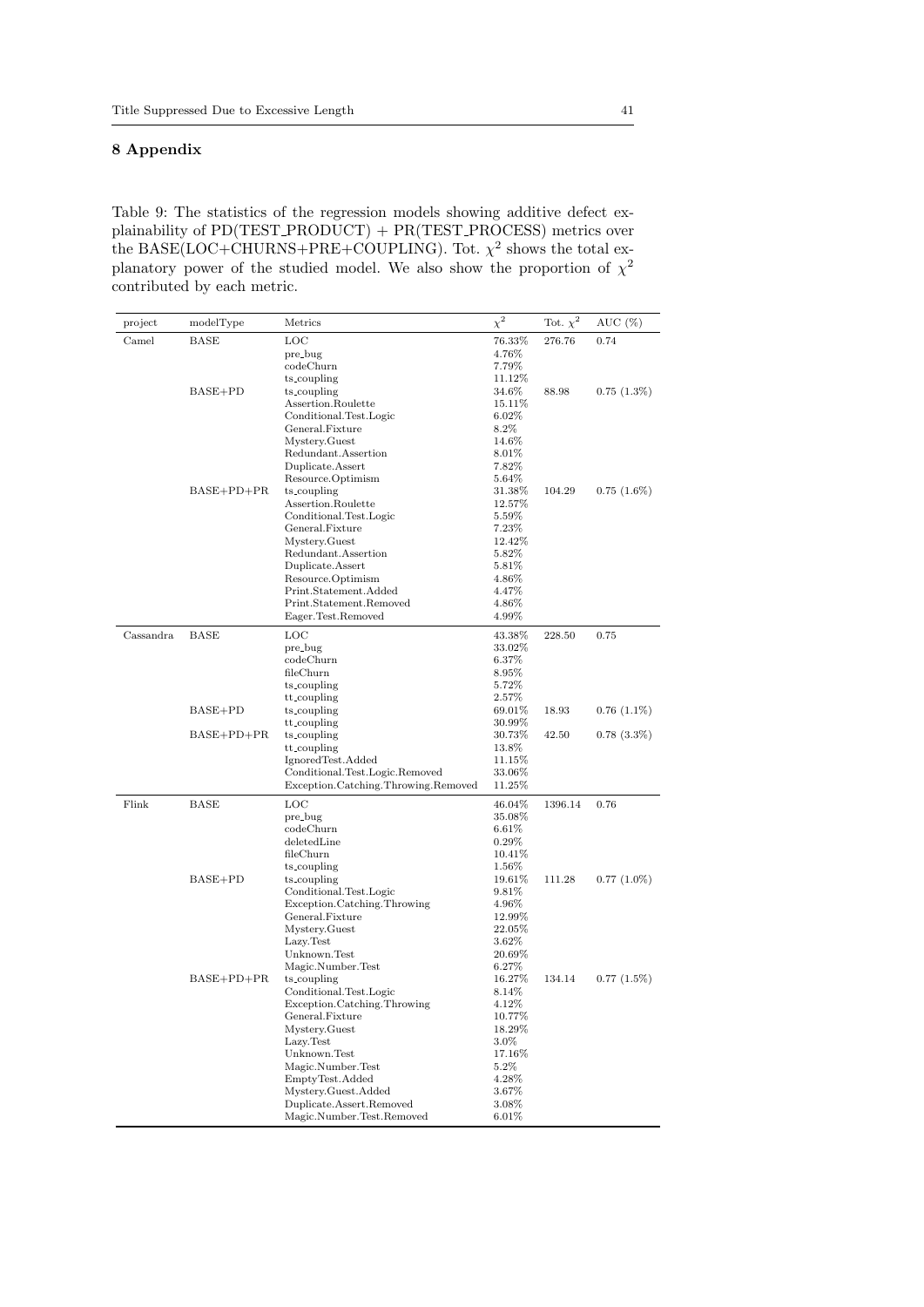Table 10: The statistics of the regression models showing additive defect explainability of PD(TEST PRODUCT) + PR(TEST PROCESS) metrics over the BASE(LOC+CHURNS+PRE+COUPLING). Tot.  $\chi^2$  shows the total explanatory power of the studied model. We also show the proportion of  $\chi^2$ contributed by each metric.

| project    | modelType    | Metrics                                                                                                                                                                                                                                                                      | $\chi^2$                                                                                                             | Tot. $\chi^2$ | AUC $(\%)$    |
|------------|--------------|------------------------------------------------------------------------------------------------------------------------------------------------------------------------------------------------------------------------------------------------------------------------------|----------------------------------------------------------------------------------------------------------------------|---------------|---------------|
| Accumulo   | <b>BASE</b>  | LOC<br>pre_bug<br>deletedLine<br>fileChurn<br>ts_coupling<br>tt_coupling                                                                                                                                                                                                     | 33.05%<br>20.8%<br>21.54%<br>8.52%<br>13.57%<br>2.52%                                                                | 188.85        | 0.68          |
|            | $BASE+PD$    | ts_coupling<br>tt_coupling<br>Conditional.Test.Logic<br>Constructor.Initialization<br>Redundant.Assertion<br>Eager.Test<br>Duplicate.Assert                                                                                                                                  | 40.5%<br>7.52%<br>$6.11\%$<br>16.76%<br>6.75%<br>6.17%<br>7.07%                                                      | 63.25         | $0.71(3.9\%)$ |
|            | $BASE+PD+PR$ | ts_coupling<br>tt_coupling<br>Conditional.Test.Logic<br>Constructor.Initialization<br>Redundant.Assertion<br>Eager.Test<br>Duplicate.Assert<br>Duplicate.Assert.Added<br>Unknown.Test.Added<br>Eager.Test.Removed                                                            | 31.71%<br>5.89%<br>4.78%<br>13.12%<br>5.28%<br>4.83%<br>5.54%<br>4.95%<br>10.78%<br>5.98%                            | 80.79         | $0.73(6.4\%)$ |
| Bookkeeper | <b>BASE</b>  | LOC<br>pre_bug<br>codeChurn<br>fileChurn<br>ts_coupling                                                                                                                                                                                                                      | 56.96%<br>5.12%<br>22.63%<br>4.8%<br>10.48%                                                                          | 177.81        | 0.8           |
|            | BASE+PD      | ts_coupling<br>Assertion.Roulette<br>Constructor.Initialization<br>Lazy.Test<br>Unknown.Test<br>Resource.Optimism                                                                                                                                                            | 25.04%<br>$9.16\%$<br>20.52%<br>5.54%<br>23.86%<br>15.89%                                                            | 74.40         | $0.84(5.3\%)$ |
|            | $BASE+PD+PR$ | ts_coupling<br>Assertion.Roulette<br>Constructor.Initialization<br>Lazy.Test<br>Unknown.Test<br>Resource.Optimism<br>Exception.Catching.Throwing.Added<br>Lazy.Test.Added<br>Unknown.Test.Added<br>Magic.Number.Test.Added<br>General.Fixture.Removed<br>Sleepy.Test.Removed | 16.61%<br>$6.08\%$<br>13.62%<br>3.67%<br>15.83%<br>10.54%<br>$4.4\%$<br>3.75%<br>7.85%<br>5.82%<br>$3.85\%$<br>7.97% | 112.12        | $0.87(8.8\%)$ |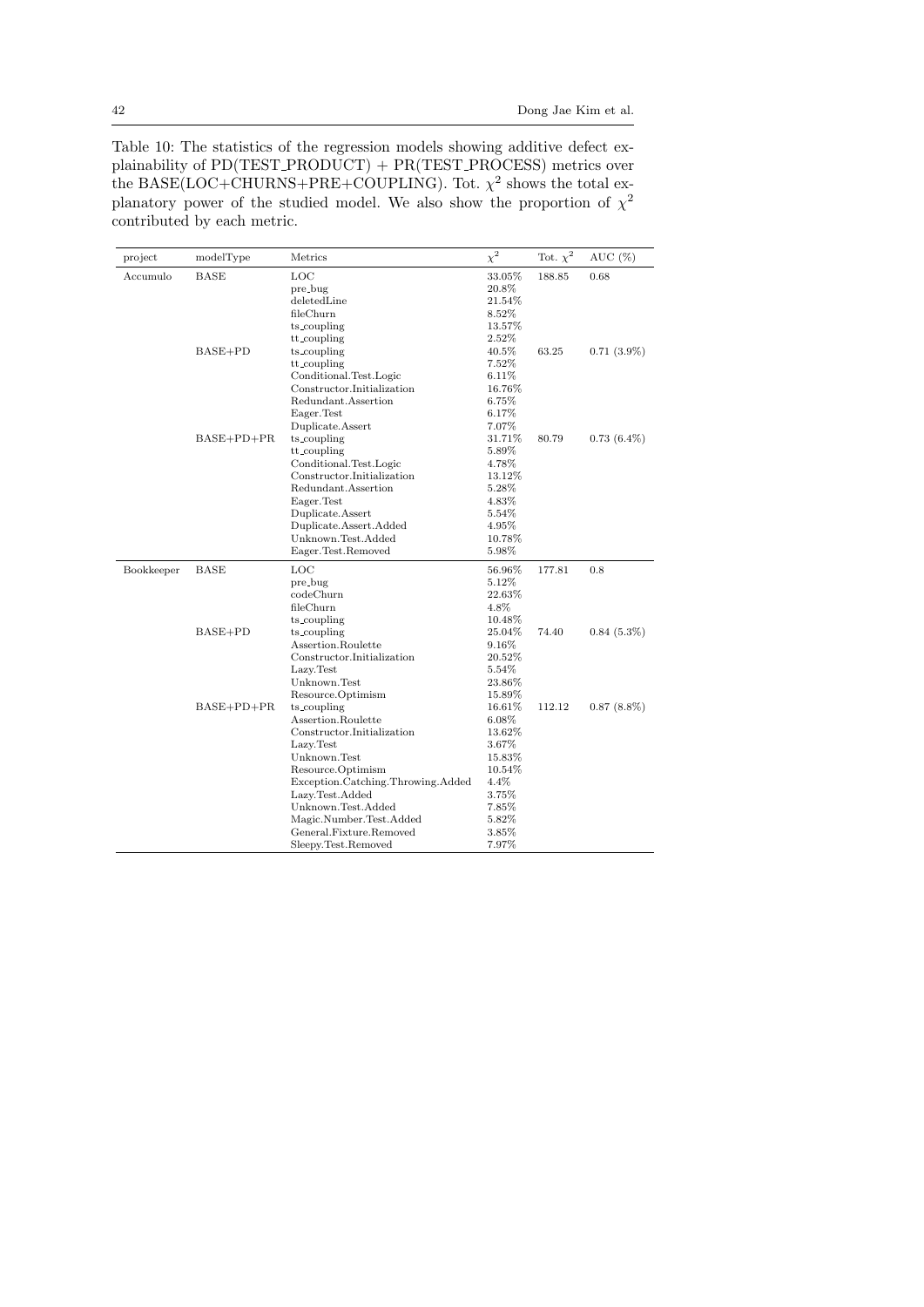Table 11: The statistics of the regression models showing additive defect explainability of PD(TEST\_PRODUCT) + PR(TEST\_PROCESS) metrics over the BASE(LOC+CHURNS+PRE+COUPLING). Tot.  $\chi^2$  shows the total explanatory power of the studied model. We also show the proportion of  $\chi^2$ contributed by each metric.

| $\chi^2$<br>modelType<br>Metrics<br>project      | Tot $\chi^2$ | AUC $(\%)$    |
|--------------------------------------------------|--------------|---------------|
| <b>BASE</b><br>72.11%<br>Hive<br>LOC             | 500.82       | 0.64          |
| 1.76%<br>pre_bug                                 |              |               |
| codeChurn<br>6.96%                               |              |               |
| 5.67%<br>ts_coupling                             |              |               |
| tt_coupling<br>13.5%                             |              |               |
| BASE+PD<br>ts_coupling<br>14.86%                 | 191.14       | $0.66(1.6\%)$ |
| 35.38%<br>tt_coupling                            |              |               |
| Conditional.Test.Logic<br>2.58%                  |              |               |
| 3.62%<br>EmptyTest                               |              |               |
| 9.66%<br>General.Fixture                         |              |               |
| Lazy.Test<br>12.53%                              |              |               |
| 4.16%<br>Duplicate.Assert                        |              |               |
| Unknown.Test<br>9.21\%                           |              |               |
| <b>IgnoredTest</b><br>2.09%                      |              |               |
| Resource.Optimism<br>5.91%                       |              |               |
| 10.94%<br>$BASE+PD+PR$<br>ts_coupling            | 259.52       | $0.67(3.3\%)$ |
| tt_coupling<br>26.05%                            |              |               |
| Conditional.Test.Logic<br>1.9%                   |              |               |
| EmptyTest<br>2.67%                               |              |               |
| 7.12%<br>General.Fixture                         |              |               |
| Lazy.Test<br>9.23%                               |              |               |
| 3.07%<br>Duplicate.Assert                        |              |               |
| 6.78%<br>Unknown.Test                            |              |               |
| <b>IgnoredTest</b><br>1.54%                      |              |               |
| 4.35%<br>Resource.Optimism                       |              |               |
| Conditional.Test.Logic.Added<br>1.56%            |              |               |
| Mystery.Guest.Added<br>3.57%                     |              |               |
| 5.94%<br>Duplicate.Assert.Added                  |              |               |
| IgnoredTest.Added<br>1.84%                       |              |               |
| Redundant.Assertion.Removed<br>2.27%             |              |               |
| 2.84%<br>Sensitive.Equality.Removed              |              |               |
| Eager.Test.Removed<br>2.08%                      |              |               |
| Duplicate.Assert.Removed<br>1.62%                |              |               |
| Unknown.Test.Removed<br>3.15%                    |              |               |
| Magic.Number.Test.Removed<br>1.48%               |              |               |
| Wicket<br><b>BASE</b><br>LOC<br>89.35%           | 103.02       | 0.78          |
| fileChurn<br>6.56%                               |              |               |
| tt_coupling<br>4.09%                             |              |               |
| 14.08%<br>$BASE+PD$<br>tt_coupling               | 29.95        | $0.8(2.9\%)$  |
| Conditional.Test.Logic<br>48.84%                 |              |               |
| 23.95%<br>Eager.Test                             |              |               |
| 13.13%<br>Unknown.Test                           |              |               |
| $BASE+PD+PR$<br>Conditional.Test.Logic<br>22.75% | 48.82        | $0.82(5.6\%)$ |
| Eager.Test<br>12.09%                             |              |               |
| 7.92%<br>Unknown.Test                            |              |               |
| Assertion.Roulette.Added<br>30.48%               |              |               |
| 17.51%<br>Conditional.Test.Logic.Added           |              |               |
| Exception.Catching.Throwing.Added<br>9.26%       |              |               |
| Zookeeper<br><b>BASE</b><br>LOC<br>50.8%         | 79.69        | 0.79          |
| pre_bug<br>36.45%                                |              |               |
| codeChurn<br>12.75%                              |              |               |
| BASE+PD<br>Resource.Optimism<br>100.0%           | 4.90         | $0.8(1.7\%)$  |
| BASE+PD+PR<br>Duplicate.Assert.Removed<br>25.57% | 16.76        | $0.83(5.4\%)$ |
| Unknown.Test.Removed<br>74.43%                   |              |               |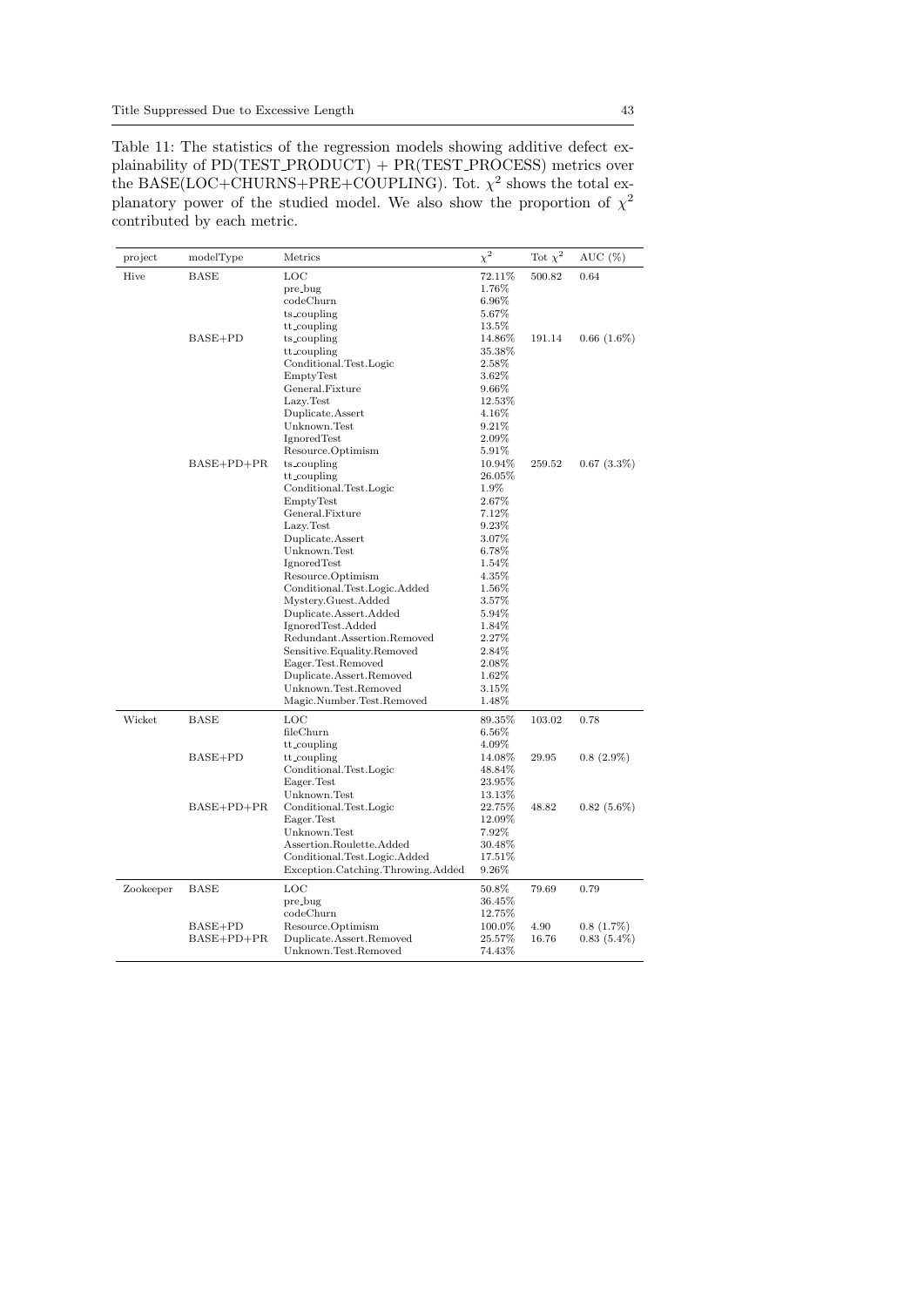Table 12: The statistics of the regression models showing additive defect explainability of PD(TEST PRODUCT) + PR(TEST PROCESS) metrics over the BASE(LOC+CHURNS+PRE+COUPLING). Tot.  $\chi^2$  shows the total explanatory power of the studied model. We also show the proportion of  $\chi^2$ contributed by each metric.

| project | modelType    | Metrics                             | $\chi^2$ | Tot $\chi^2$ | AUC $(\%)$     |
|---------|--------------|-------------------------------------|----------|--------------|----------------|
| Kafka   | <b>BASE</b>  | LOC                                 | 58.84%   | 848.39       | 0.8            |
|         |              | pre_bug                             | 28.83%   |              |                |
|         |              | codeChurn                           | 2.0%     |              |                |
|         |              | fileChurn                           | 4.69%    |              |                |
|         |              | ts_coupling                         | 4.52%    |              |                |
|         |              | tt_coupling                         | $1.13\%$ |              |                |
|         | BASE+PD      | ts_coupling                         | 31.14%   | 123.05       | $0.81(1.6\%)$  |
|         |              | tt_coupling                         | 7.76%    |              |                |
|         |              | Exception.Catching.Throwing         | 19.13%   |              |                |
|         |              | Mystery.Guest                       | 10.74%   |              |                |
|         |              | Redundant.Assertion                 | 4.45%    |              |                |
|         |              | Lazy.Test                           | 9.81%    |              |                |
|         |              | Duplicate.Assert                    | $6.8\%$  |              |                |
|         |              | Unknown.Test                        | 4.14%    |              |                |
|         |              | Magic.Number.Test                   | 6.02%    |              |                |
|         | $BASE+PD+PR$ | ts_coupling                         | 28.13%   | 136.23       | $0.82(2.6\%)$  |
|         |              | tt_coupling                         | 7.01%    |              |                |
|         |              | Exception.Catching.Throwing         | 17.28%   |              |                |
|         |              | Mystery.Guest                       | 9.7%     |              |                |
|         |              | Redundant.Assertion                 | 4.02%    |              |                |
|         |              | Lazy.Test                           | 8.86%    |              |                |
|         |              | Duplicate.Assert                    | $6.14\%$ |              |                |
|         |              | Unknown.Test                        | 3.74%    |              |                |
|         |              | Magic.Number.Test                   | 5.44%    |              |                |
|         |              | Exception.Catching.Throwing.Added   | 3.57%    |              |                |
|         |              | Exception.Catching.Throwing.Removed | 2.82%    |              |                |
|         |              | Print.Statement.Removed             | 3.28%    |              |                |
| Karaf   | <b>BASE</b>  | LOC                                 | 59.15%   | 10.26        | 0.64           |
|         |              | tt_coupling                         | 40.85%   |              |                |
|         | BASE+PD      | tt_coupling                         | 9.8%     | 42.78        | $0.75(14.4\%)$ |
|         |              | General.Fixture                     | 14.16%   |              |                |
|         |              | Print.Statement                     | 16.85%   |              |                |
|         |              | Sleepy.Test                         | 47.66%   |              |                |
|         |              | Unknown.Test                        | 11.53%   |              |                |
|         | BASE+PD+PR   | tt_coupling                         | $6.16\%$ | 72.25        | $0.82(28.4\%)$ |
|         |              | General.Fixture                     | 8.53%    |              |                |
|         |              | Print.Statement                     | 9.76%    |              |                |
|         |              | Sleepy.Test                         | 30.24%   |              |                |
|         |              | Unknown.Test                        | 6.33%    |              |                |
|         |              | Eager.Test.Added                    | 5.87%    |              |                |
|         |              | IgnoredTest.Added                   | 9.52%    |              |                |
|         |              | Magic.Number.Test.Added             | 9.87%    |              |                |
|         |              | General.Fixture.Removed             | 13.73%   |              |                |
| Hadoop  | <b>BASE</b>  | LOC                                 | 100.0%   | 6.72         | 0.82           |
|         | BASE+PD      | Duplicate.Assert                    | 100.0%   | 7.21         | $0.96(14.1\%)$ |
|         | BASE+PD+PR   | Duplicate.Assert                    | 50.29%   | 14.74        | 0.97(17.7%)    |
|         |              | Duplicate.Assert.Added              | 49.71%   |              |                |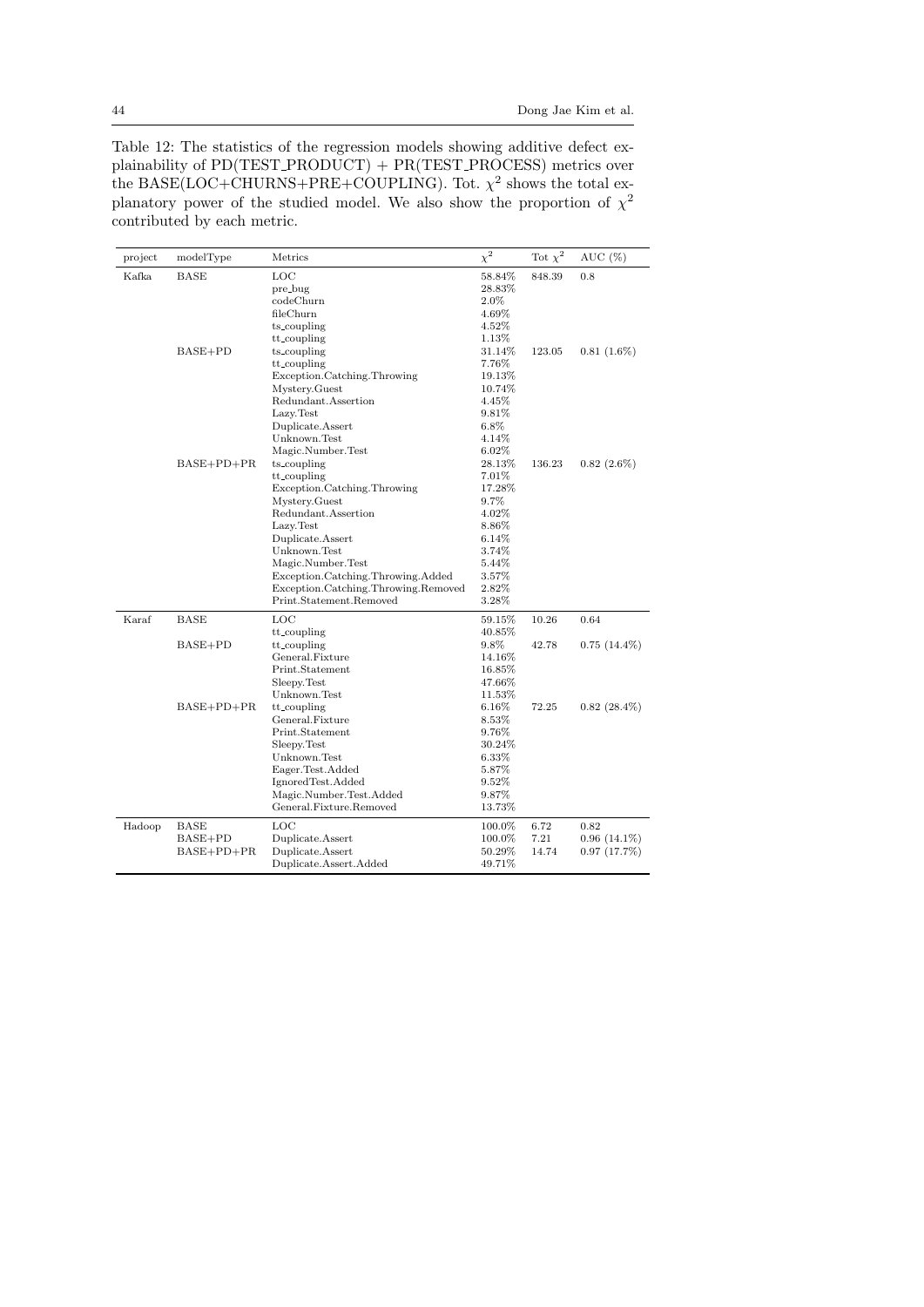<span id="page-44-0"></span>Table 13: The statistics of the regression models showing additive defect explainability of PD(TEST PRODUCT) + PR(TEST PROCESS) metrics over the BASE(LOC+CHURNS+PRE+COUPLING). Tot.  $\chi^2$  shows the total explanatory power of the studied model. We also show the proportion of  $\chi^2$ contributed by each metric.

| project | modelType    | Metrics                             | $\chi^2$        | Tot $\chi^2$ | AUC $(%)$      |
|---------|--------------|-------------------------------------|-----------------|--------------|----------------|
| Cxf     | <b>BASE</b>  | <b>LOC</b><br>pre_bug               | 70.8%<br>17.85% | 217.57       | 0.74           |
|         |              | deletedLine                         | 3.51%           |              |                |
|         |              | fileChurn                           | 3.72%           |              |                |
|         |              |                                     | 1.84%           |              |                |
|         |              | ts_coupling                         | 2.27%           |              |                |
|         |              | tt_coupling                         | $9.09\%$        |              |                |
|         | $BASE+PD$    | ts_coupling                         | 11.19%          | 44.10        | $0.77(3.4\%)$  |
|         |              | tt_coupling<br>Assertion.Roulette   | 47.17%          |              |                |
|         |              | Constructor.Initialization          |                 |              |                |
|         |              |                                     | 12.22%          |              |                |
|         | $BASE+PD+PR$ | Exception.Catching.Throwing         | 20.34\%         |              |                |
|         |              | ts_coupling                         | 5.97%           | 67.19        | $0.78(5.0\%)$  |
|         |              | tt_coupling                         | 7.34%           |              |                |
|         |              | Assertion.Roulette                  | 30.96%          |              |                |
|         |              | Constructor.Initialization          | 8.02%           |              |                |
|         |              | Exception.Catching.Throwing         | 13.35%          |              |                |
|         |              | Sensitive.Equality.Added            | 10.22\%         |              |                |
|         |              | Exception.Catching.Throwing.Removed | 8.44%           |              |                |
|         |              | Eager.Test.Removed                  | 9.34%           |              |                |
|         |              | IgnoredTest.Removed                 | 6.36%           |              |                |
| Groovy  | BASE         | <b>LOC</b>                          | 100.0%          | 6.72         | 0.82           |
|         | $BASE+PD$    | Duplicate.Assert                    | 100.0%          | 7.21         | $0.96(14.1\%)$ |
|         | $BASE+PD+PR$ | Duplicate.Assert                    | 50.29%          | 14.74        | 0.97(17.7%)    |
|         |              | Duplicate.Assert.Added              | 49.71%          |              |                |
|         |              |                                     |                 |              |                |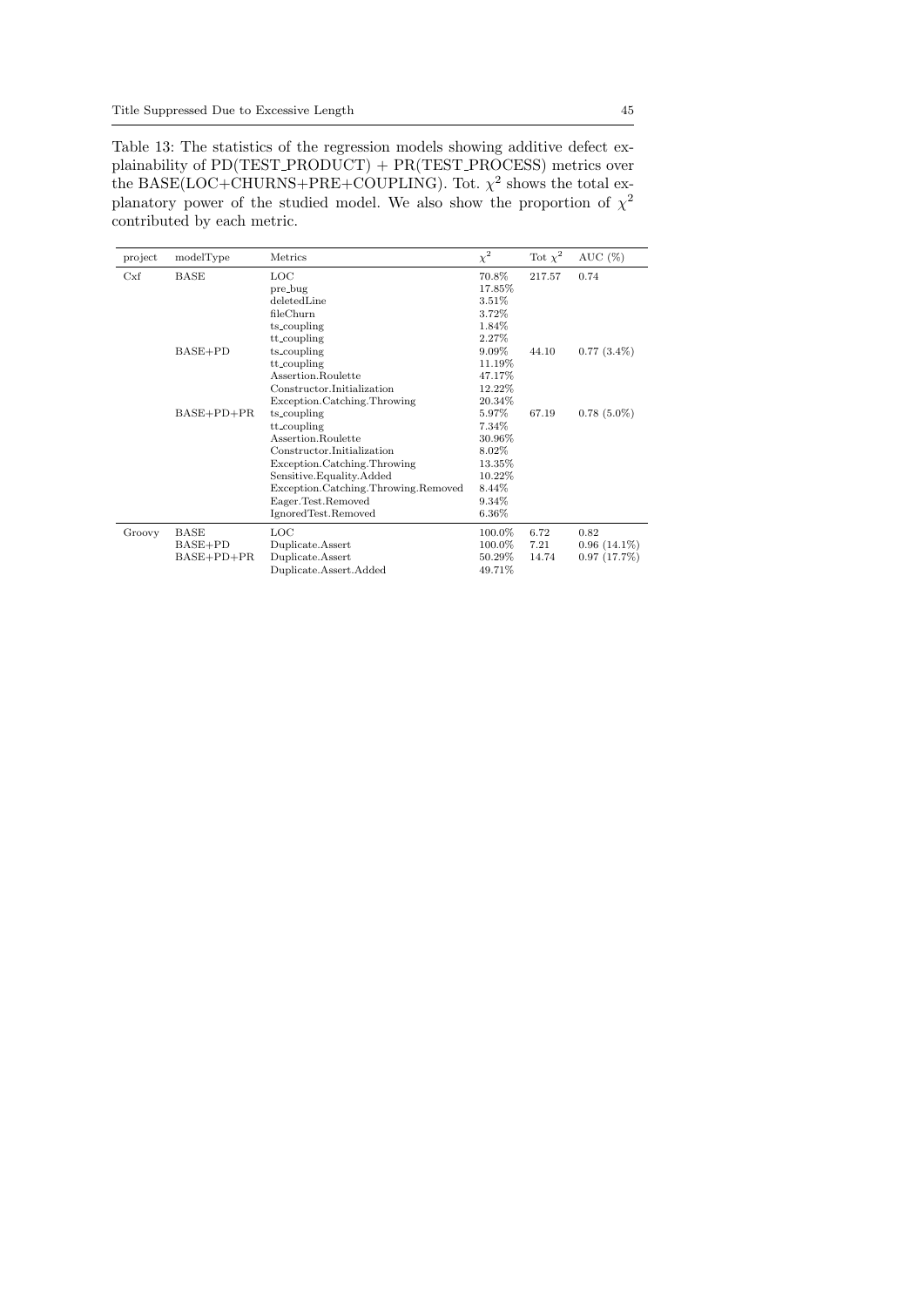<span id="page-45-0"></span>Table 14: The effect size of the test smell metrics on post-release defects. Effect is measured by setting the subject metric to 110 % and 150 % of it mean value, while other metrics are kept at their mean values. Bolded numbers indicate a positive increase in effect.

| project    | Metric Group                 | Individual Metric                            | 110 $%$ ↑              | 150 $%$ ↑               |
|------------|------------------------------|----------------------------------------------|------------------------|-------------------------|
| Accumulo   | TEST_PRODUCT                 | Conditional.Test.Logic                       | $0.12\, \,\%$          | $0.62\,~\%$             |
|            |                              | Constructor.Initialization                   | $-0.07\%$              | $-0.34\%$               |
|            |                              | Redundant.Assertion                          | $-0.04\%$              | $-0.18\%$               |
|            |                              | Eager.Test                                   | $-0.4\%$               | $-1.97%$                |
|            |                              | Duplicate.Assert                             | $-0.18\%$              | $-0.91\%$               |
|            | TEST_PROCESS                 | Eager.Test.Removed                           | $-0.01\%$              | $-0.04\%$               |
|            |                              | Duplicate.Assert.Added                       | $0.01 \%$              | 0.03~%                  |
|            |                              | Unknown.Test.Added                           | $-0.01\%$              | $-0.03\%$               |
| Hive       | TEST_PRODUCT                 | Conditional.Test.Logic                       | $0.08\%$               | $0.41\%$                |
|            |                              | EmptyTest                                    | $0.01\%$               | $0.03\%$                |
|            |                              | General.Fixture<br>Lazy.Test                 | $0.05\%$<br>$-0.25\%$  | $0.27~\%$<br>$-1.22\%$  |
|            |                              | Duplicate.Assert                             | $0.05\%$               | $0.26\%$                |
|            |                              | Unknown.Test                                 | $0.12\%$               | $0.58\,$ $\%$           |
|            |                              | <b>IgnoredTest</b>                           | $0.01\%$               | $0.06\%$                |
|            |                              | Resource.Optimism                            | $0.07 \%$              | $0.33\%$                |
|            | TEST_PROCESS                 | Redundant.Assertion.Removed                  | $-0.01\%$              | $-0.01\%$               |
|            |                              | Sensitive.Equality.Removed                   | $0.01 \%$              | $0.04\%$                |
|            |                              | Eager.Test.Removed                           | $0.01 \%$              | $0.01 \%$               |
|            |                              | Duplicate.Assert.Removed                     | $0.01 \%$              | $0.01\,\,\%$            |
|            |                              | Unknown.Test.Removed                         | $0.06\%$               | $0.29\,~\%$             |
|            |                              | Magic.Number.Test.Removed                    | $-0.01\%$              | $-0.06\%$               |
|            |                              | Conditional.Test.Logic.Added                 | $-0.01\%$              | $-0.01\%$               |
|            |                              | Mystery.Guest.Added                          | $0.01\%$               | 0.03~%                  |
|            |                              | Duplicate.Assert.Added                       | $0.01 \%$              | $0.04\%$                |
|            |                              | IgnoredTest.Added                            | $0.01 \%$              | $0.03\,$ $\%$           |
| Wicket     | TEST_PRODUCT                 | Conditional.Test.Logic                       | $0.01\%$               | $0.01\ \%$              |
|            |                              | Eager.Test                                   | $0.01\%$               | $0.03\,$ $\%$           |
|            |                              | Unknown.Test                                 | $0.01 \%$              | $0.01\,\,\%$            |
|            | TEST_PROCESS                 | Assertion.Roulette.Added                     | $-0.01\%$              | $-0.01\%$               |
|            |                              | Conditional.Test.Logic.Added                 | $-0.01\%$              | $-0.01\%$               |
|            |                              | Exception.Catching.Throwing.Added            | $0.01 \%$              | $0.01 \%$               |
| Cassandra  | TEST_PROCESS                 | Conditional.Test.Logic.Removed               | $-0.01\%$              | $-0.03\%$               |
|            |                              | Exception.Catching.Throwing.Removed          | $0.01\%$               | $0.07 \%$               |
|            |                              | IgnoredTest.Added                            | $-0.01\%$              | $-0.01\%$               |
| Bookkeeper | TEST_PRODUCT                 | Assertion.Roulette                           | $-0.17\%$              | $-0.82\%$               |
|            |                              | Constructor.Initialization                   | $0.33\%$               | $1.81\%$                |
|            |                              | Lazy.Test                                    | $-0.22\%$              | $-1.01\%$               |
|            |                              | Unknown.Test                                 | $-0.09\%$<br>$0.07 \%$ | -0.42 $\%$<br>$0.36\%$  |
|            | TEST_PROCESS                 | Resource.Optimism<br>General.Fixture.Removed | $-0.01\%$              | $-0.02\%$               |
|            |                              | Sleepy.Test.Removed                          | $0.01 \%$              | $0.02\%$                |
|            |                              | Exception.Catching.Throwing.Added            | $0.01 \%$              | $0.01 \%$               |
|            |                              | Lazy.Test.Added                              | $-0.03\%$              | $-0.14\%$               |
|            |                              | Unknown.Test.Added                           | $-0.03\%$              | $-0.17\%$               |
|            |                              | Magic.Number.Test.Added                      | $-0.01\%$              | $-0.01\%$               |
| Camel      | TEST_PRODUCT                 | Assertion.Roulette                           | $0.01\%$               | $0.01 \%$               |
|            |                              | Conditional.Test.Logic                       | $-0.01\%$              | $-0.01\%$               |
|            |                              | General.Fixture                              | -0.01 $\%$             | -0.01 $\%$              |
|            |                              | Mystery.Guest                                | 0.01%                  | $0.01\,\,\%$            |
|            |                              | Redundant.Assertion                          | $0.01 \%$              | $0.01\ \%$              |
|            |                              | Duplicate.Assert                             | 0.01%                  | $0.01\ \%$              |
|            |                              | Resource.Optimism                            | $0.01 \%$              | $0.01\%$                |
|            | TEST_PROCESS                 | Print.Statement.Removed                      | $0.01 \%$              | $0.01\%$                |
|            |                              | Eager.Test.Removed                           | $-0.01\%$              | $-0.01\%$               |
|            |                              | Print.Statement.Added                        | $-0.01\%$              | $-0.01\%$               |
| Groovy     | TEST_PRODUCT<br>TEST_PROCESS | Duplicate.Assert<br>Duplicate.Assert.Added   | $-0.01\%$<br>$0.01 \%$ | $-0.01\%$<br>$0.01\ \%$ |
| Karaf      | TEST_PRODUCT                 | General.Fixture                              | $0.01 \%$              | $0.01\%$                |
|            |                              | Print.Statement                              | $0.01 \%$              | $0.01\ \%$              |
|            |                              | Sleepy.Test                                  | $0.01 \%$              | $0.01\ \%$              |
|            |                              | Unknown.Test                                 | $-0.01\%$              | $-0.02\%$               |
|            | TEST_PROCESS                 | General.Fixture.Removed                      | $-0.01\%$              | $-0.01\%$               |
|            |                              | Eager.Test.Added                             | $0.01 \%$              | $0.01\ \%$              |
|            |                              | IgnoredTest.Added                            | $-0.01\%$              | $-0.01\%$               |
|            |                              | Magic.Number.Test.Added                      | $0.01\%$               | $0.01 \%$               |
| Hadoop     | TEST_PRODUCT                 | Duplicate.Assert                             | $-0.01\%$              | $-0.01\%$               |
|            | TEST_PROCESS                 | Duplicate.Assert.Added                       | $0.01 \%$              | $0.01 \%$               |